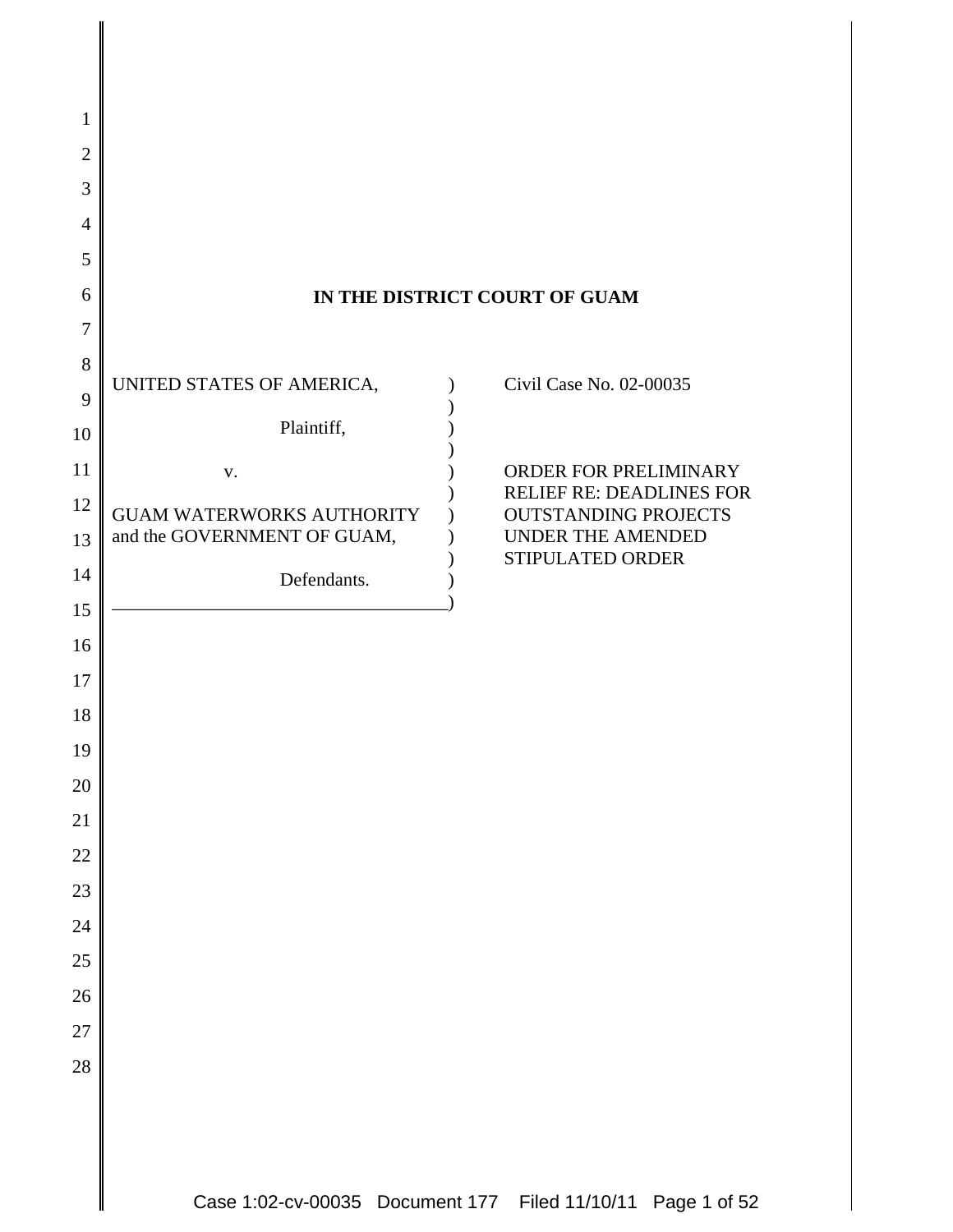| $\mathbf{1}$        | <b>TABLE OF CONTENTS</b> |
|---------------------|--------------------------|
| $\overline{2}$      |                          |
| 3<br>$\overline{4}$ |                          |
| 5                   |                          |
| 6                   |                          |
| $\overline{7}$      |                          |
| 8                   |                          |
| 9<br>10             |                          |
| 11                  |                          |
| 12                  |                          |
| 13                  |                          |
| 14                  |                          |
| 15                  |                          |
| 16                  |                          |
| 17                  |                          |
| 18<br>19            |                          |
| 20                  |                          |
| 21                  |                          |
| 22                  |                          |
| 23                  |                          |
| 24                  |                          |
| 25                  |                          |
| 26                  |                          |
| 27<br>28            |                          |
|                     |                          |
|                     | Page 2 of 52             |
|                     |                          |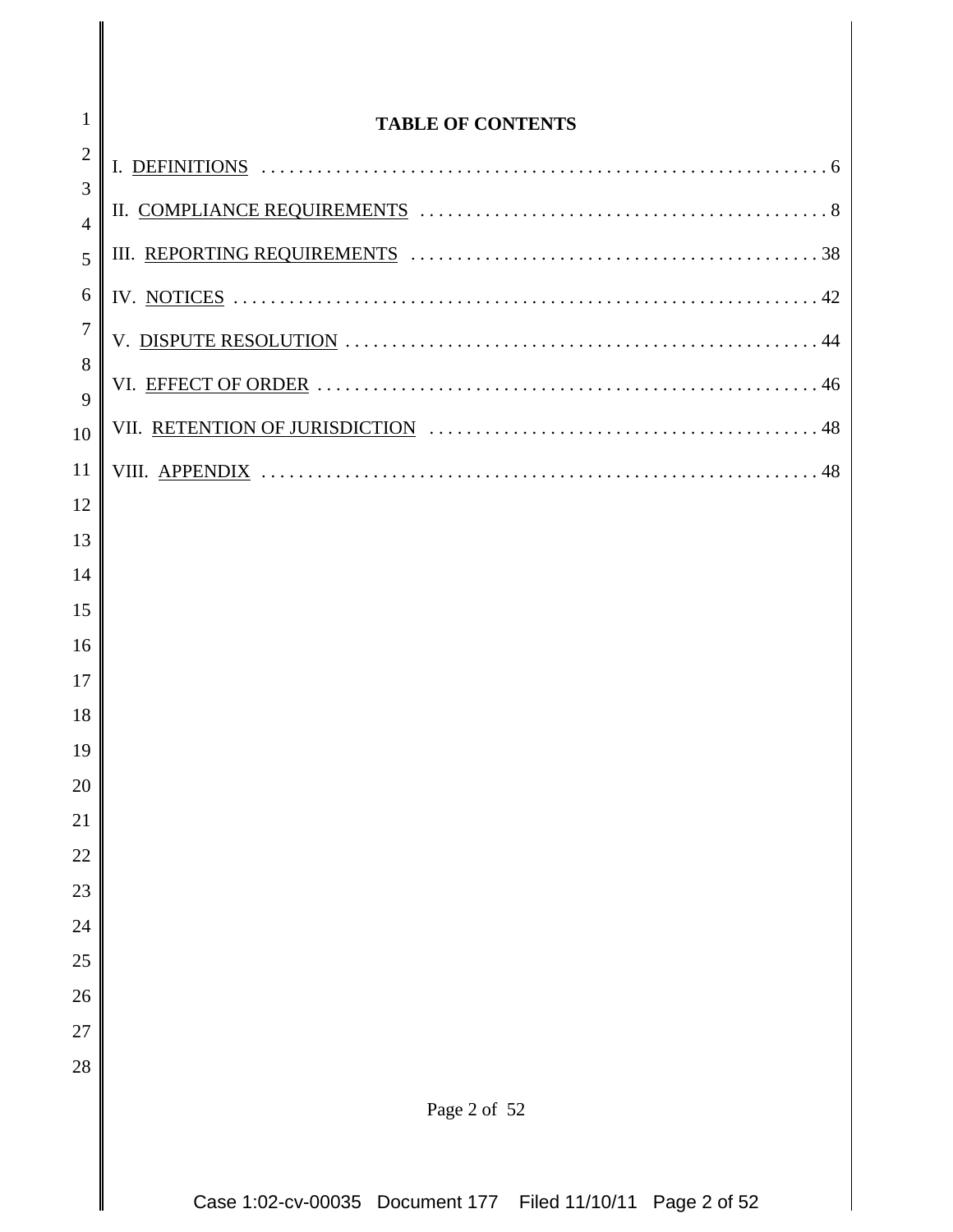Plaintiff United States of America, on behalf of the United States Environmental Protection Agency ("EPA"), filed a Complaint in this action on December 20, 2002, against Defendant Guam Waterworks Authority ("GWA") and the Government of Guam under the Clean Water Act, 33 U.S.C. §§ 1251-1387 (the "CWA"), and the Safe Drinking Water Act, 42 U.S.C. §§ 300f - 300j-26 (the "SDWA"). Pl.'s Compl., ECF No. 1. GWA is a public corporation and an agency within the Government of Guam that has the authority to produce, treat, transmit, store, distribute, and sell water on Guam, and also has the authority to collect, treat, and dispose of wastewater on Guam. GWA owns and operates a Publicly Owned Treatment Works ("POTW"), as defined in 33 U.S.C. § 1292(2)(A), that includes five wastewater treatment plants ("WWTP") on Guam that are subject to the conditions and limitations contained in National Pollutant Discharge Elimination System ("NPDES") permits issued by EPA pursuant to the CWA, and a wastewater collection and conveyance system ("Wastewater Collection System") to transport sewage to the WWTPs. GWA also owns and operates three Public Water Systems that supply drinking water for the majority of the population of Guam: the Northern, Central, and Southern Systems.

In the Complaint, the United States sought injunctive relief and the appointment of a receiver pursuant to section 504 of the CWA, 33 U.S.C. § 1364, and section 1431(a) of the SDWA, 42 U.S.C. § 300i(a), to address the imminent and substantial endangerment to the health and welfare of persons presented by: (1) the numerous and repeated discharges of untreated and inadequately treated wastewater from GWA's POTW, resulting in elevated levels of fecal coliform bacteria in both surface waters and drinking water wells on Guam; and (2) serious deficiencies in GWA's Public Water Systems, causing contaminated water to be served to the

Page 3 of 52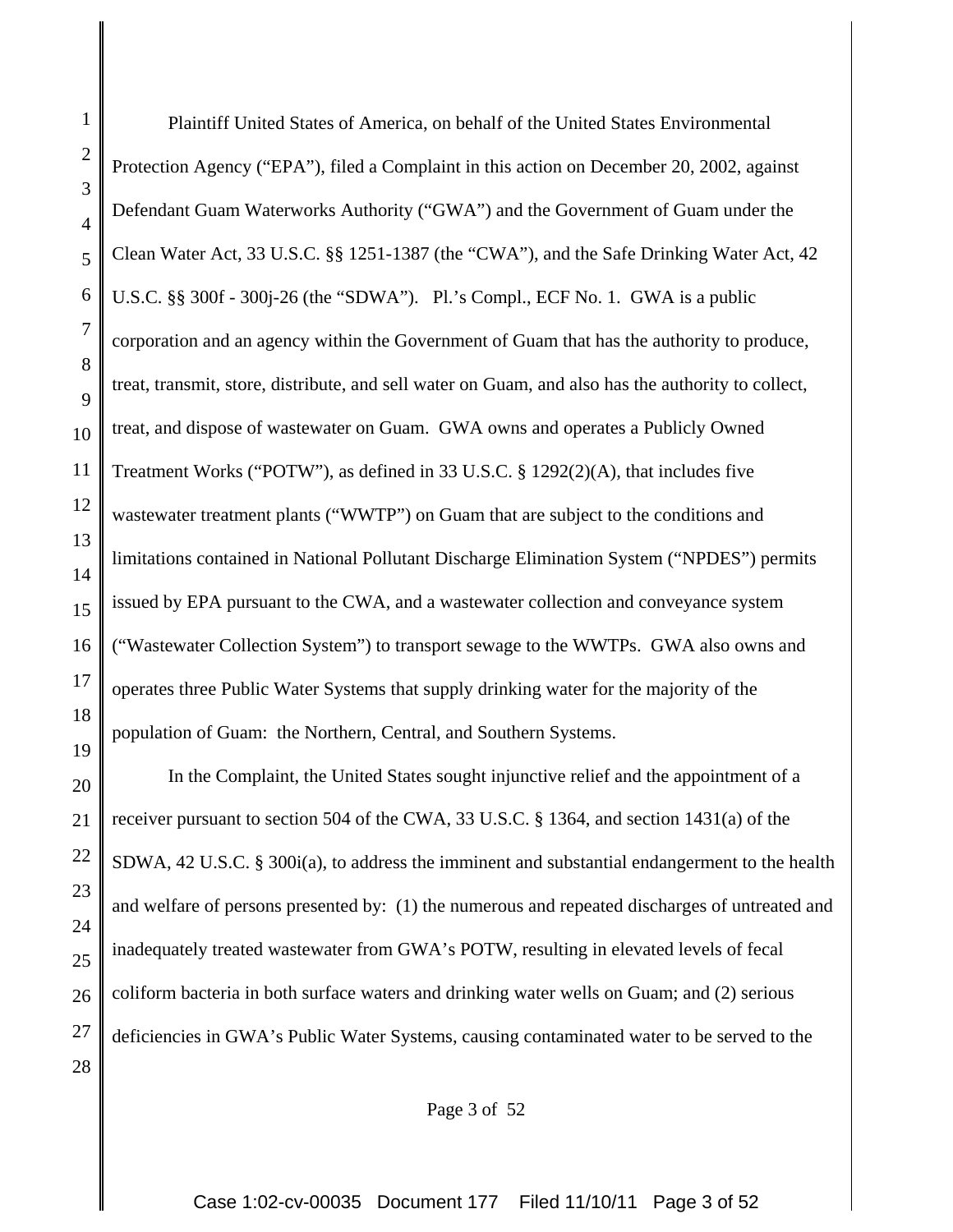public. The United States also sought both civil penalties and injunctive relief under CWA section 309(b) and (d), 33 U.S.C. § 1319(b) and (d), for violations of the CWA and the terms and conditions of applicable NPDES permits, and under SDWA 1414(b), 42 U.S.C. § 300g-3(b), for violations of the SDWA and the National Primary Drinking Water Regulations. The Government of Guam is identified in the Complaint as a defendant as required by CWA section 309(e), 33 U.S.C. § 1319(e).

In June 2003, the Parties agreed that entry of a Stipulated Order for Preliminary Relief would be the most appropriate way to require the immediate implementation of short-term projects and initial planning measures by GWA and the Government of Guam (jointly "Defendants") to begin to address issues of compliance at GWA's POTW and three Public Water Systems (the "Facilities"). Stip. Order, ECF. No. 17. The Parties agreed to two modifications to the June 2003 Stipulated Order; the court entered an Order amending the Stipulated Order for Preliminary Relief on October 25, 2006 (as amended, the "Stipulated Order"). Stip. Order, ECF. Nos. 40, 41.

In June 2003, the Parties contemplated entering into a further stipulation to address additional compliance issues after Defendants' completion of the initial planning measures set out in the Stipulated Order. Although the initial planning measures are now completed, GWA has not completed several of the projects required by the Stipulated Order.

In an Order dated November 18, 2010, this court directed the Parties to work together to draft a proposed plan to require GWA to complete the projects outstanding from the Stipulated Order. Order, ECF No. 136. The court ordered the Parties to file a proposed plan by December 15, 2010. *Id.* at 2. If the Parties were unable to reach an agreement on a proposed plan, the

Page 4 of 52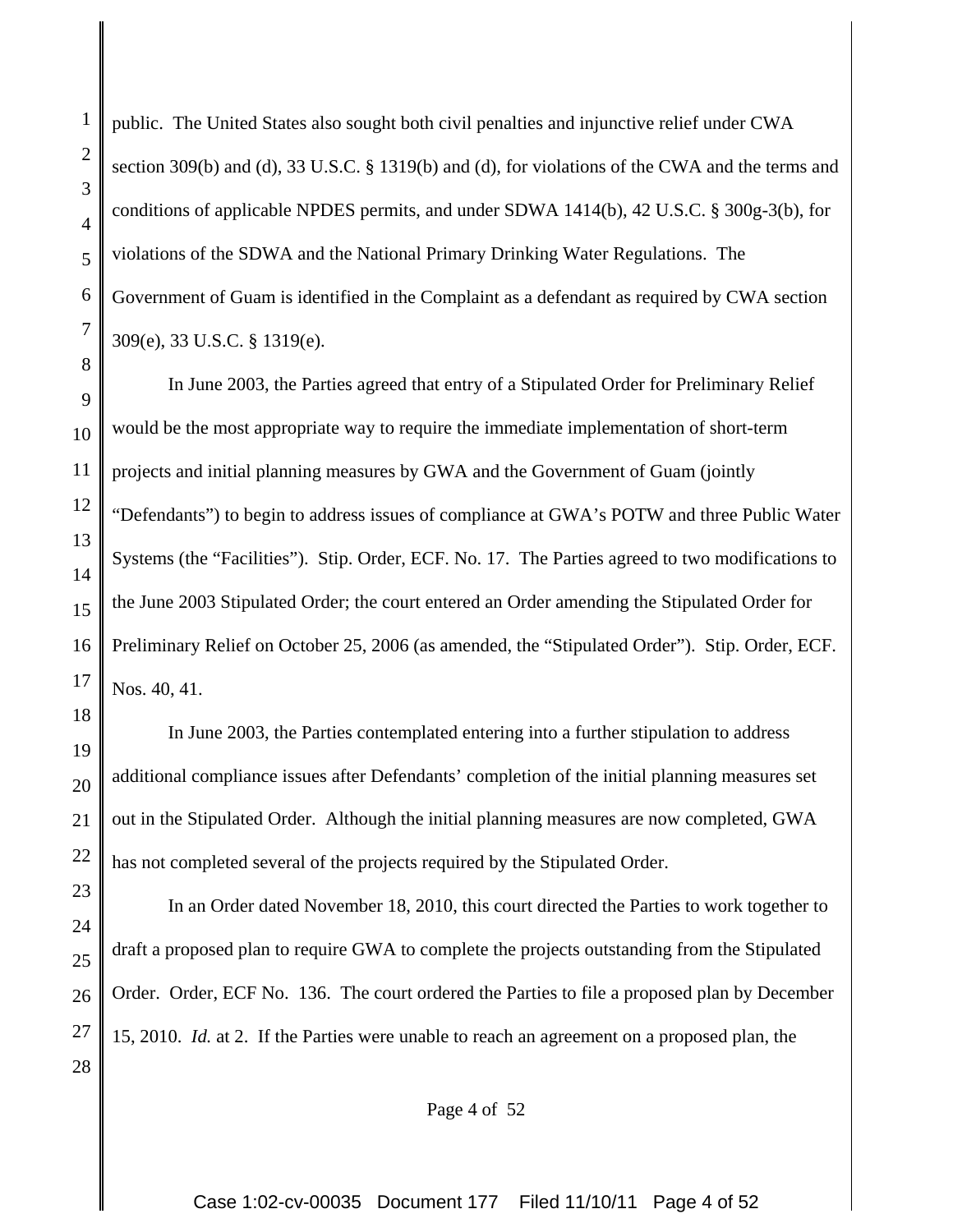1

Parties were directed to file separate briefs setting forth the projects, a scope of work for each project, and a schedule to complete each project. *Id*. Pursuant to the court's Order, the Parties attempted to negotiate a proposed plan to submit to the court. After these attempts were unsuccessful, the United States and GWA submitted separate briefs to the court on December 15, 2010. Pl.'s Br. ECF No.139; Def.'s Br, ECF No. 140.

In an Order dated March 9, 2011, the court directed the Parties to meet with Magistrate Judge Manibusan on March 16, 2011, and to work collaboratively to set workable deadlines with respect to outstanding projects under the Stipulated Order. Order, ECF. No. 145. The court ordered the Parties to file an amended Stipulated Order by March 31, 2011. *Id*. If the parties were unable to reach an agreement, the Magistrate Judge would file a report and recommendation to the court on a timetable for the court to adopt. *Id*.

Pursuant to the court's Order, the Parties continued their efforts to negotiate an agreement on the outstanding projects under the Stipulated Order. On March 31, 2011, the Parties advised the court that they had reached an impasse in their settlement attempts. Rpt. and Recom. ECF No. 154 at 1. After a hearing on April 28, 2011, the Magistrate Judge issued a Report and Recommendation regarding the deadlines for the outstanding projects on July 7, 2011. *Id.*, As provided in the Magistrate Judge's Report and Recommendation, failure to file written objections within 14 days from service shall bar an aggrieved party from attacking the Report and Recommendation. *Id*. at 7.

NOW THEREFORE, after consideration of the Magistrate Judge's Report and Recommendation, and each Party's response thereto, the court hereby adopts the Report and Recommendation and ORDERS the following PRELIMINARY RELIEF:

Page 5 of 52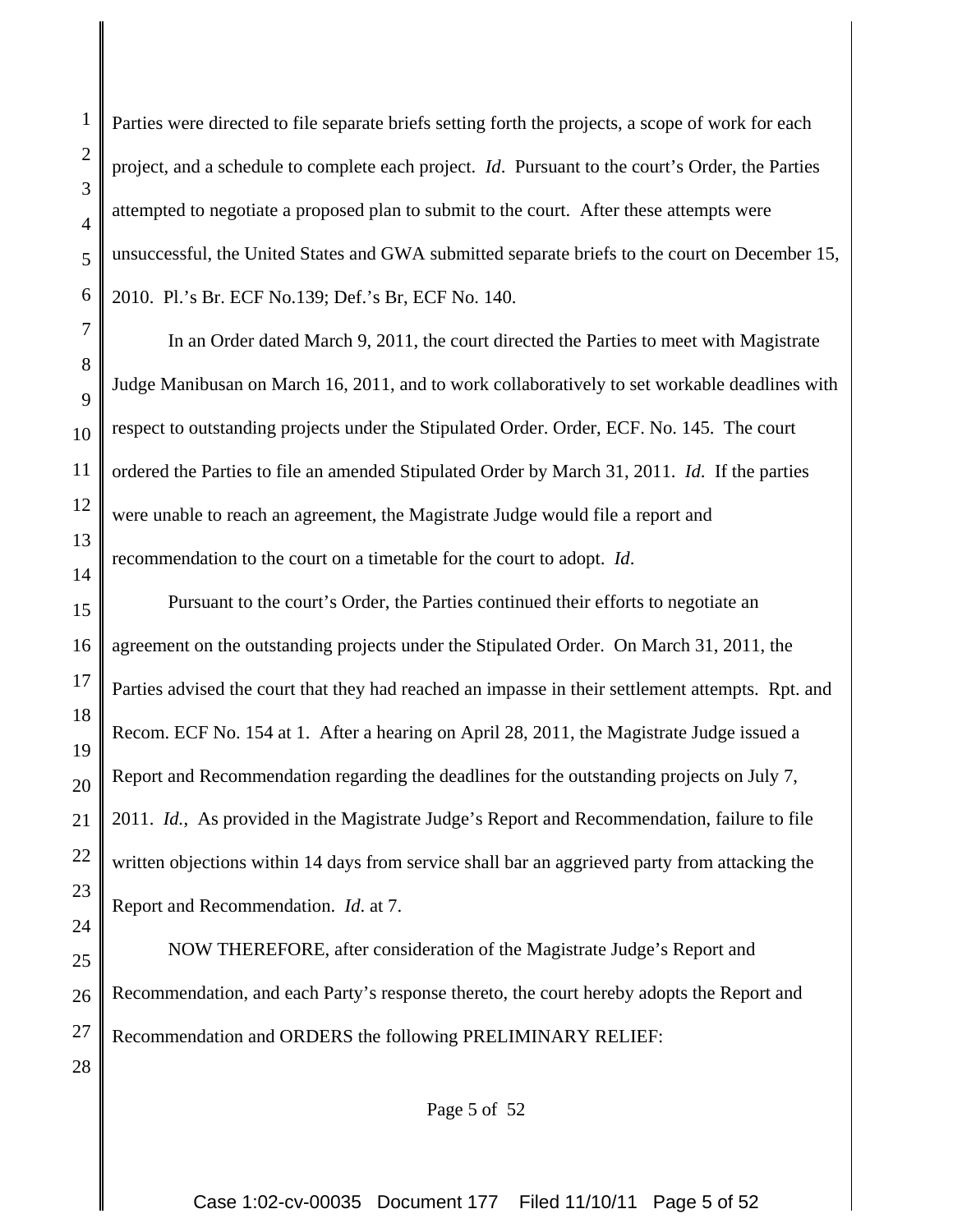| $\mathbf{1}$        |                                                                                             | <b>DEFINITIONS</b>                                                                                 |  |  |  |
|---------------------|---------------------------------------------------------------------------------------------|----------------------------------------------------------------------------------------------------|--|--|--|
| $\mathbf{2}$        | 1.                                                                                          | Terms used in this Order that are defined in the CWA, SDWA, or in regulations                      |  |  |  |
| 3<br>$\overline{4}$ | promulgated pursuant to the CWA or SDWA, shall have the meanings assigned to them in those  |                                                                                                    |  |  |  |
| 5                   |                                                                                             | statutes or regulations, unless otherwise provided in this Order. Whenever the terms set forth     |  |  |  |
| 6                   |                                                                                             | below are used in this Order, the following definitions shall apply:                               |  |  |  |
| $\boldsymbol{7}$    | (a)                                                                                         | "Biosolids" shall mean non-hazardous sewage sludge, as defined in 40 C.F.R.                        |  |  |  |
| 8                   |                                                                                             | § 503.9. Sewage sludge that is hazardous, as defined in 40 C.F.R. § 261.3, must be disposed of     |  |  |  |
| 9<br>10             |                                                                                             | in accordance with the Solid Waste Disposal Act, as amended, 42 U.S.C. §§ 6901 - 6992k (also       |  |  |  |
| 11                  |                                                                                             | known as the Resource Conservation and Recovery Act or RCRA).                                      |  |  |  |
| 12                  | (b)                                                                                         | "Bypass," as defined by 40 C.F.R. § 122.41(m), shall mean the intentional                          |  |  |  |
| 13                  |                                                                                             | diversion of waste streams from any portion of a wastewater treatment facility.                    |  |  |  |
| 14                  | (c)                                                                                         | "Complaint" shall mean the Complaint filed by the United States in this action.                    |  |  |  |
| 15<br>16            | (d)                                                                                         | "Day" shall mean a calendar day unless expressly stated to be a business day. In                   |  |  |  |
| 17                  |                                                                                             |                                                                                                    |  |  |  |
| 18                  | computing any period of time under this Order, where the last day would fall on a Saturday, |                                                                                                    |  |  |  |
| 19                  |                                                                                             | Sunday, federal holiday, or a holiday on Guam, the period shall run until the close of business of |  |  |  |
| 20                  | the next business day.                                                                      |                                                                                                    |  |  |  |
| 21                  | (e)                                                                                         | "Defendants" shall mean GWA and the Government of Guam.                                            |  |  |  |
| 22                  | (f)                                                                                         | "EPA" shall mean the United States Environmental Protection Agency and any of                      |  |  |  |
| 23                  |                                                                                             | its successor departments or agencies.                                                             |  |  |  |
| 24<br>25            | (g)                                                                                         | "Effective Date" shall mean the date upon which this Order is entered by the                       |  |  |  |
| 26                  |                                                                                             | court as recorded on the court's docket.                                                           |  |  |  |
| 27                  | (h)                                                                                         | "Excessive Infiltration/Inflow" or "Excessive I/I" shall mean the quantities of                    |  |  |  |
| 28                  |                                                                                             |                                                                                                    |  |  |  |
|                     |                                                                                             | Page 6 of 52                                                                                       |  |  |  |
|                     |                                                                                             |                                                                                                    |  |  |  |

Case 1:02-cv-00035 Document 177 Filed 11/10/11 Page 6 of 52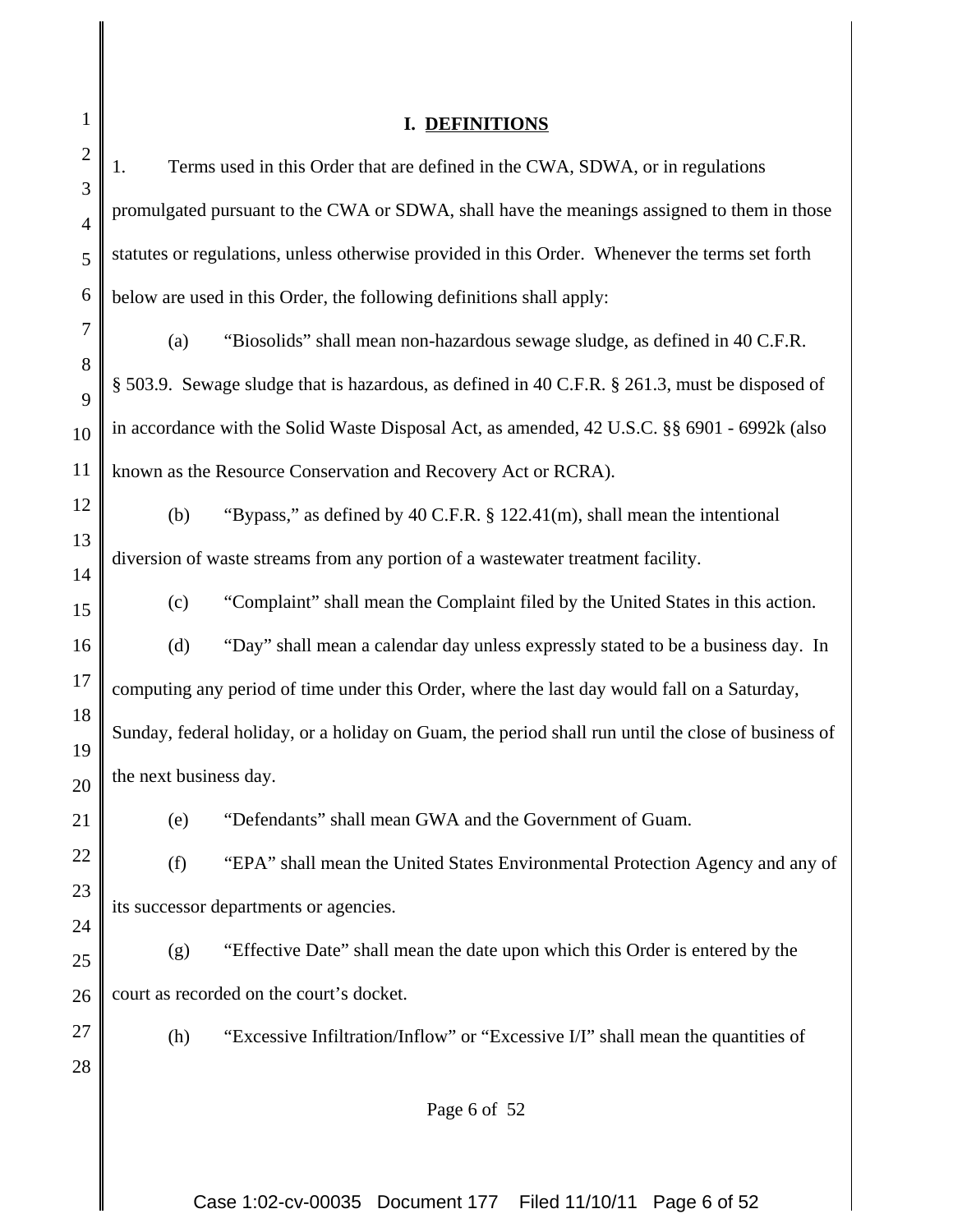1 2 3 4 infiltration/inflow  $("I/T")$  that can be eliminated from the sanitary sewer system in a costeffective manner, as determined by a cost-effectiveness analysis that compares the costs of correcting the I/I with the total costs of transporting and treating the I/I.

5 6 (i) "Facilities" shall mean GWA's Publicly Owned Treatment Works and three Public Water Systems.

7

8

13

18

19

20

21

22

23

24

25

26

28

(j) "GWA" shall mean Guam Waterworks Authority.

9 10 (k) "Independent Contractor" shall mean a licensed contractor who has not been employed by GWA in the three-year period prior to March 1, 2011.

11 12 (l) "Independent Professional Engineer" shall mean a licensed professional engineer who has not been employed by GWA in the three-year period prior to March 1, 2011.

14 15 16 17 (m) "Infiltration," as defined by 40 C.F.R. § 35.2005(b)(20), shall mean water, other than wastewater, that enters the sanitary sewer system (including sewer service connections and foundation drains) from the ground through such means as defective pipes, pipe joints, connections, or manholes.

(n) "Inflow," as defined by 40 C.F.R. § 35.2005(b)(21), shall mean water other than wastewater that enters the sanitary sewer system (including sewer service connections) from sources such as, but not limited to, roof leaders, cellar drains, yard drains, drains from springs and swampy areas, manhole covers, clean-out caps on laterals, cross connections between storm drains and sanitary sewers, catch basins, cooling towers, storm waters, surface runoff, street wash waters, or drainage.

- 
- 27

(o) "Paragraph" shall mean a portion of this Order identified by an Arabic numeral.

(p) "Parties" shall mean the United States, GWA, and the Government of Guam.

Page 7 of 52

Case 1:02-cv-00035 Document 177 Filed 11/10/11 Page 7 of 52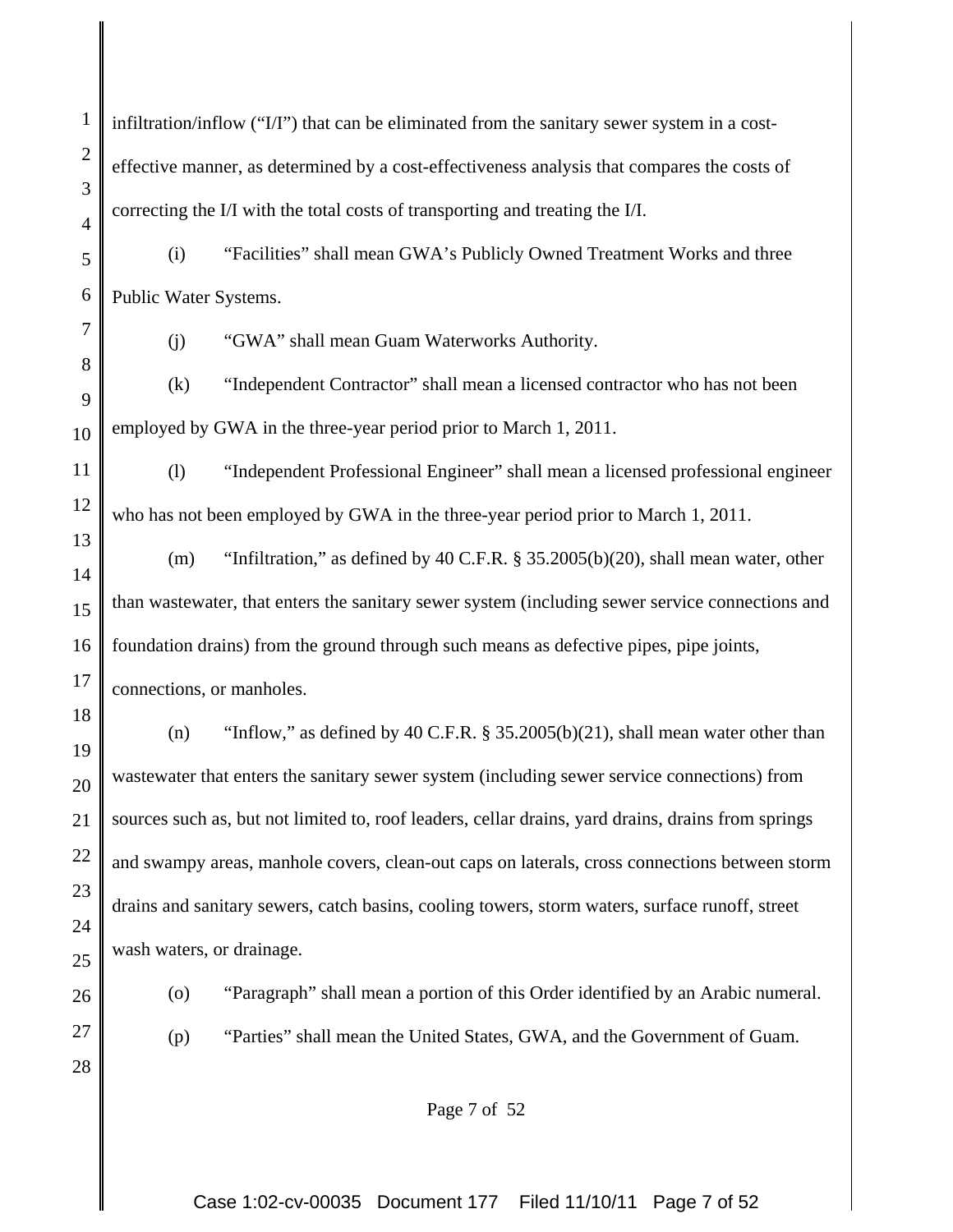1 2 3 4 5 6 7 8 9 10 11 12 13 14 15 16 17 18 19 20 21 22 23 24 25 26 27 28 (q) "Section" shall mean a portion of this Order identified by a Roman numeral. (r) "SSO" or "Sanitary Sewer Overflow" shall mean an overflow, spill, diversion, or release of wastewater from or caused by the GWA's Wastewater Collection System, except that the term "SSO" does not include wastewater backups into buildings caused solely by a blockage or other malfunction in a building lateral that is privately owned. (s) "Stipulated Order" shall mean the Stipulated Order for Preliminary Relief entered by the court on June 5, 2003, as amended by stipulation and approved and filed by the court on October 25, 2006. (t) "Unauthorized Bypass" shall mean a Bypass that violates any condition in, or is not authorized by, GWA's NPDES permits. (u) "United States" shall mean the United States of America, acting on behalf of EPA. (v) "Wastewater Collection System" shall mean all parts of the wastewater collection system owned or operated by GWA that are intended to convey domestic, commercial or industrial wastewater to GWA's wastewater treatment plants, including, without limitation, sewers, pipes, pump stations, lift stations, manholes or maintenance holes, force mains, and appurtenances associated with each of the above. **II. COMPLIANCE REQUIREMENTS A. WASTEWATER PROJECTS** 2. Northern District Wastewater Treatment Plant ("WWTP") Interim Primary Treatment Upgrades. By September 30, 2012, GWA shall complete construction of interim primary treatment improvements at the Northern District WWTP and achieve consistent compliance with

Page 8 of 52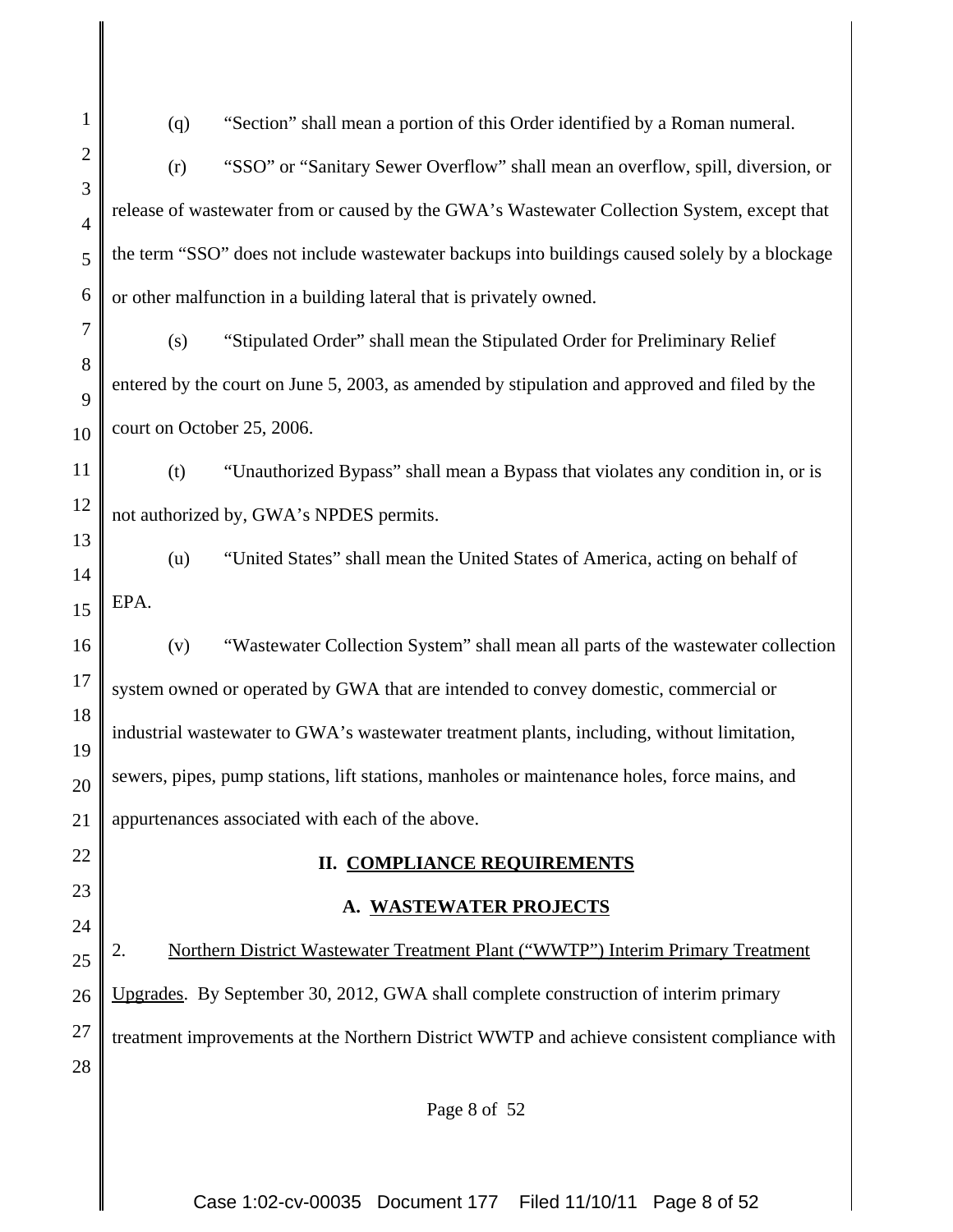the interim effluent limits set forth in Table 1 in subparagraph 3.a. Within 30 Days after completing construction of the interim primary improvements, GWA shall provide notification to EPA and the United States pursuant to Paragraph 35 of this Order.

5

1

2

3

4

6

7

8

9

10

21

22

23

24

25

3. Interim Effluent Limits for the Northern District WWTP.

a. By no later than September 30, 2012, GWA shall comply with the following requirements and interim effluent limits in Table 1 for flow rate, Biochemical Oxygen Demand (5 day) ("BOD5"), and Total Suspended Solids ("TSS") for wastewater discharges from the Northern District WWTP.

| 11       | <b>Northern District WWTP - Table 1</b> |         |                         |        |                                |             |
|----------|-----------------------------------------|---------|-------------------------|--------|--------------------------------|-------------|
| 12       | <b>Interim Discharge Limitations</b>    |         |                         |        | <b>Monitoring Requirements</b> |             |
| 13       | Parameter                               | Average | Maximum                 | Units  | Minimum                        | Sample Type |
| 14<br>15 |                                         | Monthly | Daily                   |        | Frequency                      |             |
| 16       | Flow                                    | 6       | 6; report $\frac{1}{2}$ | mgd    | continuous                     |             |
| 17       | Biochemical                             | 85      | 170                     | mg/L   | daily                          | composite   |
| 18       | Oxygen Demand (5                        |         |                         |        |                                |             |
| 19       | day)                                    | 4,256   | 8,512                   | lbs/da |                                |             |
| 20       |                                         |         |                         | у      |                                |             |

26 27 28 <sup>1</sup>/ Until GWA completes the interim primary treatment upgrades at the Northern District WWTP pursuant to Paragraph 2, the flow limit shall remain at 6 million gallons per day ("mgd") as a daily maximum as required by GWA's NPDES permit. The daily maximum flow limit of 6 mgd shall no longer apply after GWA completes construction of the interim primary treatment improvements but GWA shall continue to report each month the daily maximum flow.

Page 9 of 52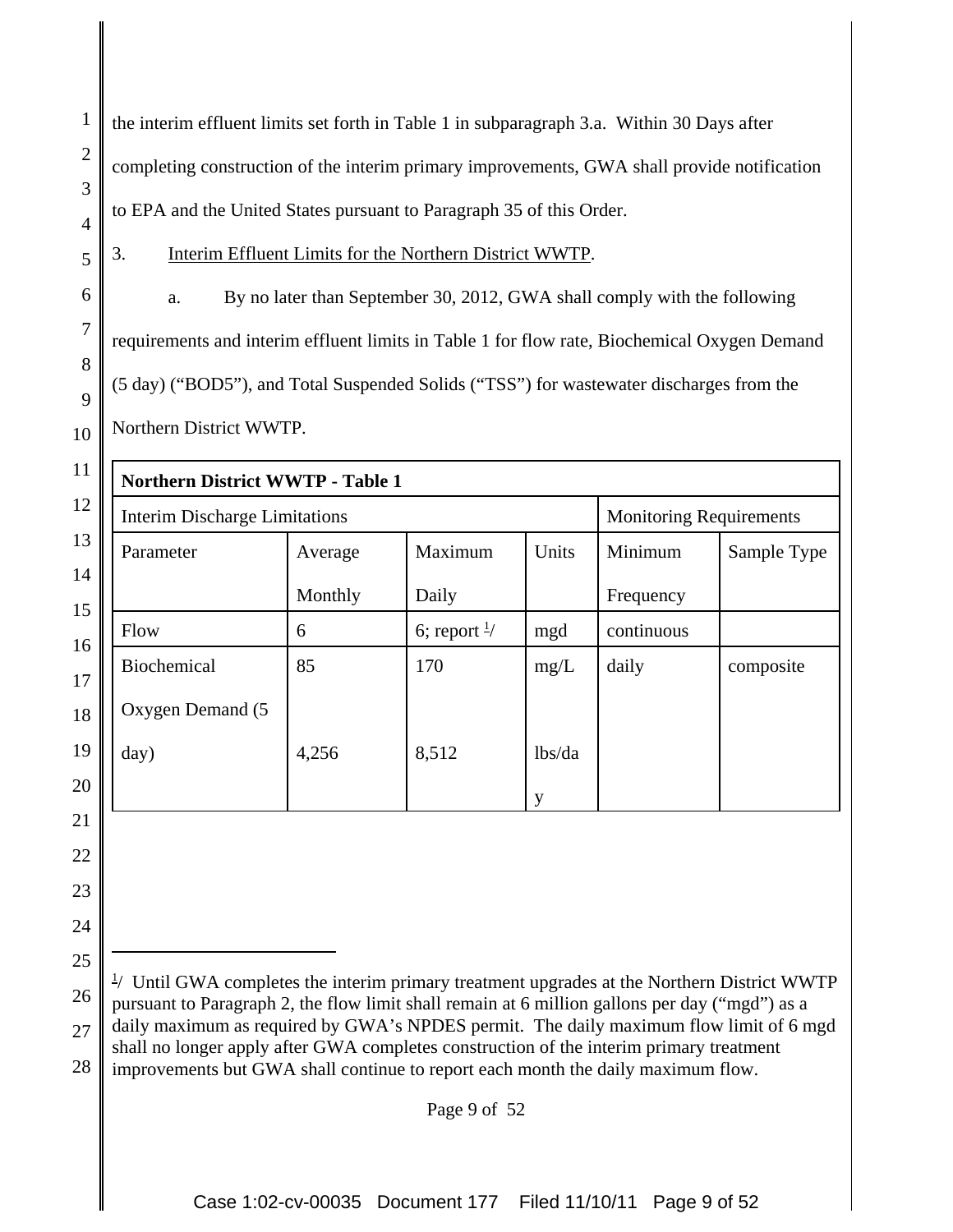|                                                                                               | <b>Total Suspended</b>                                                                            | 50                                                                   | 100     | mg/L   | daily      | composite   |
|-----------------------------------------------------------------------------------------------|---------------------------------------------------------------------------------------------------|----------------------------------------------------------------------|---------|--------|------------|-------------|
|                                                                                               | Solids                                                                                            |                                                                      |         |        |            |             |
|                                                                                               |                                                                                                   | 2,504                                                                | 5,008   | lbs/da |            |             |
|                                                                                               |                                                                                                   |                                                                      |         | y      |            |             |
|                                                                                               | (1)                                                                                               | After three months of continuous compliance with the average monthly |         |        |            |             |
|                                                                                               | limits in Table 1 in subparagraph 3.a., GWA may request from EPA the limits in Table 2 below.     |                                                                      |         |        |            |             |
|                                                                                               | GWA shall submit in its request to EPA, for review and approval in accordance with Paragraph      |                                                                      |         |        |            |             |
|                                                                                               | 30 of this Order, (i) a report signed by an Independent Professional Engineer certifying that the |                                                                      |         |        |            |             |
| Northern District WWTP has the capacity to treat an average monthly flow of 7.5 mgd in        |                                                                                                   |                                                                      |         |        |            |             |
| compliance with the following BOD5 and TSS limits, and (ii) documentation that shows at least |                                                                                                   |                                                                      |         |        |            |             |
| three months of continuous compliance with the average monthly limits in Table 1 in           |                                                                                                   |                                                                      |         |        |            |             |
|                                                                                               | subparagraph 3.a.                                                                                 |                                                                      |         |        |            |             |
|                                                                                               | <b>Northern District WWTP - Table 2</b>                                                           |                                                                      |         |        |            |             |
| <b>Interim Discharge Limitations</b><br><b>Monitoring Requirements</b>                        |                                                                                                   |                                                                      |         |        |            |             |
|                                                                                               | Parameter                                                                                         | Average                                                              | Maximum | Units  | Minimum    | Sample Type |
|                                                                                               |                                                                                                   | Monthly                                                              | Daily   |        | Frequency  |             |
|                                                                                               | Flow                                                                                              | 7.5                                                                  | report  | mgd    | continuous |             |
|                                                                                               | <b>Biochemical</b>                                                                                | 85                                                                   | 170     | mg/L   | daily      | composite   |

Oxygen Demand (5

5,320

day)

28

lbs/da

y

10,640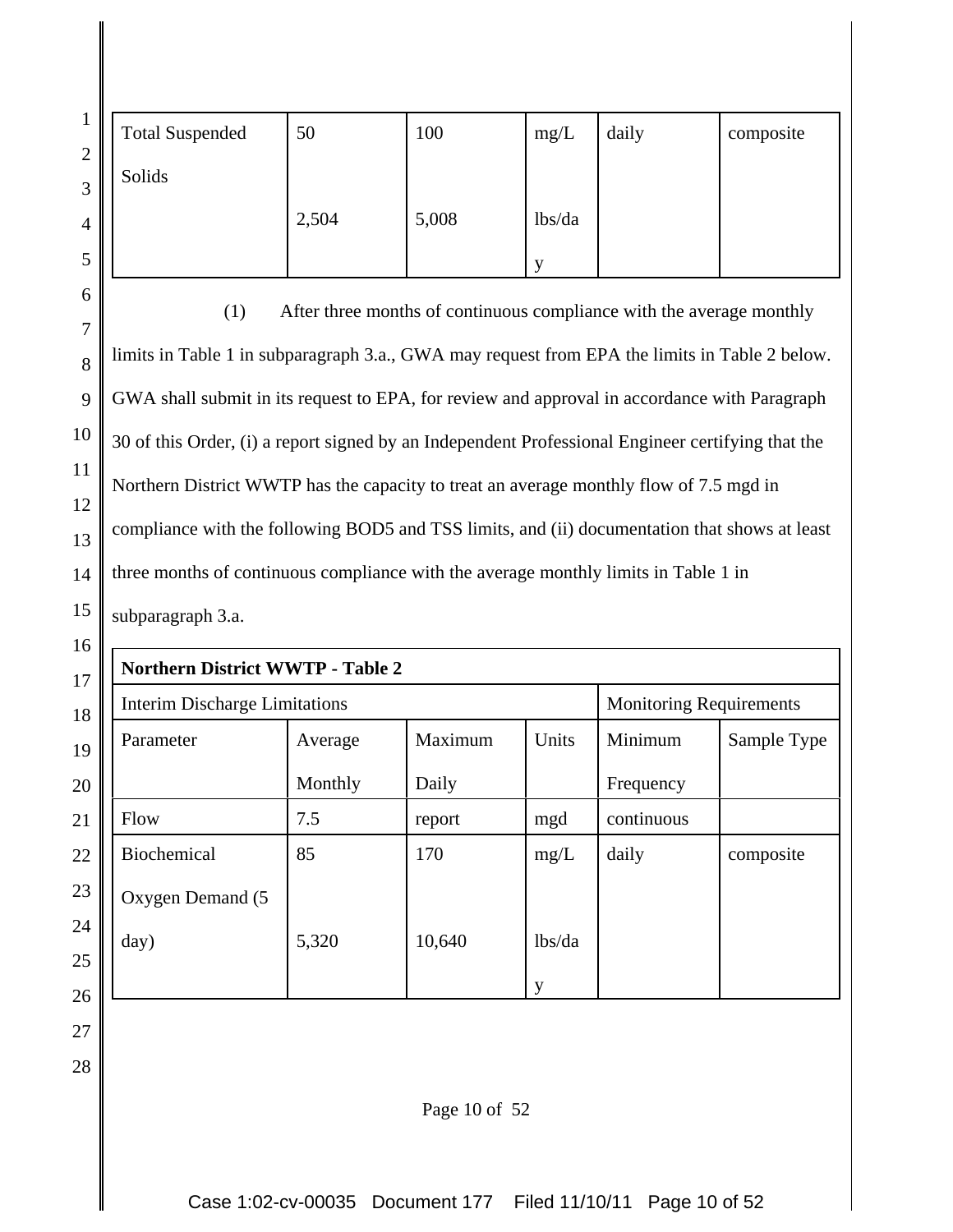| $\overline{2}$ | <b>Total Suspended</b> | 50    | 100   | mg/L   | daily | composite |
|----------------|------------------------|-------|-------|--------|-------|-----------|
| 3              | Solids                 |       |       |        |       |           |
| $\overline{4}$ |                        | 3,129 | 6,258 | lbs/da |       |           |
| 5              |                        |       |       |        |       |           |

(2). After three months of continuous compliance with the approved average monthly limits set forth in Table 2 in subparagraph 3.a.(1) and with average monthly flows of at least 6.5 mgd, GWA may request from EPA the limits in Table 3 below. GWA shall submit in its request to EPA, for review and approval in accordance with Paragraph 30 of this Order, (i) a report signed by an Independent Professional Engineer certifying that the Northern District WWTP has the capacity to treat an average monthly flow of 9 mgd in compliance with the following BOD5 and TSS limits, and (ii) documentation that shows at least three months of continuous compliance with the average monthly limits in Table 2 in subparagraph 3.a.(1).

| 17     |             |                                         |         |         |        |                                |             |  |  |
|--------|-------------|-----------------------------------------|---------|---------|--------|--------------------------------|-------------|--|--|
| 18     |             | <b>Northern District WWTP - Table 3</b> |         |         |        |                                |             |  |  |
| 19     |             | <b>Interim Discharge Limitations</b>    |         |         |        | <b>Monitoring Requirements</b> |             |  |  |
| 20     | Parameter   |                                         | Average | Maximum | Units  | Minimum                        | Sample Type |  |  |
| 21     |             |                                         | Monthly | Daily   |        | Frequency                      |             |  |  |
| 22     | Flow        |                                         | 9       | report  | mgd    | continuous                     |             |  |  |
| 23     | Biochemical |                                         | 85      | 170     | mg/L   | daily                          | composite   |  |  |
| 24     |             | Oxygen Demand (5                        |         |         |        |                                |             |  |  |
| 25     |             |                                         |         |         |        |                                |             |  |  |
| 26     | day)        |                                         | 6,384   | 12,768  | lbs/da |                                |             |  |  |
| $27\,$ |             |                                         |         |         | y      |                                |             |  |  |

28

6

7

8

9

10

11

12

13

14

15

16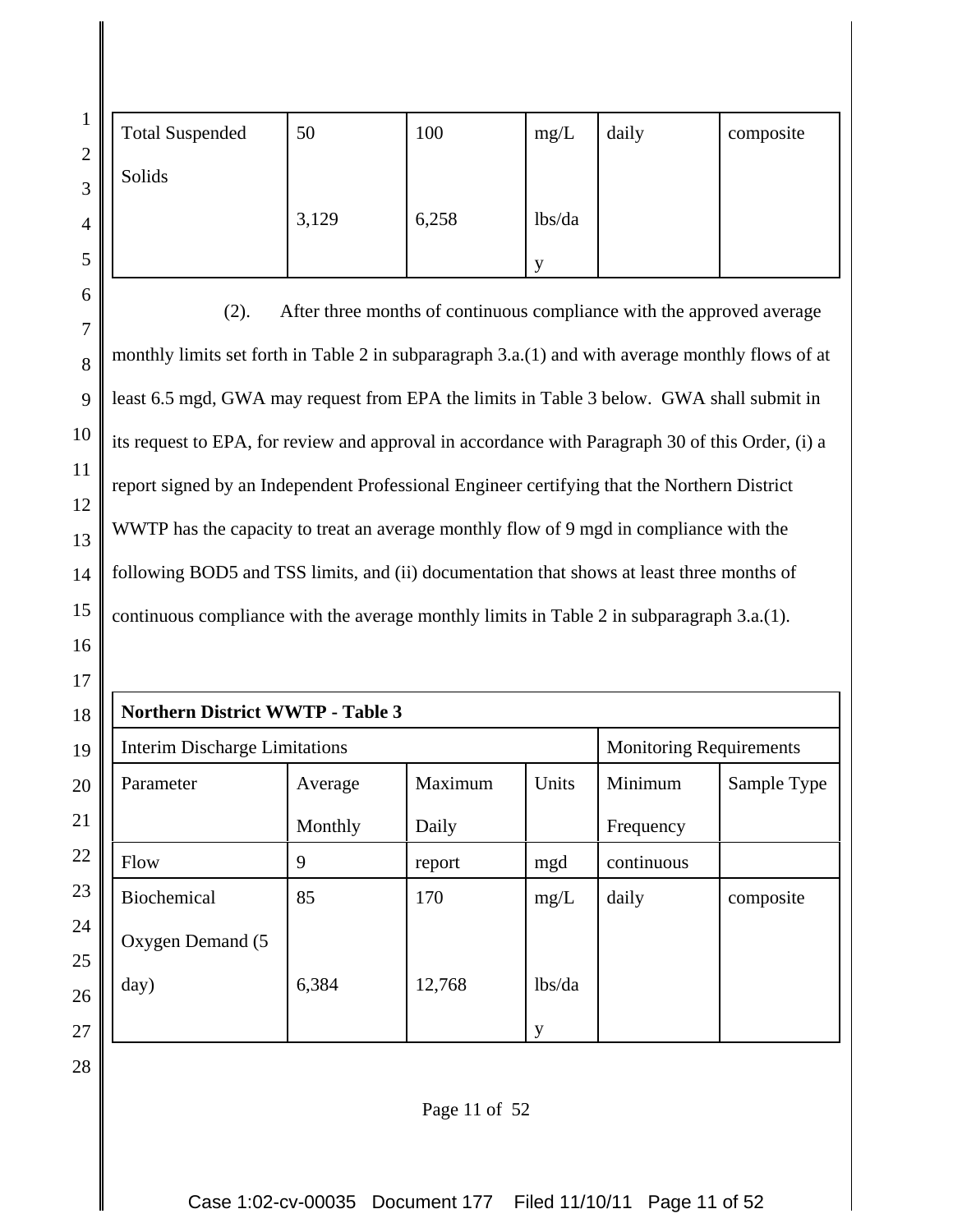| $\overline{2}$ | <b>Total Suspended</b> | 50    | 100   | mg/L   | daily | composite |
|----------------|------------------------|-------|-------|--------|-------|-----------|
| 3              | Solids                 |       |       |        |       |           |
| 4              |                        | 3,755 | 7,510 | lbs/da |       |           |
| 5              |                        |       |       |        |       |           |

6

7

8

9

10

11

12

13

14

15

16

17

18

19

20

21

22

23

24

25

26

27

28

b. GWA shall comply with the requirements and interim effluent limits for flow rate, TSS, and BOD5 for the Northern District WWTP as set forth in subparagraph 3.a. or, as applicable, subparagraph  $3.a.(1)$  or  $3.a.(2)$ , notwithstanding any final effluent limitations for flow rate, TSS and BOD5 set forth in GWA's applicable NPDES permit for the Northern District WWTP; provided, however, that this Order shall not affect the force or effect of any other effluent limitations, or monitoring and reporting requirements, or any other terms and conditions of its applicable NPDES permit.

c. Within 90 Days after the Effective Date, GWA shall commence effluent monitoring for wastewater discharges from the Northern District WWTP. For one year, GWA shall monitor the effluent each calendar-year quarter (four samples total) for the parameters listed in Appendix A, including conventional and nonconventional compounds, metals, cyanide, phenols, organic compounds, and whole effluent toxicity. GWA shall report the results to EPA in the Quarterly Reports submitted pursuant to Paragraph 31.a.

4. Northern District WWTP Interim Sludge and Biosolids Management.

a. By December 31, 2011, GWA shall submit to EPA, for review and approval in accordance with Paragraph 30 of this Order, a proposed Sludge Management Plan for solids produced at the Northern District WWTP. The Plan shall include a schedule for full implementation of the Plan for: (i) dewatering WWTP solids by no later than September 30,

Page 12 of 52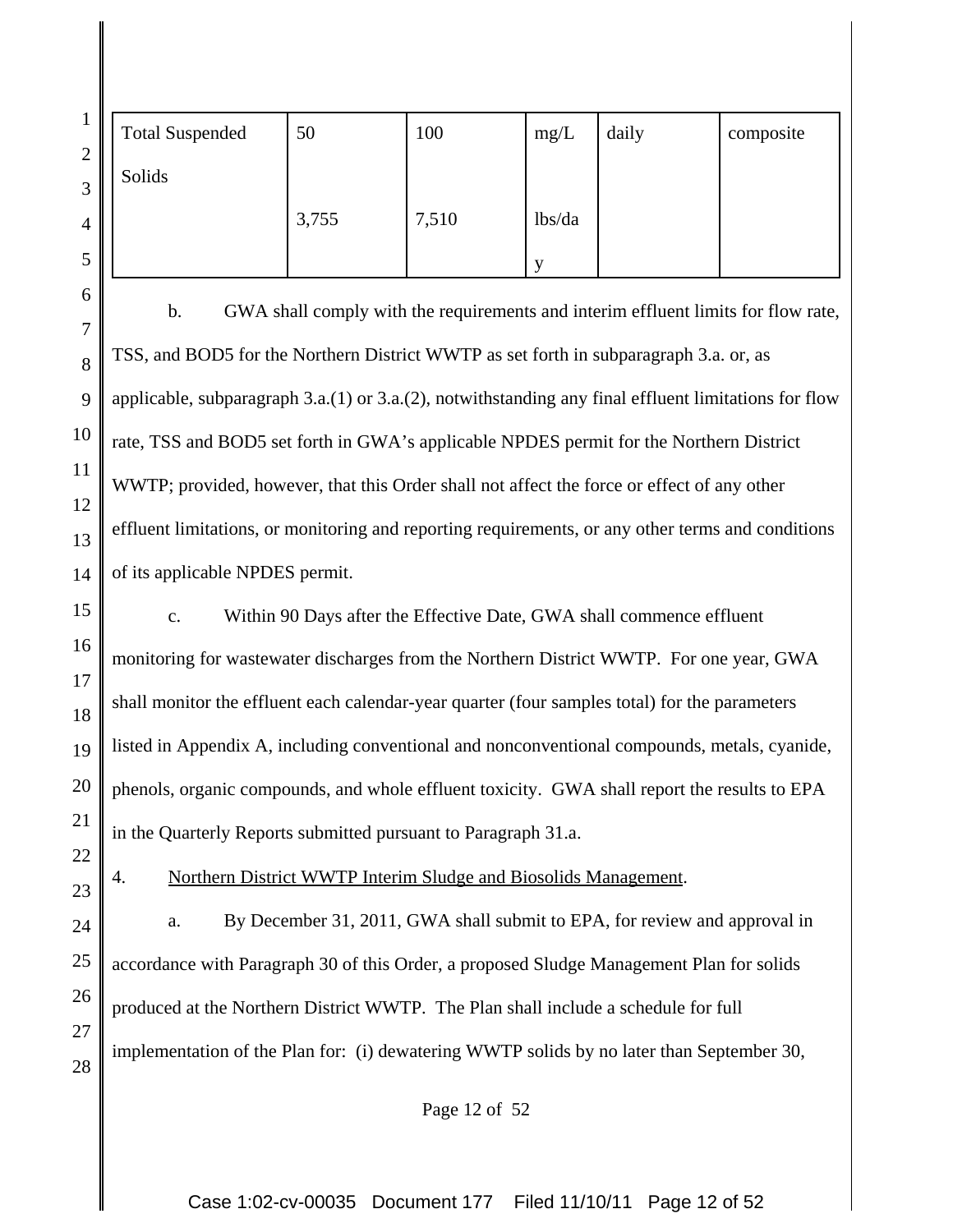1

2012, and (ii) adequate stabilization and dewatering of the WWTP solids by no later than September 30, 2014. The Plan shall include at a minimum: (1) estimates of the average and maximum daily solids produced at the WWTP under current conditions and conditions projected to exist when interim primary treatment improvements are completed; (2) whether the solids produced will be stabilized at the Northern District WWTP or transported off-site for stabilization; (3) the maximum capacity that GWA has to transport solids for treatment off-site; (4) if solids will be treated off-site, address and evaluate the following issues: (i) how such solids will be stored prior to transport; (ii) where treatment will be done; (iii) how much treatment capacity is available; (iv) whether GWA's implementation of the proposed Plan will have an adverse impact on the performance of GWA's other WWTP; and (v) how GWA will dispose of solids; and (5) if solids will be treated on-site, address the following issues: (i) how much treatment capacity is available; (ii) what new facilities or upgrades to existing facilities will be required; (iii) when and how these new facilities or upgrades will be completed; and (iv) how GWA will dispose of solids. GWA shall implement the Sludge Management Plan as approved.

b. In each Quarterly Report submitted to EPA pursuant to Paragraph 31, GWA shall report sludge management activities, including, but not limited to, the amount of solids produced and/or applied to drying beds, solids transported off-site, and solids treated on-site.

c. By September 30, 2012, GWA shall repair or replace the solids handling facilities at the Northern District WWTP in accordance with the approved plan and ensure that solids generated by the WWTP are adequately dewatered to comply with the sludge and biosolids requirements in 40 C.F.R. Part 503.

Page 13 of 52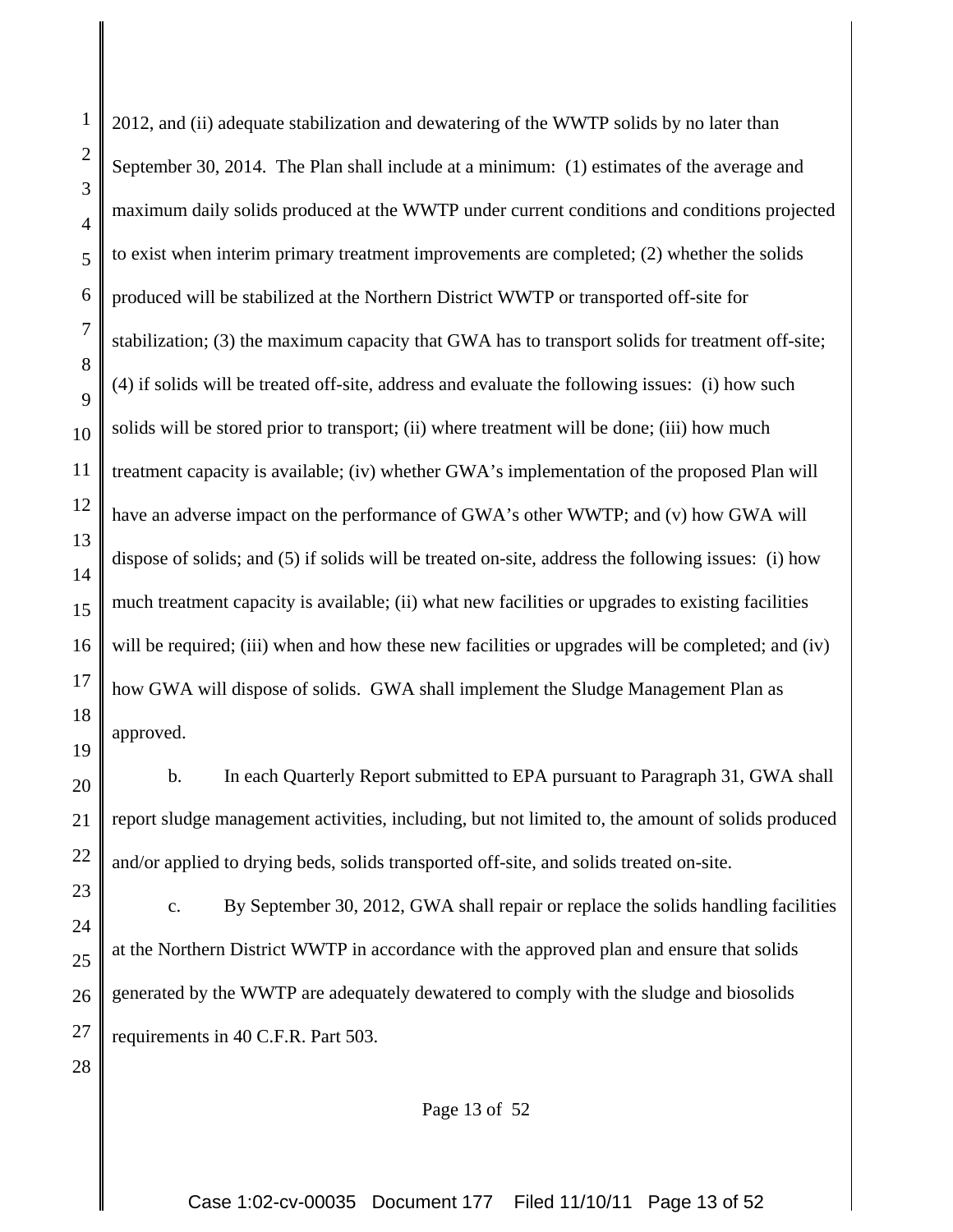1 2 3 4 5 6 7 8 9 10 11 12 13 14 15 16 17 18 19 20 21 22 23 24 25 26 27 28 d. By September 30, 2014, GWA shall fully implement the approved Sludge Management Plan and ensure that solids generated by the WWTP are adequately stabilized and dewatered to comply with the sludge and biosolids requirements in 40 C.F.R. Part 503. 5. Agana WWTP Primary Treatment Upgrades. By June 30, 2013, GWA shall complete primary treatment improvements at the Agana WWTP, achieve consistent compliance with the WWTP's NPDES permit, and comply with the sludge and biosolids requirements in 40 C.F.R. Part 503. To achieve consistent compliance, GWA shall complete the following improvements and any additional WWTP repairs, rehabilitation or improvements, such as the use of chemically enhanced treatment. a. By September 30, 2011, GWA shall submit to EPA, for review and comment, a proposed scope of work and schedule, describing all improvements required to achieve consistent compliance. The scope of work and schedule shall include, but not be limited to, improvements to septage handling, grit and fats/oil/grease ("FOG") removal, and solids handling, as set forth below in subparagraphs 5.b., 5.c. and 5.d. b. By no later than June 30, 2013, GWA shall construct and have in service a septage handling facility located at the Agana WWTP or another location to be determined by GWA. GWA shall meet the following interim compliance milestones: (1) by December 31, 2011, GWA shall execute a design contract and issue a notice to proceed with design; and (2) by June 30, 2012, GWA shall execute a construction contract and issue a notice to proceed with construction. c. By no later than June 30, 2013, GWA shall construct and have in service grit and Page 14 of 52

Case 1:02-cv-00035 Document 177 Filed 11/10/11 Page 14 of 52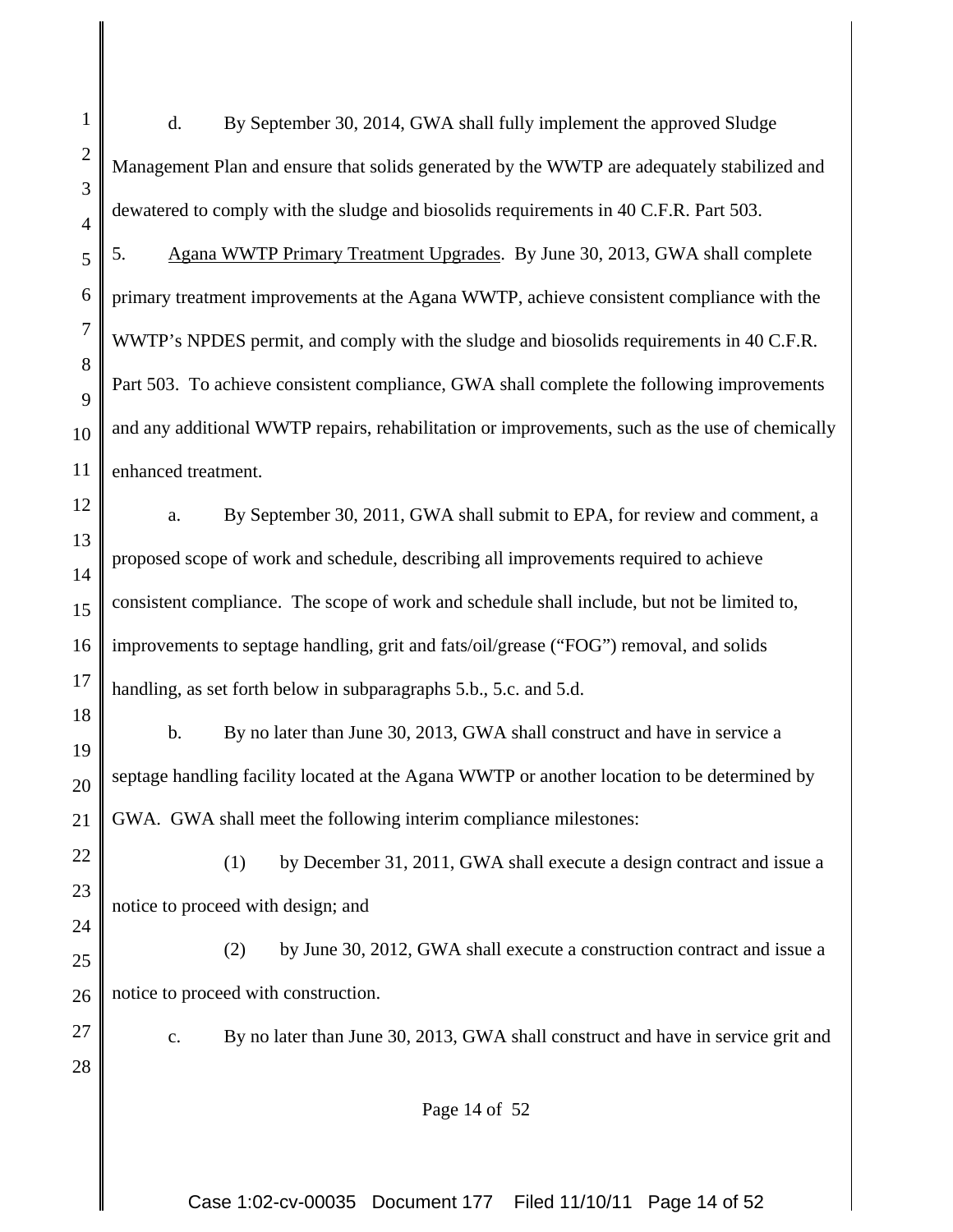2 FOG removal systems at either the Agana WWTP or the Agana sewage pump station. GWA shall meet the following interim compliance milestones:

1

3

7

8

12

13

14

15

16

17

18

19

20

21

22

23

24

4 5 (1) by December 31, 2011, GWA shall execute a design contract and issue a notice to proceed with design; and

6 (2) by June 30, 2012, GWA shall execute a construction contract and issue a notice to proceed with construction.

9 10 11 d. By June 30, 2013, GWA shall repair the solids handling facilities at the Agana WWTP, ensure that solids generated by the WWTP are adequately stabilized and dewatered at the Agana WWTP, and comply with the sludge and biosolids requirements in 40 C.F.R. Part 503.

e. By May 31, 2013, GWA shall submit to EPA an operations and maintenance (" $O&M$ ") plan for primary treatment operations at the Agana WWTP. The plan shall include O&M procedures for all major systems of the WWTP from the headworks to the outfall and sludge processing facilities.

f. Within 90 Days after the Effective Date, GWA shall commence effluent monitoring for wastewater discharges from the Agana WWTP. For one year, GWA shall monitor the effluent each calendar-year quarter (four samples total) for the parameters listed in Appendix A, including conventional and nonconventional compounds, metals, cyanide, phenols, organic compounds, and whole effluent toxicity. GWA shall report the results to EPA in the Quarterly Reports submitted pursuant to Paragraph 31.a.

25 26 27 28 6. Agana WWTP Effluent Backsurge. By June 30, 2013, GWA shall prevent the backsurge of effluent flow from the Agana WWTP's outfall. By December 31, 2011, GWA shall submit to EPA, for review and comment, a proposed plan and schedule to address the effluent backsurge

Page 15 of 52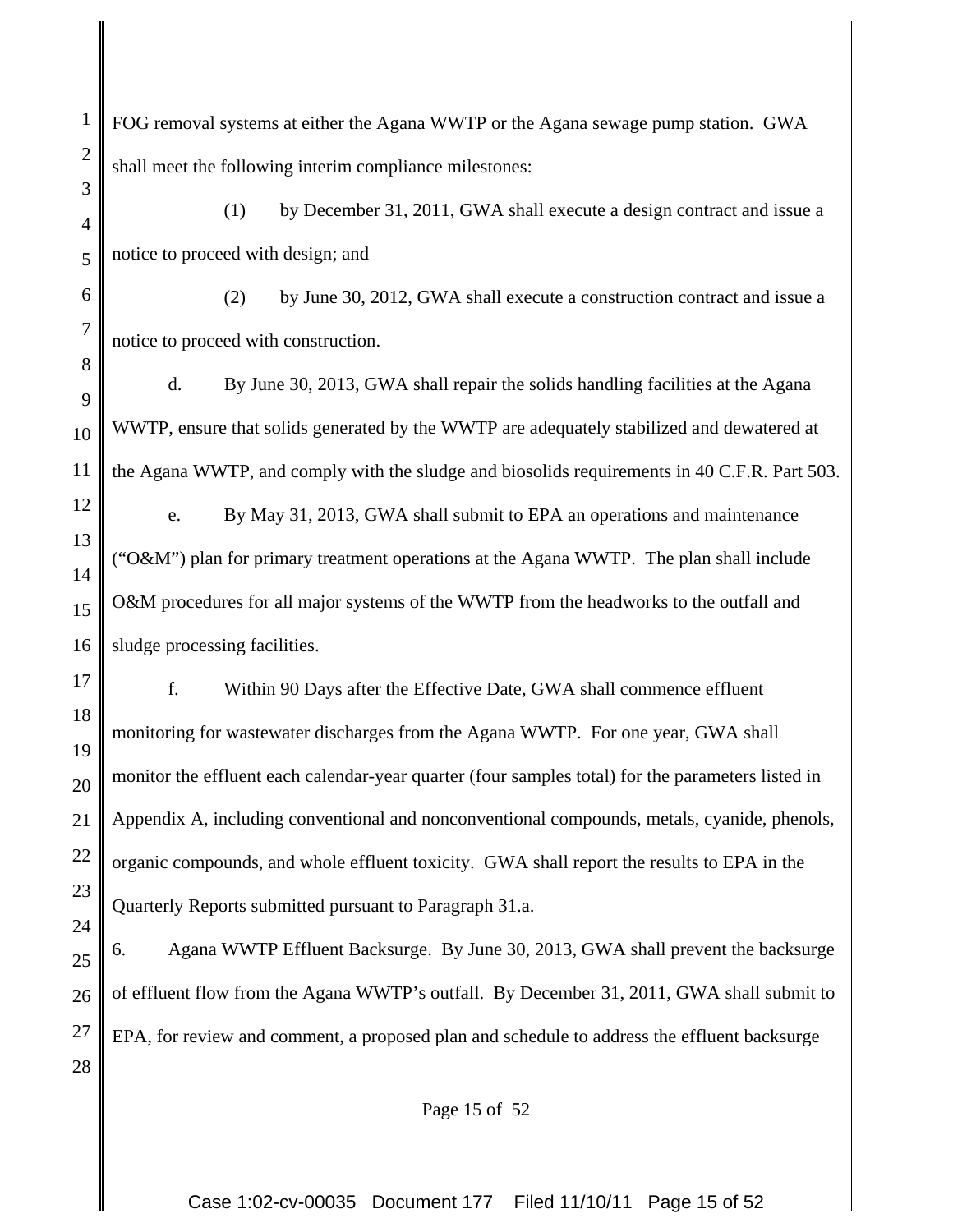issues. Until the effluent backsurge is addressed, GWA shall continuously monitor flows discharged through the old outfall, as required by the WWTP's NPDES permit.

1

2

3

17

18

19

20

21

22

23

24

25

4 5 6 7 8 9 10 11 12 13 14 15 16 7. Infiltration/Inflow Analyses and Sewer System Evaluation Surveys. GWA shall conduct Infiltration/Inflow ("I/I") Analyses for all portions of its sanitary sewer system tributary to the Agana, Agat-Santa Rita, Baza Gardens, and Umatac-Merizo WWTPs. For the portions of those basins of its sanitary sewer system determined to be subject to "Excessive I/I" as defined in this Order, GWA shall also conduct Sewer System Evaluation Surveys ("SSES"). GWA shall conduct a separate I/I Analysis and SSES for each sanitary sewer system tributary to each of the four WWTPs. These I/I Analyses and SSES shall be conducted in accordance with sound engineering judgment and with the guidance provided in the appropriate sections of the *Handbook: Sewer System Infrastructure Analysis and Rehabilitation*, EPA/625/6-91/030, 1991; *Existing Sewer Evaluation and Rehabilitation*, WEF MOP FD-6, 1994; and the National Association of Sewer Service Companies ("NASSCO") "Manual of Practice."

8. I/I Analyses and SSES Work Plan. Within 180 Days after the Effective Date, GWA shall develop and submit for EPA's review and approval in accordance with Paragraph 30 of this Order, an I/I Analysis and SSES work plan that provides the anticipated activities, implementation schedule and completion date, work products, and interrelationship with GWA's Capital Improvement Program planning efforts for the analyses described below in subparagraphs 8.a. through 8.d. After EPA's approval of the work plan, GWA shall perform the following I/I Analyses and SSESs.

26 27 28 a. Flow and Rainfall Data. GWA shall collect concurrent wastewater flow and rainfall data for purposes of conducting its I/I Analyses required in this Paragraph. GWA shall

Page 16 of 52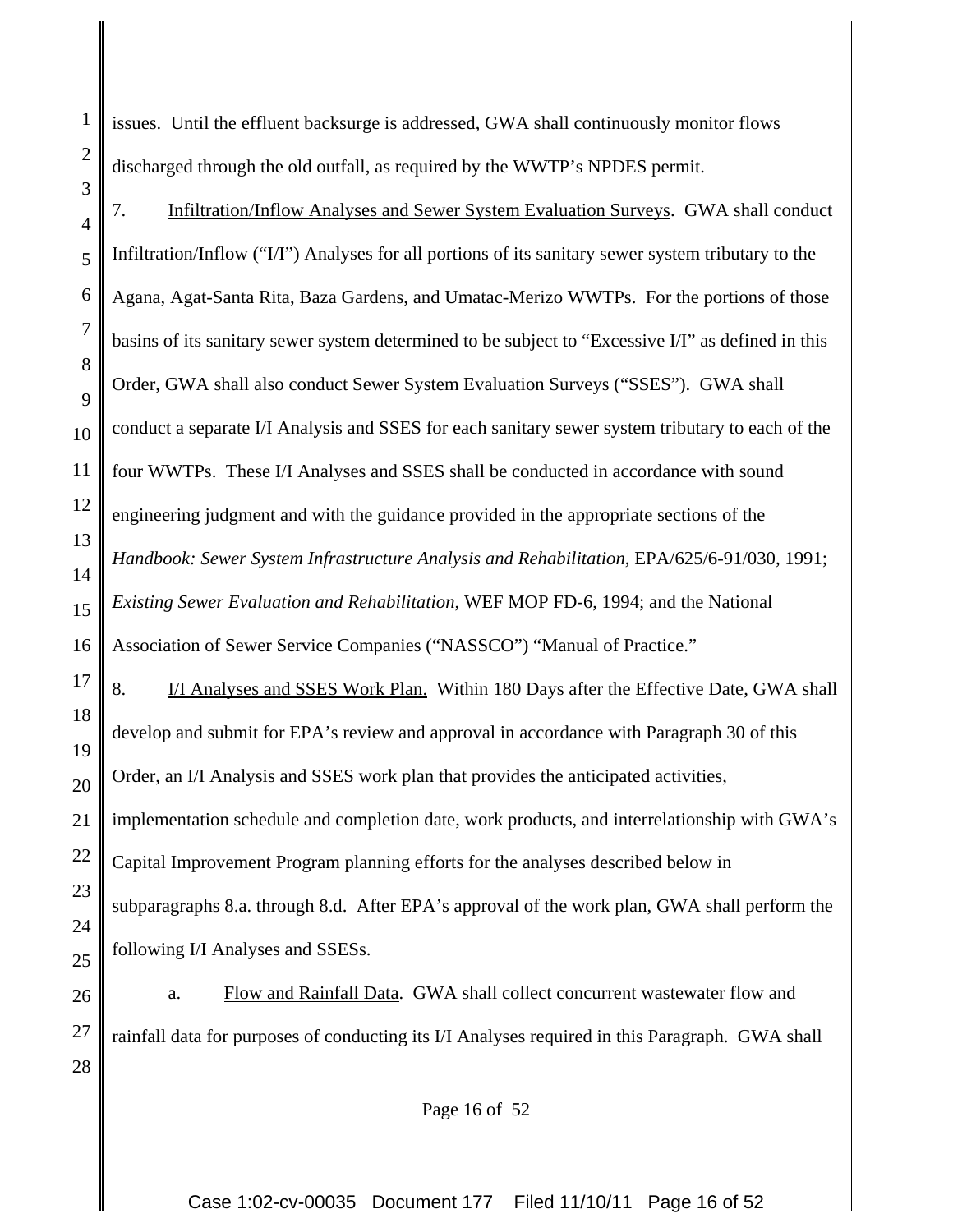2 3 4 5 6 7 8 9 10 collect wastewater flow data utilizing continuous-recording Doppler-type flow meters (or a similar method approved by EPA) capable of (i) measuring flow depth and flow velocity simultaneously, and (ii) calculating flow rate from these data. GWA shall collect rainfall data utilizing continuous-recording rain gauges. At least one rain gauge shall be installed in the area tributary to each wastewater flow meter. When feasible, GWA shall select small-to-moderate wet weather events that do not cause Sanitary Sewage Overflows ("SSOs"), but do not result in less than 0.1 inch per hour of rainfall intensity during the main part of the storm event. b. I/I Analysis for Agat-Santa Rita, Baza Gardens, and Umatac-Merizo WWTPs

1

28

11 12 13 14 15 16 17 18 19 20 21 22 23 24 25 26 27 (collectively, the "Southern WWTPs"). Within 540 Days after the Effective Date, GWA shall complete I/I Analyses of the Southern WWTPs. For these I/I Analyses, the subject sewer system shall be subdivided into a single drainage basin for each WWTP. Flow metering with concurrent rainfall measurement conforming to the requirements of subparagraph 8.a. shall be performed for each individual drainage basin to establish current dry-weather and wet-weather wastewater flow rates generated within that drainage area. Treatment plant influent flow meters may be used for flow data collection provided that they are fully functional, including during power outages, and yield wastewater flow rate data comparable in accuracy to portable flow meters conforming to subparagraph 8.a. Flow metering and concurrent rainfall data collected within the past five years may be utilized in lieu of collecting new flow and rainfall data provided that the flow metering and concurrent rainfall data collection effort conform to all requirements of subparagraph 8.a. Through analysis and comparison of dry-weather flow data, wet-weather flow data, and rainfall data, GWA shall determine whether each individual drainage area is likely subject to Excessive  $I/I$ .

Page 17 of 52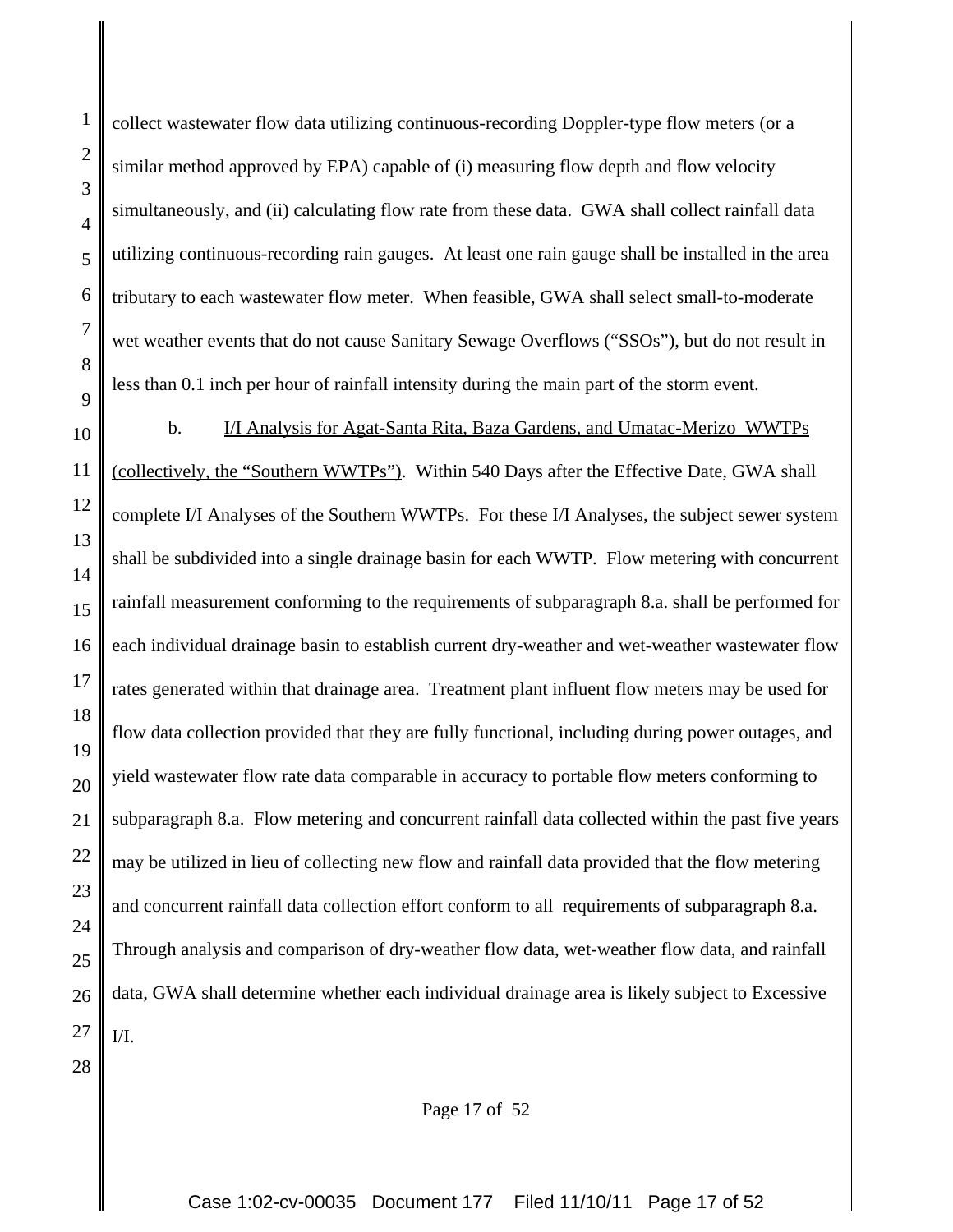16 c. I/I Analysis for the Agana WWTP. Within 900 Days after the Effective Date, GWA shall complete the I/I Analysis of the sanitary sewer systems tributary to the Agana WWTP. For this I/I Analysis, the sanitary sewer system shall be subdivided into individual drainage sub-basins. Flow metering with concurrent rainfall measurement conforming to the requirements of subparagraph 8.a. shall be performed for each individual drainage area to establish current dry-weather and wet-weather wastewater flow rates generated within that drainage area. Flows from upstream tributary areas shall be deducted to determine the infiltration and/or inflow likely to be entering the sanitary sewer system from sources lying within each drainage area. Flow metering and concurrent rainfall data collected within the past five years may be utilized in lieu of collecting new flow and rainfall data provided that the flow metering and concurrent rainfall data collection effort conformed to all requirements of subparagraph 8.a. Through analysis and comparison of dry-weather flow data, wet-weather flow data, and rainfall data, GWA shall determine whether each individual drainage area is likely subject to Excessive I/I.

1

2

3

4

5

6

7

8

9

10

11

12

13

14

15

17

18

19 20 21 22 23 24 25 26 27 28 d. SSES for the Southern WWTPs. Within 540 Days after the Effective Date, GWA shall perform an SSES for the sanitary sewer systems tributary to the Southern WWTPs found to likely have Excessive I/I under subparagraph 8.b. The SSES shall specifically identify: (i) the areas within each individual drainage basin having Excessive I/I that are causing and/or contributing to recurring wet weather SSOs, overloading of WWTPs, and/or Bypasses at the WWTPs; (ii) sources of I/I within the individual drainage basin suspected to have Excessive I/I rates, together with a quantification of the amount; (iii) recurring wet weather SSOs and/or Bypasses at the WWTPs within each individual drainage basin; (iv) storm water cross-

Page 18 of 52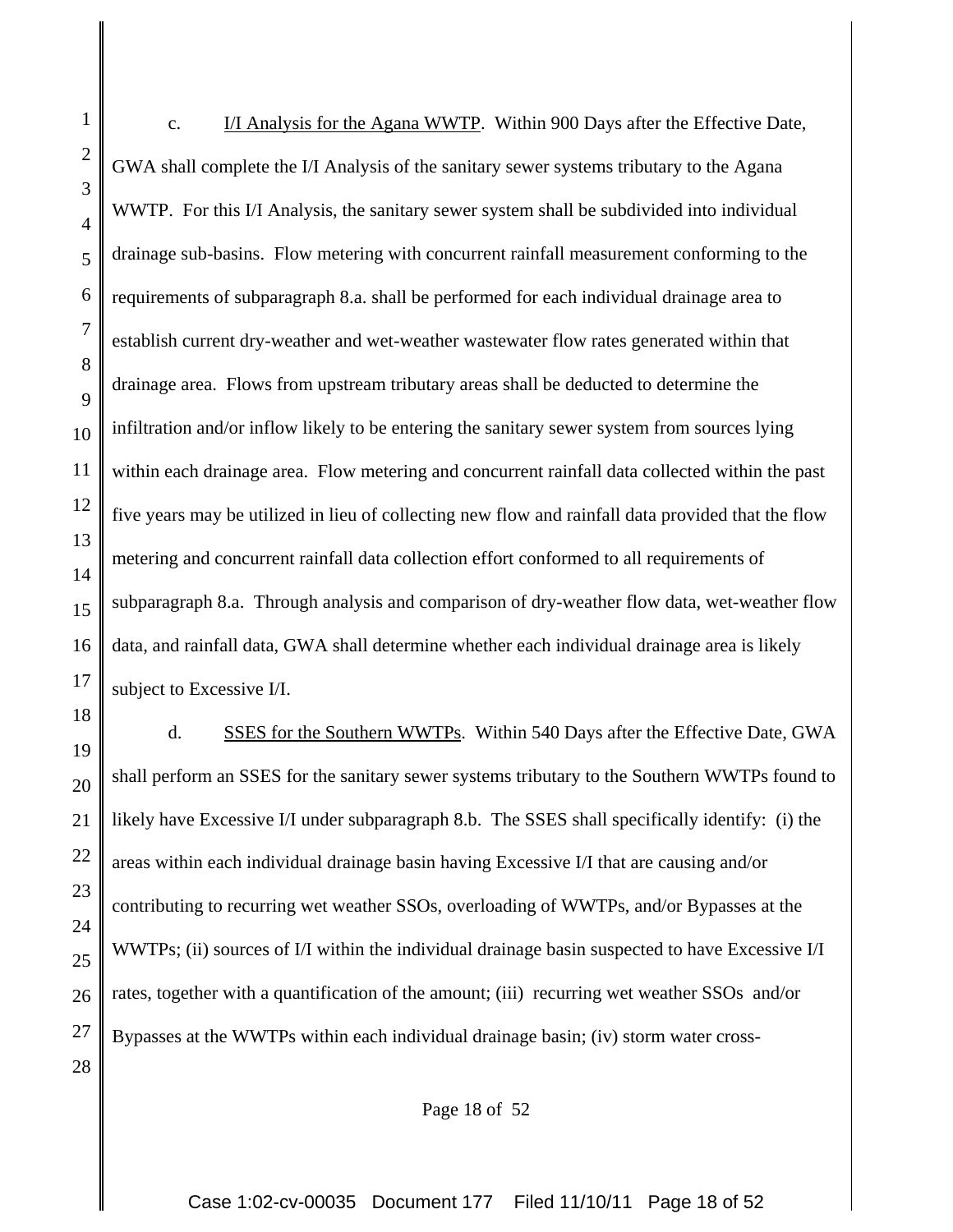1

2

3

connections and unauthorized connections; and (v) degraded pipes, manholes, and structures of the sanitary sewer system that permit Excessive I/I to enter the sanitary sewer system. The SSES shall include: (i) additional flow monitoring to isolate sources of I/I; (ii) smoke testing; (iii) visual inspections of pipes and manholes; (iv) night flow isolation; (v) closed circuit television ("CCTV") inspection to identify sewers in need of repair, rehabilitation, or replacement; (vi) dyed water flooding of storm drainage pipes and ditches within 20 feet of or crossing sanitary sewers or sanitary sewer laterals concurrently with CCTV; and (vii) building inspections.

e. SSES for the Agana WWTP. Within 900 Days after the Effective Date, GWA shall perform an SSES for each individual drainage basin tributary to the Agana WWTP found to likely have Excessive I/I under subparagraph 8.c. GWA's SSES shall conform to the requirements of subparagraph 8.d. Within 960 Days after the Effective Date, GWA shall submit to EPA for review and comment a plan to address the problems identified in the SSES conducted pursuant to this subparagraph, including the repair, rehabilitation or replacement of all Wastewater Collection System assets that permit Excessive I/I to enter the sanitary sewer system.

9. Agat-Santa Rita WWTP Interim Measures. GWA shall complete the following interim measures at the Agat-Santa Rita WWTP.

a. Within 60 Days after the Effective Date, GWA shall submit to EPA a list of each time that GWA bypassed wastewater from the Agat-Santa Rita WWTP and discharged without treatment in the last three calendar years (2008, 2009, and 2010), including the date and volume of wastewater bypassed.

Page 19 of 52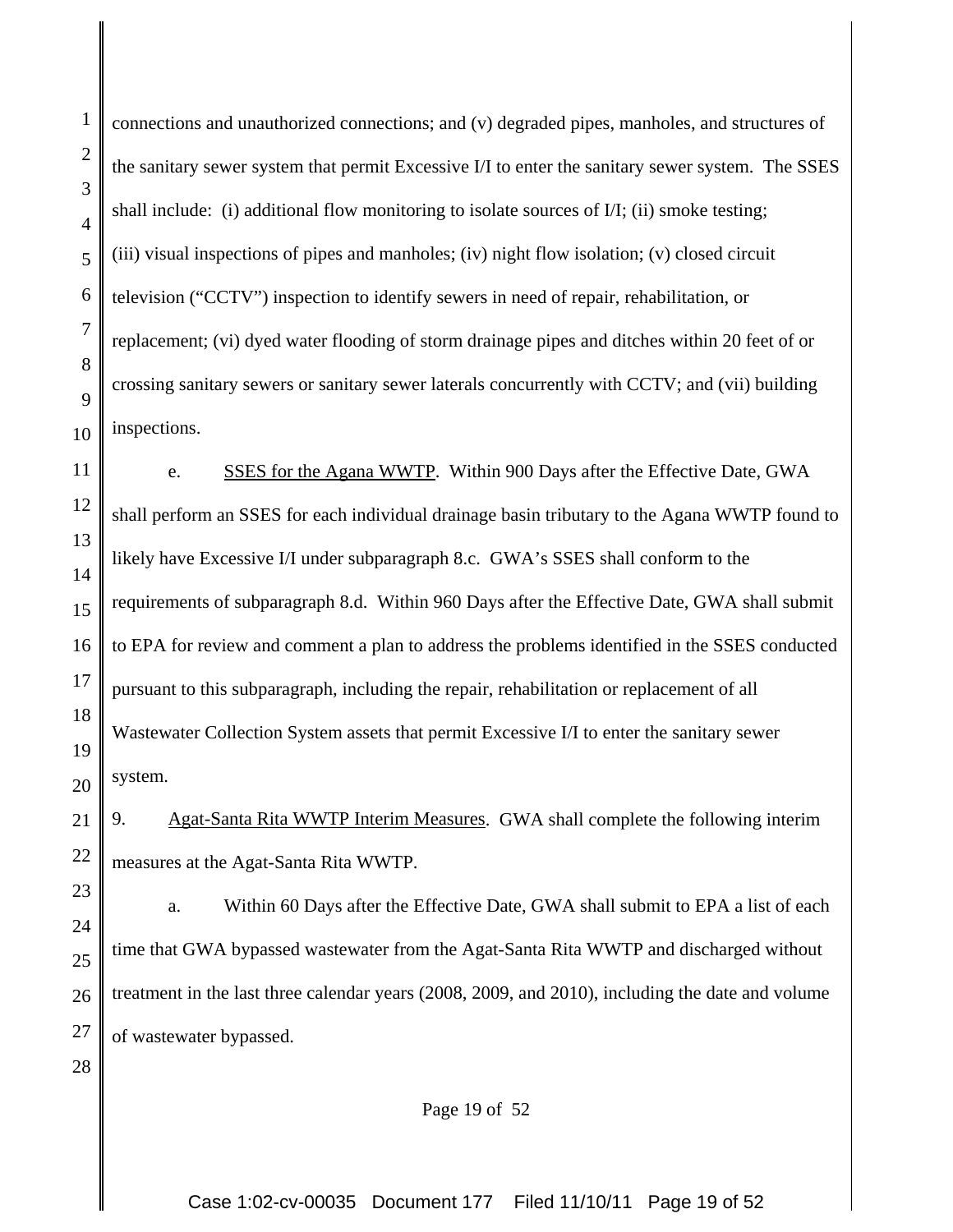1 2 3 4 5 6 7 8 9 10 11 12 13 14 15 16 17 18 19 20 21 22 23 24 25 26 b. Within 180 Days after the Effective Date, GWA shall repair or replace the Agat-Santa Rita WWTP's influent flow meter, calibrate the flow meter, report to EPA on the actions taken to improve the flow meter, and ensure that the repaired or replaced flow meter accurately measures flow as required by the NPDES permit for the Agat-Santa Rita WWTP. c. Within 180 Days after the Effective Date, GWA shall submit to EPA, for review and approval in accordance with Paragraph 30 of this Order, a report evaluating near-term measures that address disinfection, solids handling, and prohibited Bypasses. The report shall be prepared by an Independent Professional Engineer and shall: (i) describe the alternative measures evaluated, the methodology and criteria used, and the findings of the evaluation; (ii) recommend specific remedial measures and include a proposed schedule to implement the remedial measures; and (iii) address the following elements: (1) Disinfection. The report shall examine measures to disinfect and dechlorinate wastewater flows at the WWTP prior to discharge. (2) Solids Handling. The report shall examine the repair or replacement of the solids handling facilities, process changes, or other alternatives at the WWTP to ensure that solids are dewatered at the WWTP and to enable GWA to achieve compliance at the WWTP with the sludge and biosolids requirements in 40 C.F.R. Part 503. The report shall propose an expeditious schedule to implement any upgrades or process changes by no later than 180 Days after EPA's approval. (3) Bypass reduction. The report shall examine alternatives to mitigate the impact and reduce the volume of wastewater that is bypassed around the WWTP, including, but

27 28 not limited to, wastewater storage, targeted pipe replacement, source control (such as the

Page 20 of 52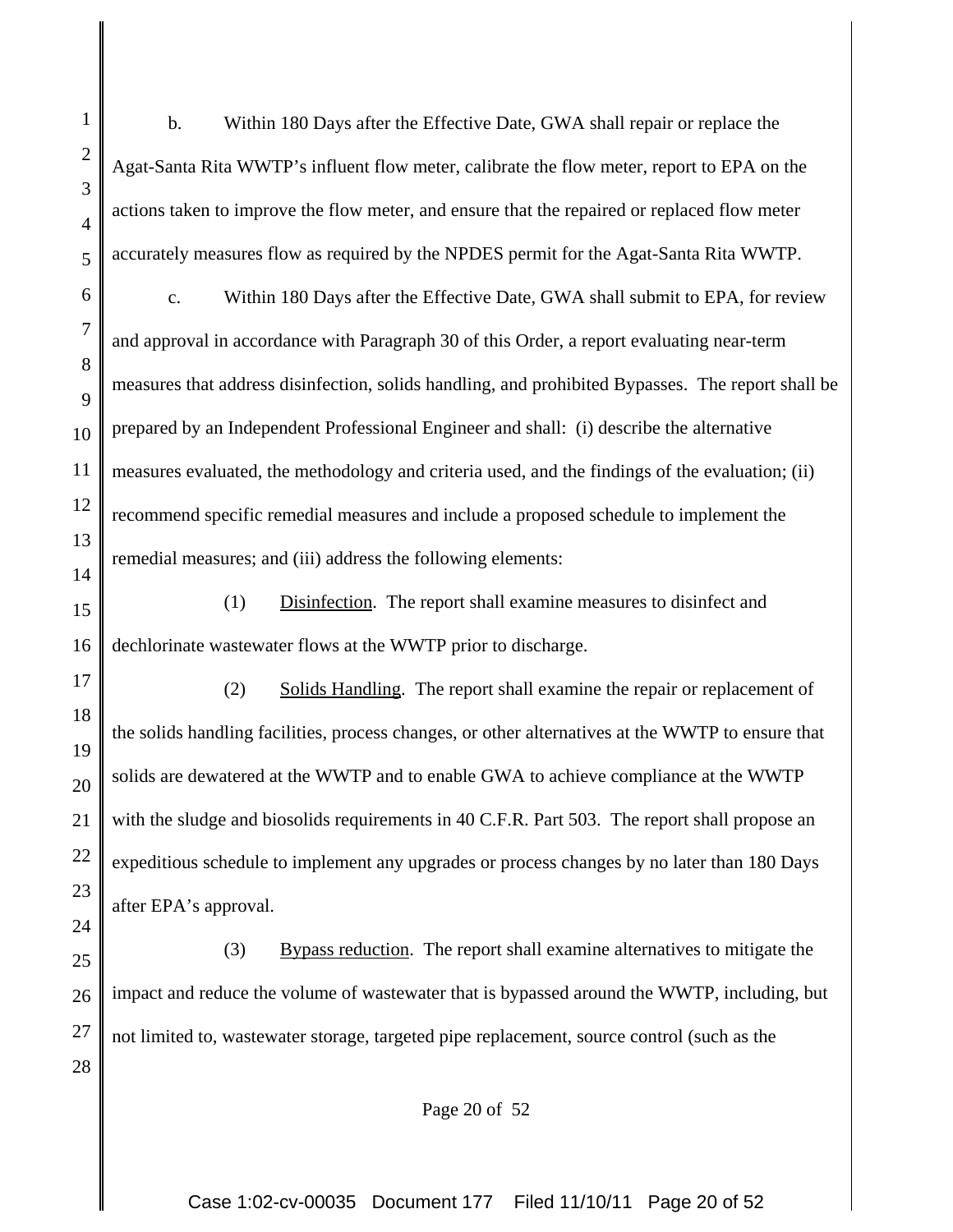1

2

elimination of inflow sources to the sanitary sewer system), and partial treatment of wet weather flows. The report shall include a program to eliminate illicit discharges of roof, yard, and road drainage to the sanitary sewer system in conjunction with the management of storm water runoff to be diverted from the sanitary sewer system. The report shall recommend measures for GWA to implement that would enable GWA to achieve and maintain a seventy-five percent (75%) percent reduction in the frequency and volume of wastewater bypassed around the WWTP as compared to the average number and volume of wastewater Bypass events in the last three calendar years (2008, 2009, and 2010).

d. Within 180 Days after EPA's approval of the report submitted pursuant to subparagraph 9.c., GWA shall implement the approved disinfection and chlorination measures in subparagraph 9.c.(1) and shall comply with the bacteria and chlorine residual effluent limitations of its NPDES permit.

e. Within 180 Days after EPA's approval of the report submitted pursuant to subparagraph 9.c., GWA shall implement the approved solids handling measures in subparagraph 9.c.(2) and shall comply with the sludge and biosolids requirements in 40 C.F.R. Part 503.

f. Within 180 Days after EPA's approval of the report submitted pursuant to subparagraph 9.c., GWA shall implement the approved measures in subparagraph 9.c.(3) to mitigate the impact of wastewater that is bypassed from the WWTP and discharged without treatment. In each Annual Report submitted pursuant to Paragraph 31.c., GWA shall measure the percent reduction in Bypasses at the Agat-Santa Rita WWTP by comparing the total number and volume of wastewater Bypass events in the last calendar year with the average number and

Page 21 of 52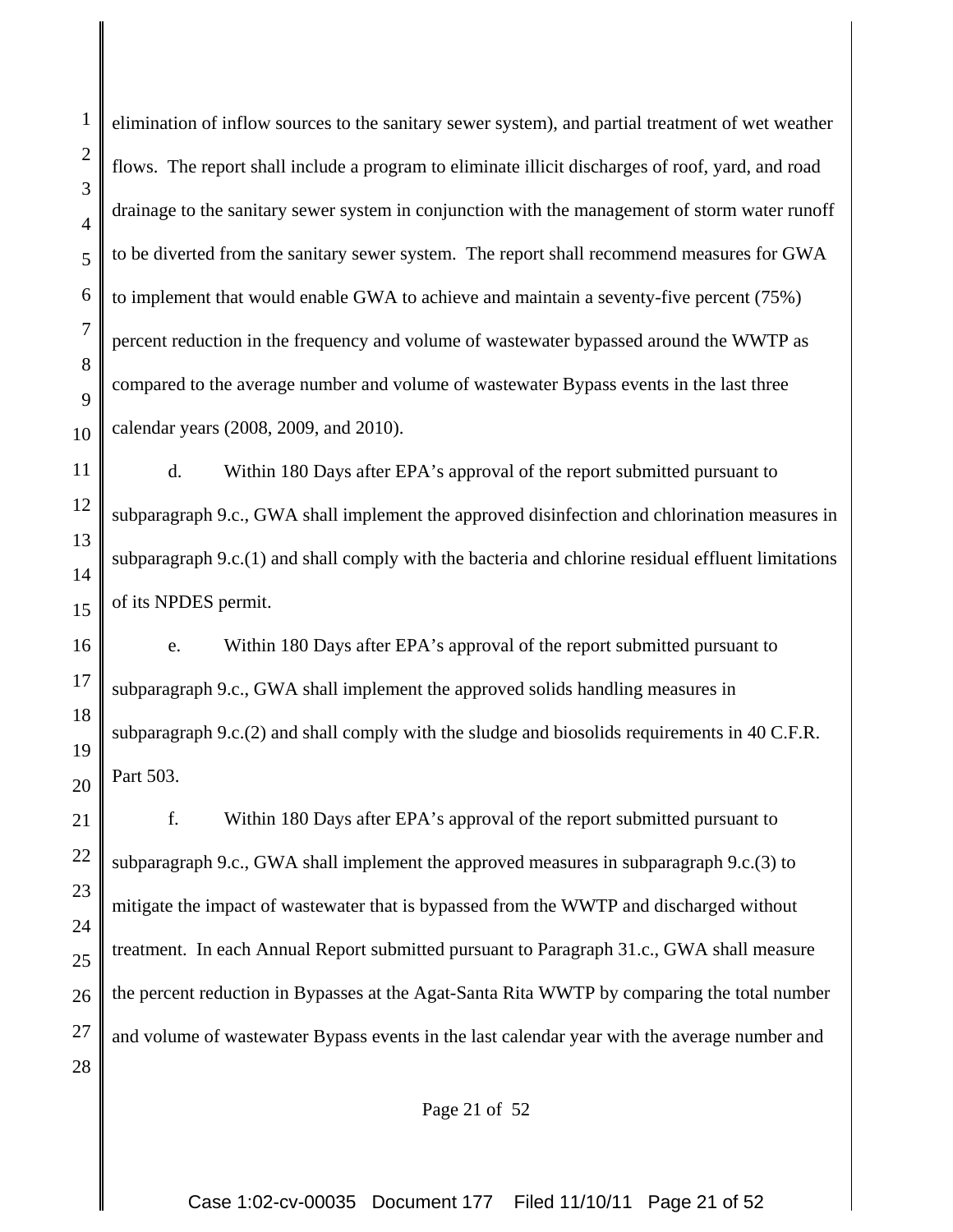volume of wastewater Bypass events in the prior three-year period. $\frac{2}{3}$ 

1

22

23

24

25

26

2 3 4 5 6 7 8 9 10 11 12 13 14 15 16 17 18 19 20 21 10. Agat-Santa Rita Wastewater Systems Evaluation. By December 31, 2013, GWA shall complete an evaluation of the Agat-Santa Rita WWTP, collection system, and/or conveyance system, submit a report to EPA documenting the findings of the evaluation, and submit to EPA, for review and approval in accordance with Paragraph 30 of this Order, a plan with a schedule to implement any proposed improvements to the Agat-Santa Rita WWTP, collection system, and/or conveyance system. GWA shall evaluate upgrades to the Agat-Santa Rita WWTP, collection system, and/or conveyance system that will achieve compliance with the WWTP's NPDES permit and eliminate Bypasses at the WWTP. The evaluation shall take into account any relevant results from I/I analyses and SSESs surveys conducted pursuant to Paragraph 8, and the wastewater impacts, flow volumes, and pollutant loadings associated with the anticipated population growth through year 2035. The evaluation shall examine options for inflow and infiltration control, conveyance of peak flows, storage of peak flows, and treatment plant capacity. The report shall describe the upgrades evaluated, methodology and criteria used, and findings of the evaluation. GWA shall submit a plan that identifies improvements that GWA will implement to achieve compliance with the WWTP's NPDES permit and eliminate Bypasses at the WWTP and a schedule for completing the improvements.

11. Agat-Santa Rita Wastewater Systems Upgrade. By December 31, 2016, GWA shall complete the improvements identified in the approved plan required by Paragraph 10, achieve consistent compliance with the Agat-Santa Rita WWTP's NPDES permit, eliminate Bypasses at

Page 22 of 52

<sup>27</sup> 28  $2/$  For example, in the Annual Report for calendar year 2011, the total number and volume of wastewater Bypass events in 2011 will be compared to the average number and volume of wastewater Bypass events in 2008, 2009, and 2010.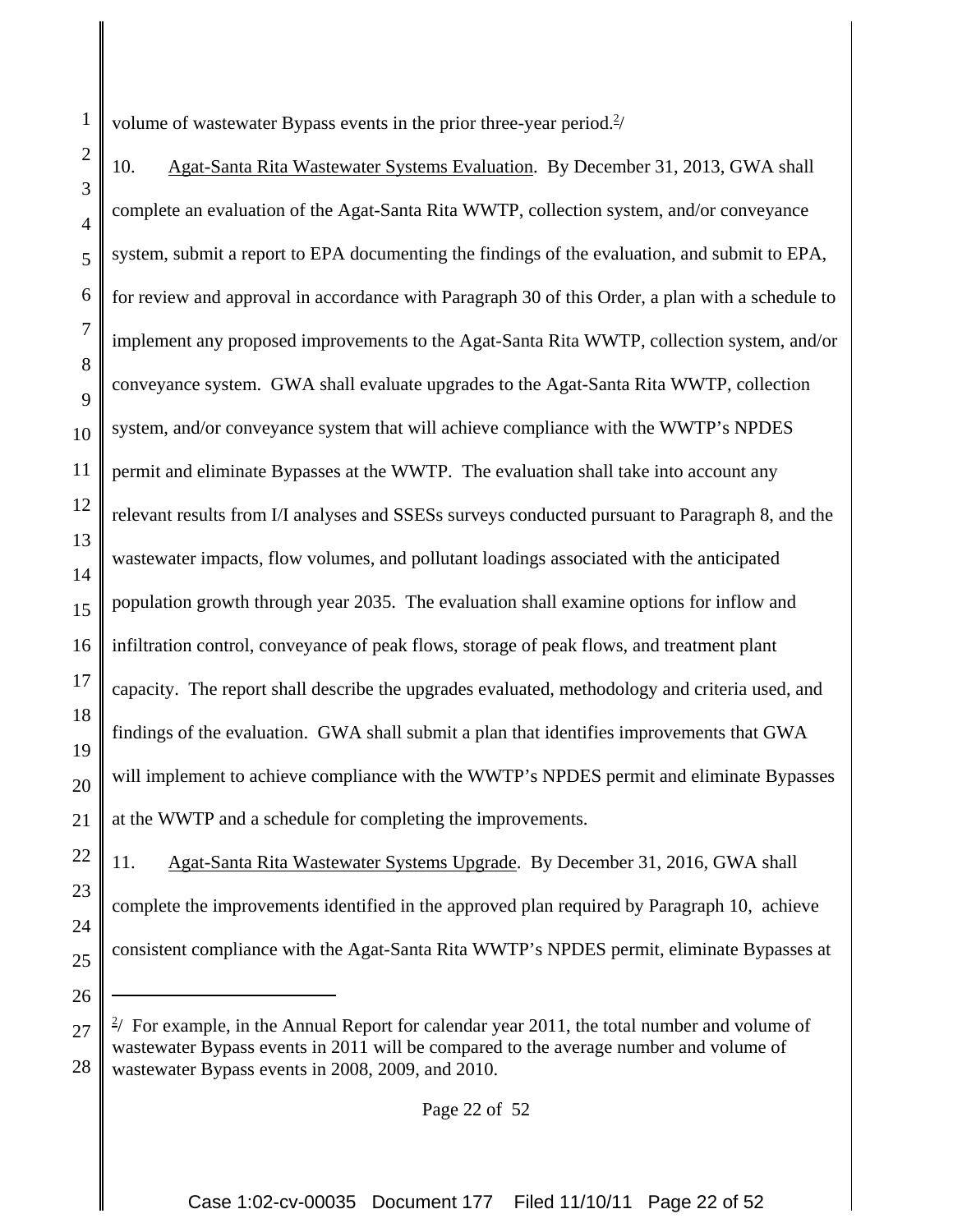the WWTP, ensure that solids generated by the WWTP are adequately stabilized and dewatered at the Agat-Santa Rita WWTP, and comply with the sludge and biosolids requirements in 40 C.F.R. Part 503. GWA shall also meet the following interim compliance milestones.

1

2

3

4

9

23

5 6 a. By June 30, 2014, GWA shall execute a design contract and issue a notice to proceed with the design.

7 8 b. By June 30, 2015, GWA shall execute a construction contract and issue a notice to proceed with construction.

10 11 12. Baza Gardens WWTP Interim Measures. GWA shall complete the following interim measures at the Baza Gardens WWTP:

12 13 14 15 16 17 a. Within 180 Days after the Effective Date, GWA shall submit to EPA a report, prepared by an Independent Professional Engineer, assessing the structural integrity of the Baza Gardens WWTP, and identifying critical repairs required to prevent the failure of the treatment units or ancillary structures needed to allow operator access to the Baza Gardens WWTP during the next ten years.

18 19 20 21 22 b. Within 540 Days after the Effective Date, GWA shall complete the repair of any structural deficiencies that would prevent continued operation of the Baza Gardens WWTP for an additional ten years or until such time that the Baza Gardens WWTP has been rehabilitated or replaced and placed in full operation.

24 25 26 27 28 c. Within 180 Days after the Effective Date, GWA shall submit to EPA, for review and approval in accordance with Paragraph 30 of this Order, a report that examines the repair or replacement of the solids handling facilities, process changes, or other alternatives at the WWTP to ensure that solids generated by the WWTP are dewatered at the WWTP to enable GWA to

Page 23 of 52

Case 1:02-cv-00035 Document 177 Filed 11/10/11 Page 23 of 52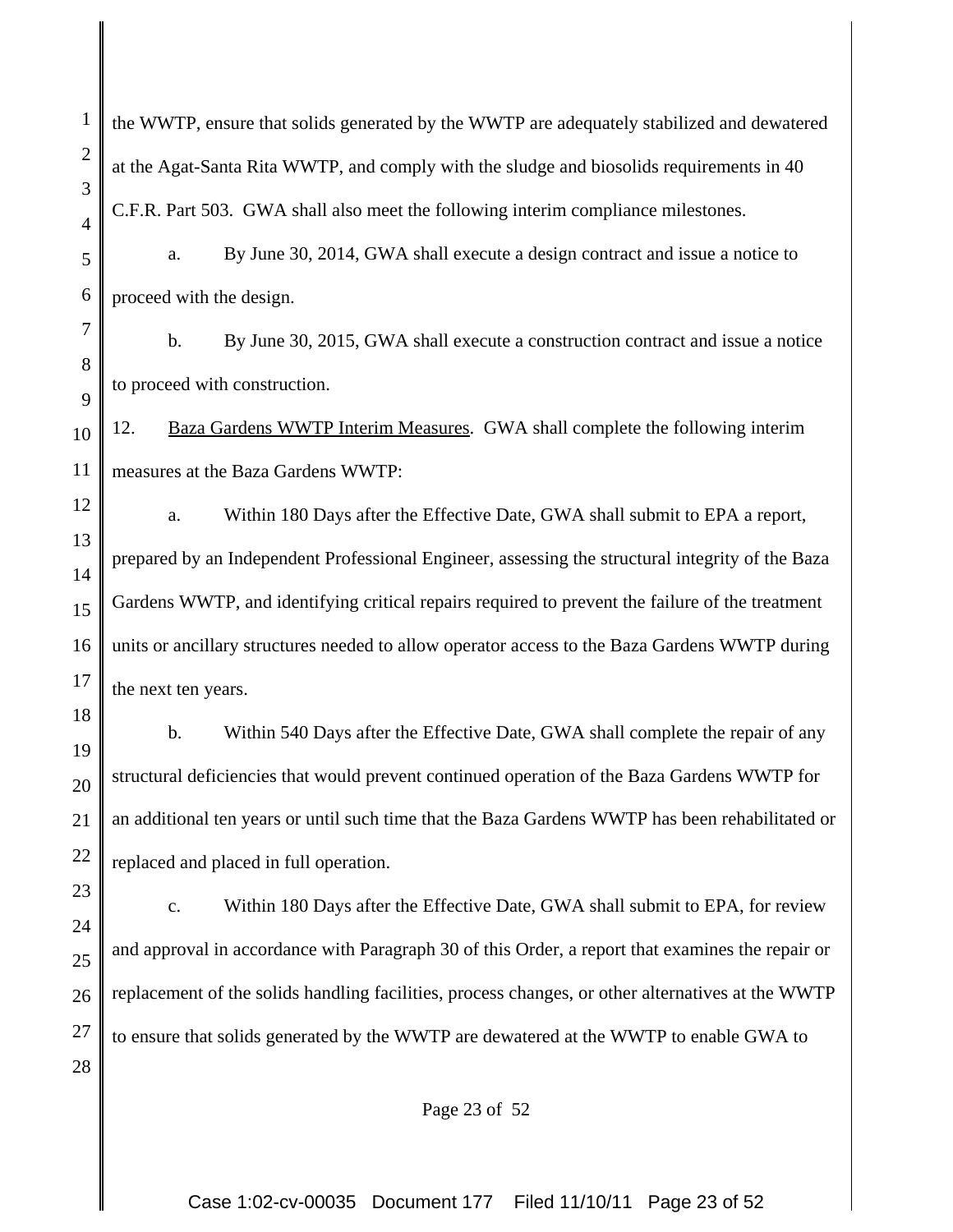1

2

3

comply with the sludge and biosolids requirements in 40 C.F.R. Part 503. The report shall propose an expeditious schedule to implement any upgrades or process changes by no later than 365 Days after EPA's approval.

d. Within 365 Days after EPA's approval of the report in subparagraph 12.c., GWA shall implement the approved solids handling measures and shall comply with the sludge and biosolids requirements in 40 C.F.R. Part 503.

13. Baza Gardens Wastewater Systems Evaluation. By April 30, 2014, GWA shall complete an evaluation of the Baza Gardens WWTP, collection system, and/or conveyance system, submit a report to EPA documenting the findings of the evaluation, and submit to EPA, for review and approval in accordance with Paragraph 30 of this Order, a plan with a schedule to implement any proposed improvements to the Baza Gardens WWTP, collection system, and/or conveyance system. GWA shall evaluate upgrades to the Baza Gardens WWTP, collection system, and/or conveyance system that will achieve compliance with the WWTP's NPDES permit. The evaluation shall take into account any relevant results from I/I analyses and SSESs conducted pursuant to Paragraph 8; the wastewater impacts, flow volumes, and pollutant loadings associated with the anticipated population growth through year 2035; and the effluent disposal options available to GWA. The report shall describe the upgrades evaluated, methodology and criteria used, and findings of the evaluation. GWA shall submit a plan that identifies improvements to achieve compliance with the WWTP's NPDES permit, including I/I control, conveyance of peak flows, storage of peak flows, and treatment plant capacity.

28 14. Baza Gardens Wastewater Systems Upgrade. By April 30, 2018, GWA shall complete the improvements identified in the approved plan required by Paragraph 13 and achieve

Page 24 of 52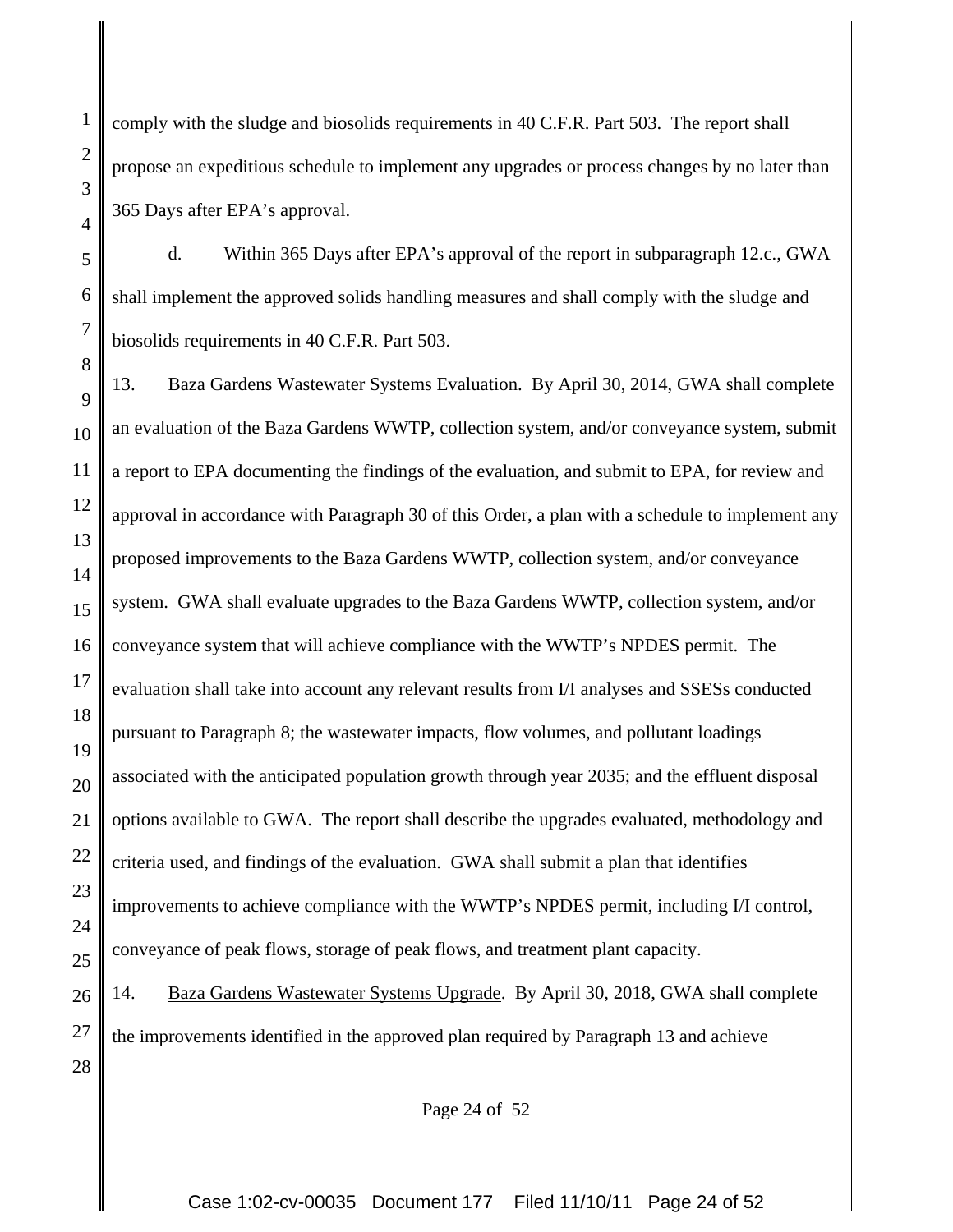consistent compliance with the Baza Gardens WWTP's NPDES permit, ensure that solids generated by the WWTP are adequately stabilized and dewatered at the Baza Gardens WWTP, and comply with the sludge and biosolids requirements in 40 C.F.R. Part 503. GWA shall also meet the following interim compliance milestones.

1

2

3

4

5

6

7

8

a. By October 31, 2015, GWA shall execute a design contract and issue a notice to proceed with the design.

9 10 b. By October 31, 2016, GWA shall execute a construction contract and issue a notice to proceed with construction.

11 12 13 14 15 16 17 18 19 20 21 22 23 24 25 26 27 28 15. Umatac-Merizo Wastewater Systems Evaluation. By December 31, 2013, GWA shall complete an evaluation of the Umatac-Merizo WWTP, collection system, and/or conveyance system, submit a report to EPA documenting the findings of the evaluation, and submit to EPA, for review and approval in accordance with Paragraph 30 of this Order, a plan with a schedule to implement any proposed improvements to the Umatac-Merizo WWTP, collection system, and/or conveyance system. GWA shall evaluate upgrades to the Umatac-Merizo WWTP, collection system, and/or conveyance system that will achieve compliance with the WWTP's NPDES permit. The evaluation shall take into account any relevant results from infiltration/inflow analyses and sanitary sewer evaluation surveys conducted pursuant to Paragraph 8; the wastewater impacts, flow volumes, and pollutant loadings associated with the anticipated population growth through year 2035; and the effluent disposal options available to GWA. The report shall describe the upgrades evaluated, methodology and criteria used, and findings of the evaluation. GWA shall submit a plan that identifies improvements to achieve compliance with the WWTP's NPDES permit, including inflow/infiltration control, conveyance of peak flows,

Page 25 of 52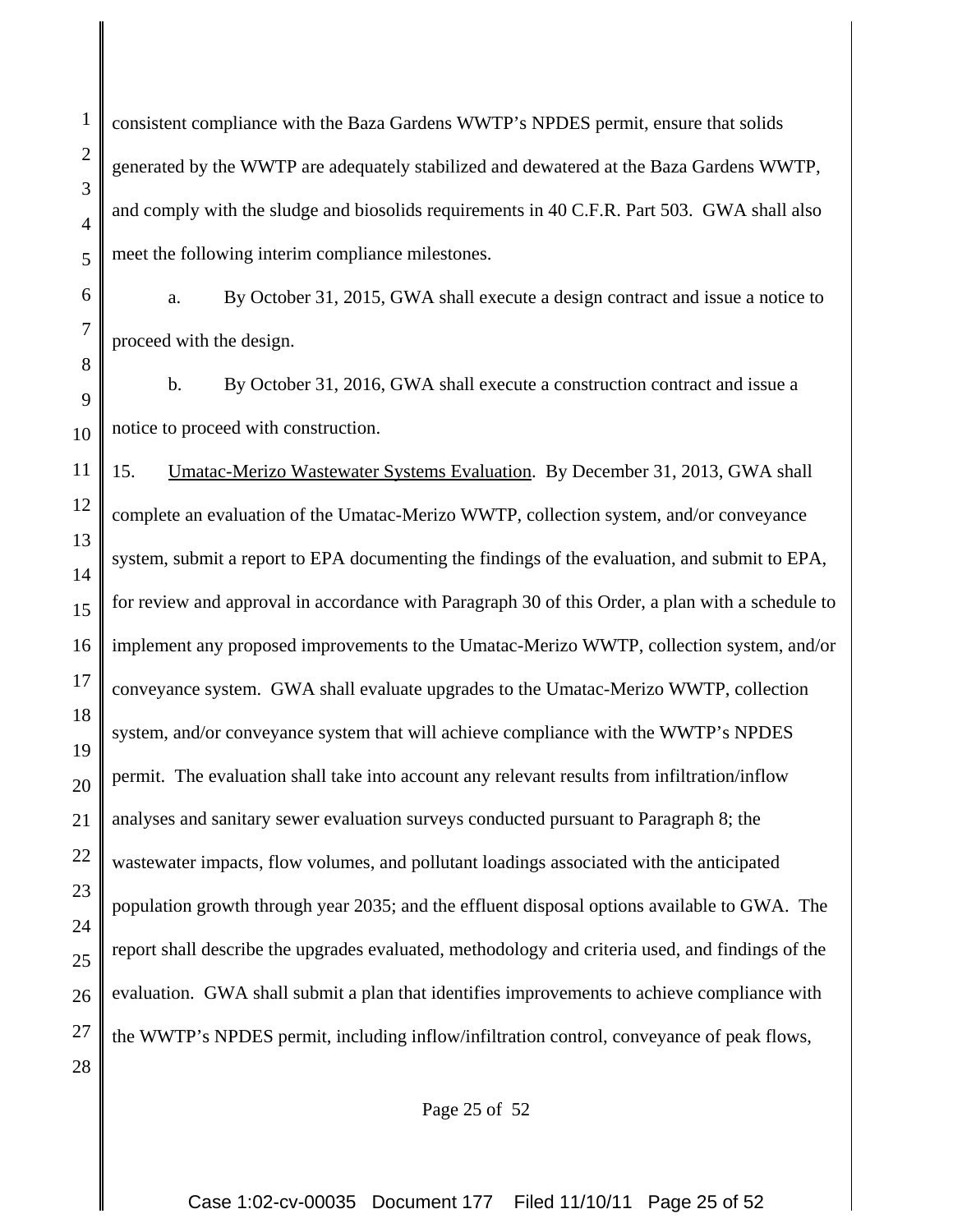1 storage of peak flows, and treatment plant capacity.

16. Umatac-Merizo Wastewater Systems Upgrade. By December 31, 2018, GWA shall complete the improvements identified in the approved plan required by Paragraph 15 and achieve consistent compliance with the Umatac-Merizo WWTP's NPDES permit. GWA shall also meet the following interim compliance milestones.

7 8 9 a. By June 30, 2016, GWA shall execute a design contract and issue a notice to proceed with the design.

10 11 b. By June 30, 2017, GWA shall execute a construction contract and issue a notice to proceed with construction.

12 13 14 15 16 17 18 19 20 21 22 23 24 25 26 17. Sewer Cleaning. GWA shall conduct sanitary sewer system cleaning as follows: (i) clean each gravity main sewer in GWA's Wastewater Collection System at least once every five years; (ii) clean at least 55 "unique miles" of gravity main sewer in each calendar year $\frac{3}{2}$  in addition to any additional repeat cleaning (Hot Spot Cleaning) required pursuant to Paragraph 18 to address recurring blockages or partial blockages caused by grit, FOG, and/or other materials; and (iii) provide details in each Annual Report regarding the total number of gravity sewer lines cleaned in the past year, the number of gravity sewer lines subject to repeated cleaning, and the number of "unique miles" cleaned in the prior year. In calculating the number of "unique miles" per year, GWA shall count each individual pipe segment cleaned in the year but shall not count an individual pipe segment multiple times even if it was subject to repeated cleaning in that year. The cleaning activities may be coordinated with the CCTV inspections required by Paragraph 19 below.

27 28

2

3

4

5

6

Page 26 of 52

 $3/$  For calendar year 2011, GWA shall clean at least 30 miles of gravity main sewer.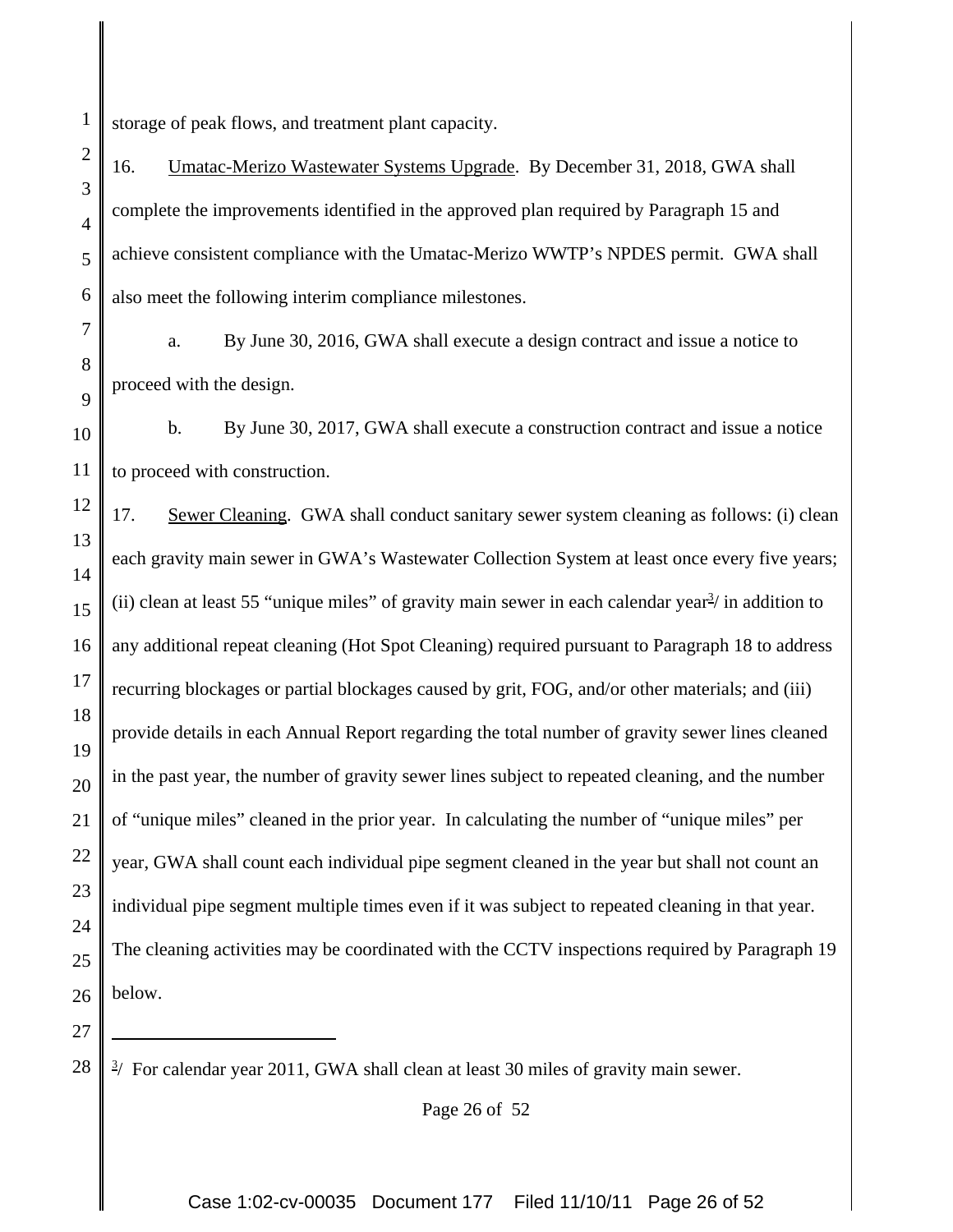1 2 3 4 5 6 7 8 9 18. Hot Spot Identification, Inspection, and Cleaning. By 180 Days after the Effective Date, GWA shall submit to EPA, for review and approval in accordance with Paragraph 30 of this Order, a proposed Hot Spot Cleaning Plan, which shall detail: (1) the process for identifying pipe segments in the Hot Spot Cleaning Program, including (i) all pipes where SSOs caused by blockages have occurred in the past five years, (ii) all pipes where recurring grit and/or Fat, Oil and Grease ("FOG") build-up is known to occur, and (iii) all pipes to be cleaned at one-month, three-month, six-month, and one-year intervals; (2) the process by which pipes are added to or removed from the Hot Spot Cleaning Program; and (3) the process for evaluating how each pipe in the Hot Spot Cleaning Program should be addressed to prevent SSOs. Upon EPA's approval, GWA shall implement the program. 19. CCTV Inspection Program. Within two years after the Effective Date, GWA shall

complete a CCTV inspection and assessment of at least forty percent (40%) percent of its gravity sanitary sewers mains. GWA shall complete a CCTV inspection and assessment of all of its gravity sanitary sewers mains within five years after the Effective Date. GWA shall use the results from the critical sewer assessment rating in GWA's 2006 Water Resources Master Plan and other planning documents to plan the first two years of CCTV inspections. In prioritizing inspections, GWA shall classify as high priority all gravity mains within 1,000 feet of a potable water supply well or within the groundwater protection zone. Beginning on January 30, 2012, and annually thereafter, GWA shall report the total miles and the locations of the gravity sewers inspected by CCTV during the previous year.

20. Sewer Hook-up Program. GWA shall maintain its sewer hook-up program and initiate new efforts to connect residents to the GWA sewer system, including the following measures:

Page 27 of 52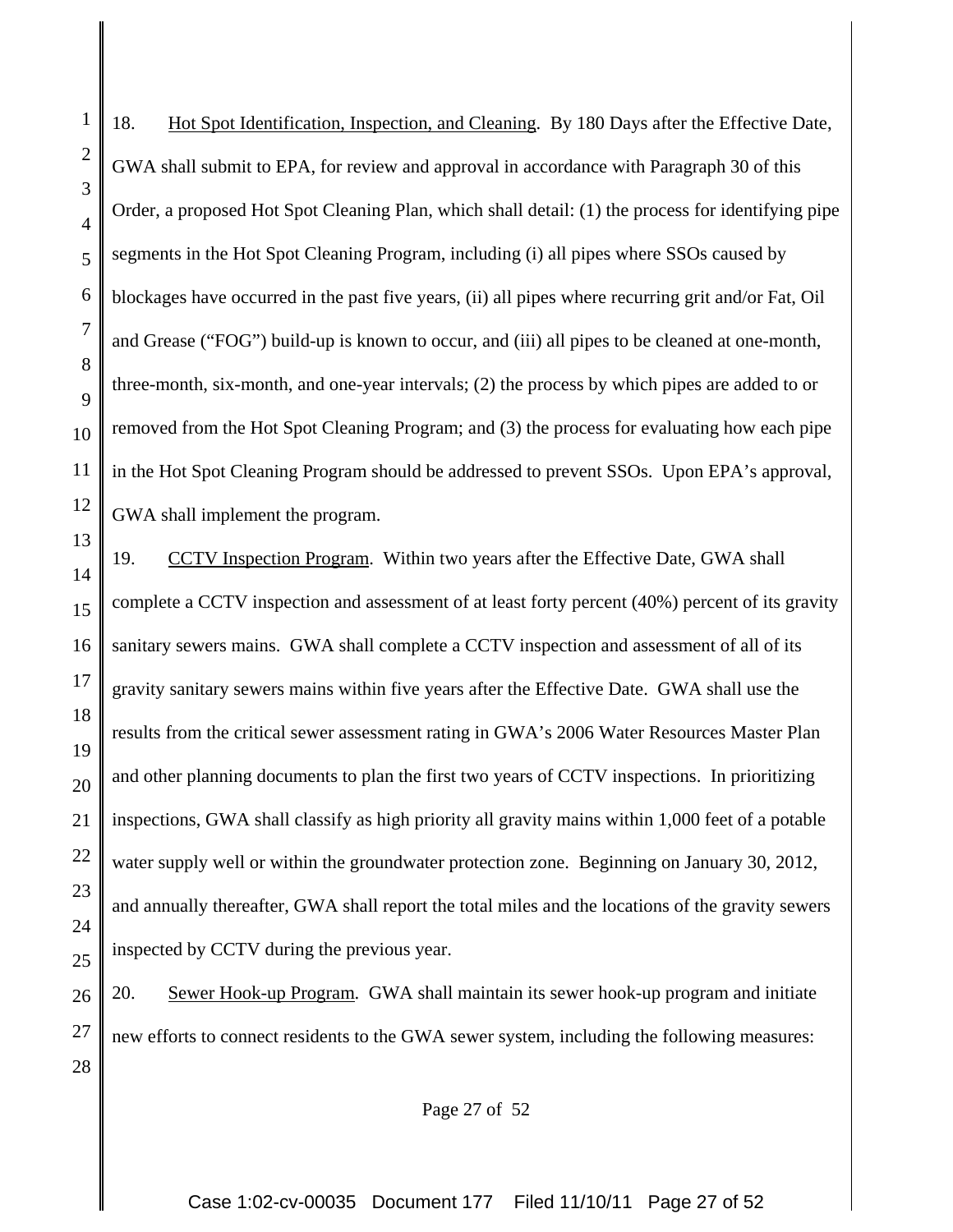a. continue the existing sewer hook-up revolving fund program for residents currently required to connect to the Wastewater Collection System;

1

2

3

4

5

6

7

8

9

10

b. provide funding to expand and ensure the viability of the existing program; and c. at EPA's request, provide a report describing the number of new connections and the balance of the program's revolving fund.

GWA reserves the right to identify alternative funding sources and methods for the program.

# **B. PUBLIC WATER SYSTEM PLANNING AND IMPROVED OPERATIONS & MAINTENANCE ("O&M")**

11 12 13 14 21. Upgrade Groundwater Chlorination System Project. Within 540 Days after the Effective Date, GWA shall complete construction of the Upgrade of Groundwater Chlorination System Project (U.S. EPA Grant XP-97931501-2).

15 16 17 18 19 20 21 22 23 24 25 26 27 28 22. Chlorine Residual Monitors and Alarms and/or Automatic Shutoff of Wells. Within 180 Days after the Effective Date, GWA shall submit a proposed plan to EPA, for review and approval in accordance with Paragraph 30 of this Order, detailing how GWA will design, acquire, install, maintain, and operate at all wells both: (i) continuous chlorine residual monitors and (ii) alarms and/or automatic shutoff systems when there is a loss of chlorine residual. The chlorination dosage levels and the chlorine residual analyzers and monitoring shall meet, at a minimum, all requirements under the new Groundwater Rule ("GWR"), 40 C.F.R. §§ 141.400 - 141.405, including the treatment technique requirements, 40 C.F.R. § 141.403, and, in addition to the reporting requirements in 40 C.F.R. § 141.31, the reporting and recordkeeping requirements in 40 C.F.R. § 141.405. Upon EPA's approval of the plan, GWA shall install continuous chlorine residual monitors and alarms and/or automatic shutoff systems at all existing

Page 28 of 52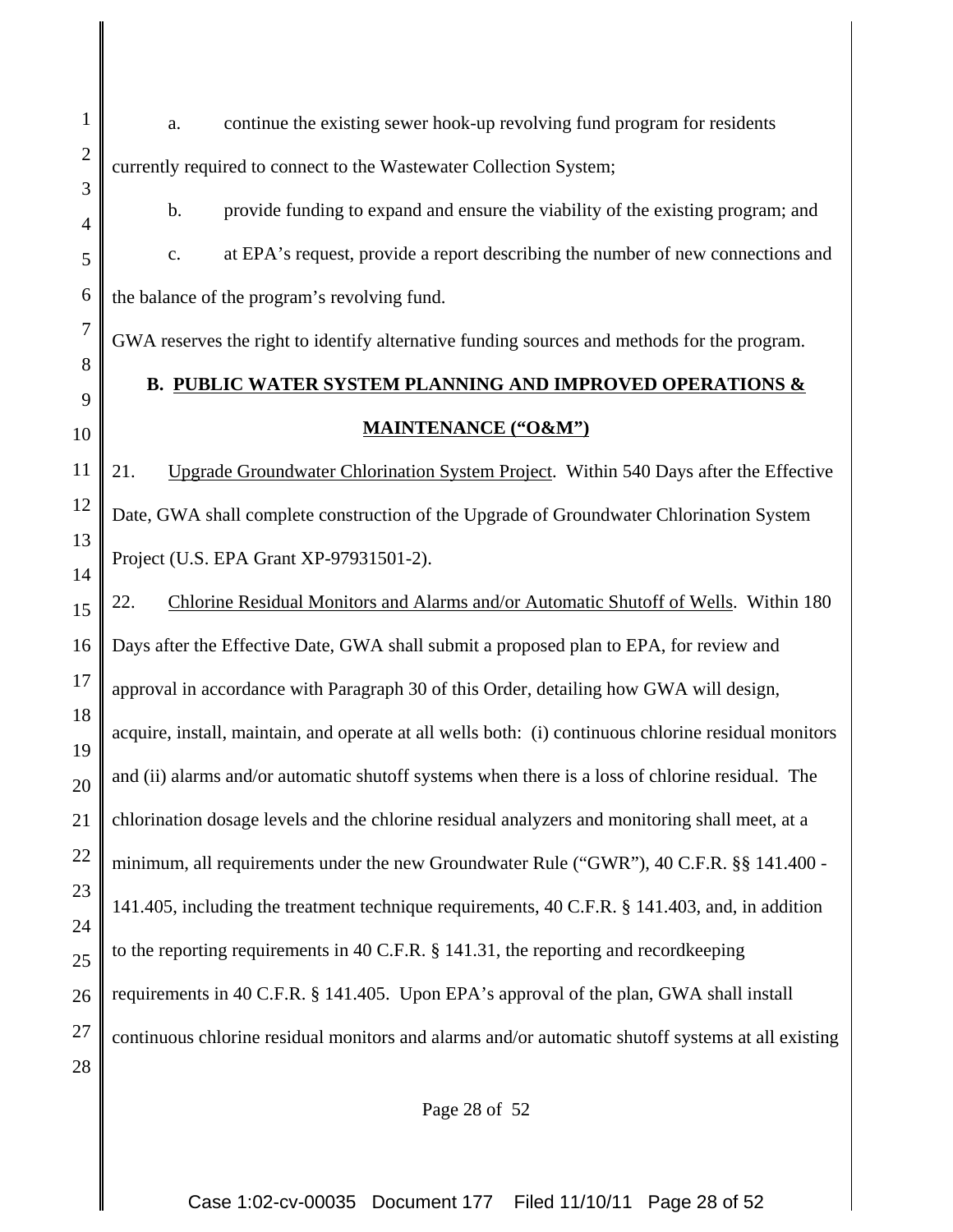1 wells in accordance with the following schedule:

2 3 4 5 6 7 8 9 10 11 12 13 14 15 16 17 18 19 20 21 22 23 24 25 26 27 28 a. within 540 Days after the Effective Date at high risk wells located near sewage pumping stations, ponding basins, injection wells, or other known possible sources of fecal contamination, or with a history of regular fecal contamination, including at a minimum the following wells: A-5, A-6, A-23, A-25, A-29, A30, A-31, A-32, Y-3, Y-9; Y-15, F-13, D-7, D-19, and MJ-1; b. within two years after the Effective Date at moderate risk wells with any history of fecal contamination, including at a minimum the following wells: D-4, D-27, F-11, A-2, A-3, A-7, A-10, A-12, A-14, A-15, M-1, M-5, M-17A, EX-11, D-13, D-17, D-21, D-22, Y-2, F-2, and F-10; and c. within three years after the Effective Date at all other wells with no history of fecal contamination. GWA shall operate the analyzers and report to EPA and Guam EPA as required under the GWR, 40 C.F.R. §§ 141.31, 141.405. 23. Water Meters. GWA shall ensure comprehensive water metering in the Public Water Systems by implementing the following: a. Within 180 Days after the Effective Date, GWA shall submit to EPA a detailed plan and schedule to ensure that each known connection to its water supply system has an accurate and accessible water meter. Information on each meter shall be entered into GWA's GIS and into an asset inventory system. Pursuant to the plan, GWA shall ensure that all known connections to the water system are metered within two years after the Effective Date. b. Within 180 Days after the Effective Date, GWA shall submit to EPA a detailed Page 29 of 52

Case 1:02-cv-00035 Document 177 Filed 11/10/11 Page 29 of 52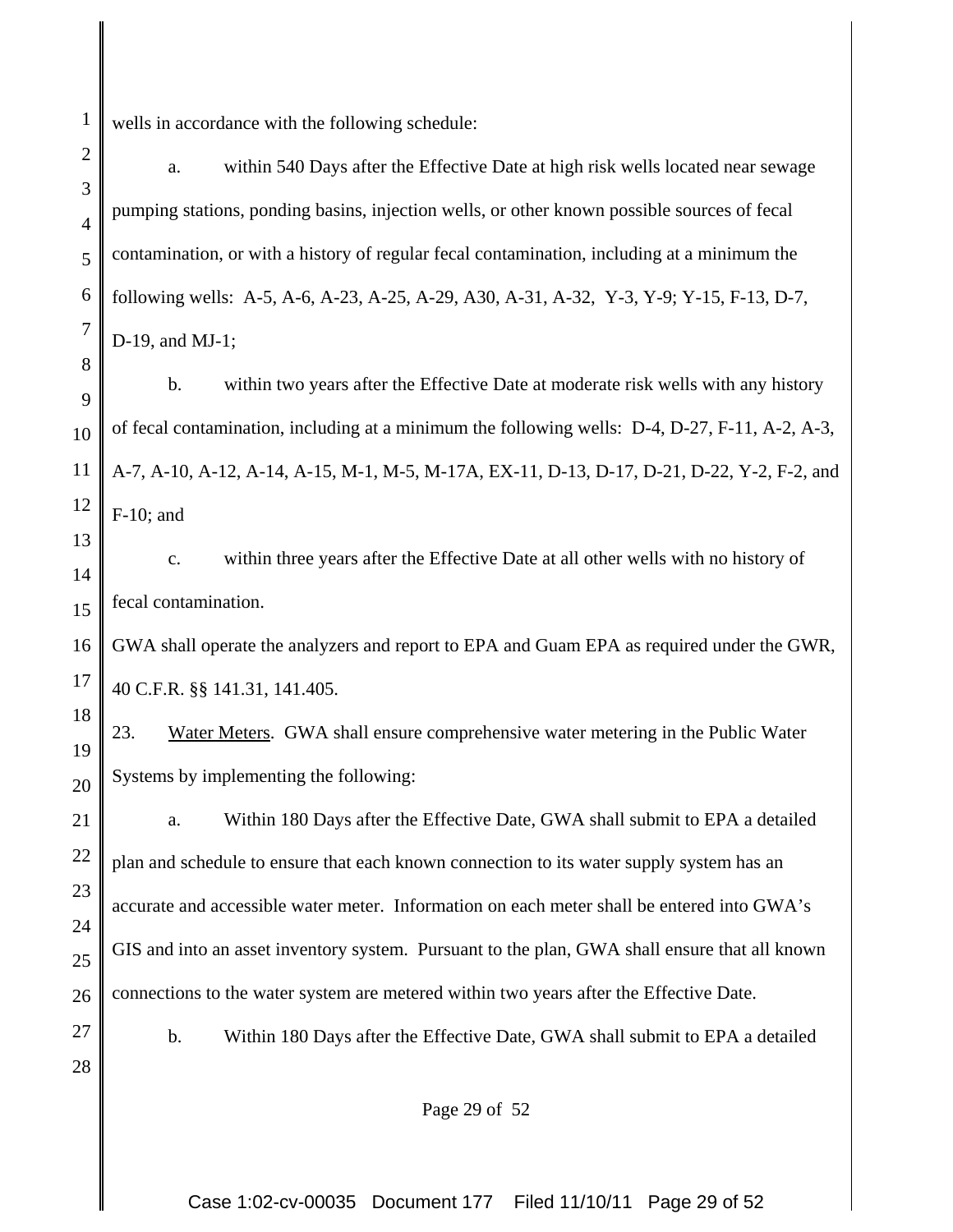plan and schedule to develop and implement a water meter repair and maintenance program.

1

2

3

4

5

6

7

8

9

10

11

12

13

14

15

16

17

18

19

20

21

22

23

24

25

26

27

28

### **C. PUBLIC WATER SYSTEM CAPITAL IMPROVEMENT PROGRAM PROJECTS**

24. Construction and Inspection of Ugum Water Treatment Plant. Within one year after the Effective Date, GWA shall complete construction of the Ugum Water Treatment Plant, including conversion of the plant to a membrane filtration system, replacement of the control systems, and installation of a Supervisory Control and Data Acquisition ("SCADA") system, as well as other improvements to achieve consistent compliance with SDWA requirements, performance standards, and the plant's NPDES permit. By at least 60 Days before the scheduled completion of construction of the Ugum Water Treatment Plant, GWA shall submit to EPA, for review and approval in accordance with Paragraph 30 of this Order, the name and qualifications of an Independent Contractor with experience in water treatment plant design, construction and operation who is qualified to inspect all processes, equipment, and facilities at the plant, including pumping, all treatment process including, but not limited to, chemical addition, membrane filtration, disinfection, and all liquid and solid waste stream treatment, recycle and disposal processes, equipment, and facilities. After completion of construction and prior to startup, GWA's Independent Contractor shall perform an inspection of all components of the plant. The Independent Contractor shall identify any deficiencies in the plant in a written report. Within 60 Days after the inspection, GWA shall provide a copy of the written report to EPA and Guam EPA and shall submit to EPA, for review and approval in accordance with Paragraph 30 of this Order, a plan and schedule to correct the deficiencies identified in the report. The deficiencies shall be corrected no later than 90 Days after EPA's approval of the plan and schedule. After GWA corrects these deficiencies, the Independent Contractor shall certify the

Page 30 of 52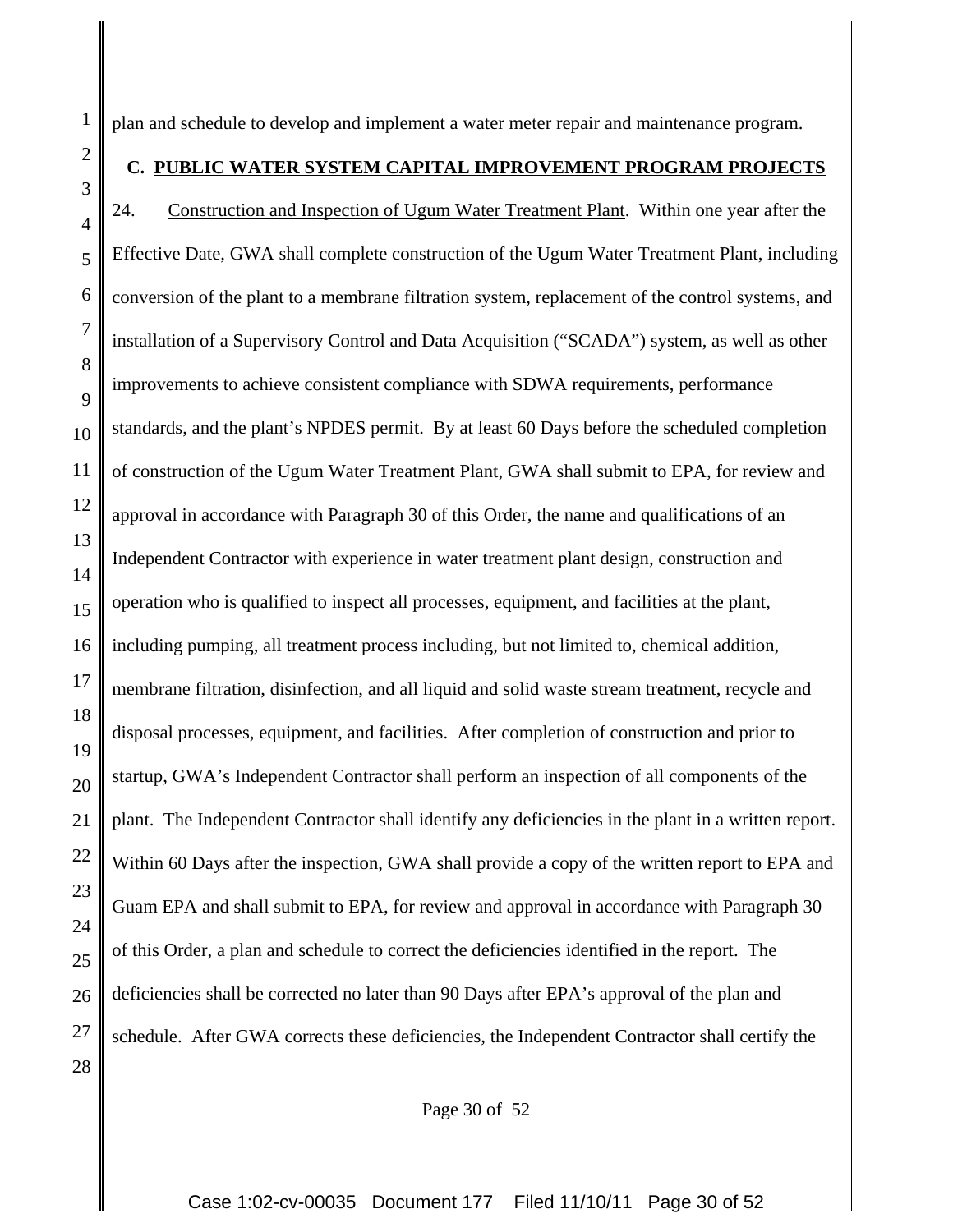1 acceptability of the completed project.

18

20

21

2 3 4 5 6 7 8 9 10 11 12 13 14 15 16 17 25. Perform Operations Assessment and Provide Operator Training and Contractor Assistance During Start-up. By at least 60 Days before the scheduled completion of the construction of the Ugum Water Treatment Plant, GWA shall submit to EPA, for review and approval in accordance with Paragraph 30 of this Order, a plan to perform an operations assessment and provide operator training and start-up procedures for the plant. This plan shall include the name and qualifications of an Independent Contractor, with experience in water treatment plant design and operation, who is qualified to assess the operation of the plant and assist GWA in start-up procedures. GWA may retain the same Independent Contractor used in the plant inspection in Paragraph 24. The operations assessment and operator training program shall commence prior to start-up and continue through the start-up period. GWA shall ensure that contractor assistance is available throughout the start-up period and for a period of at least one year following start-up or until plant operation can proceed without external assistance, whichever is longer.

19 22 23 24 26. O&M Plan and Procedures for Ugum Water Treatment Plant. By at least 90 Days before the scheduled start-up, GWA shall submit to EPA and Guam EPA, for review and comment, a proposed O&M plan for the Ugum Water Treatment Plant. GWA may, where appropriate, incorporate provisions from existing O&M manuals. This plan shall include, but not be limited to, the following elements:

25 26 27 28 a. O&M procedures for all major components and systems of the plant, from the intake to the finished water storage, including all equipment such as pumps, valves, pipes, filters, compressors, electrical controls, chemical addition equipment, process monitoring equipment, all

Page 31 of 52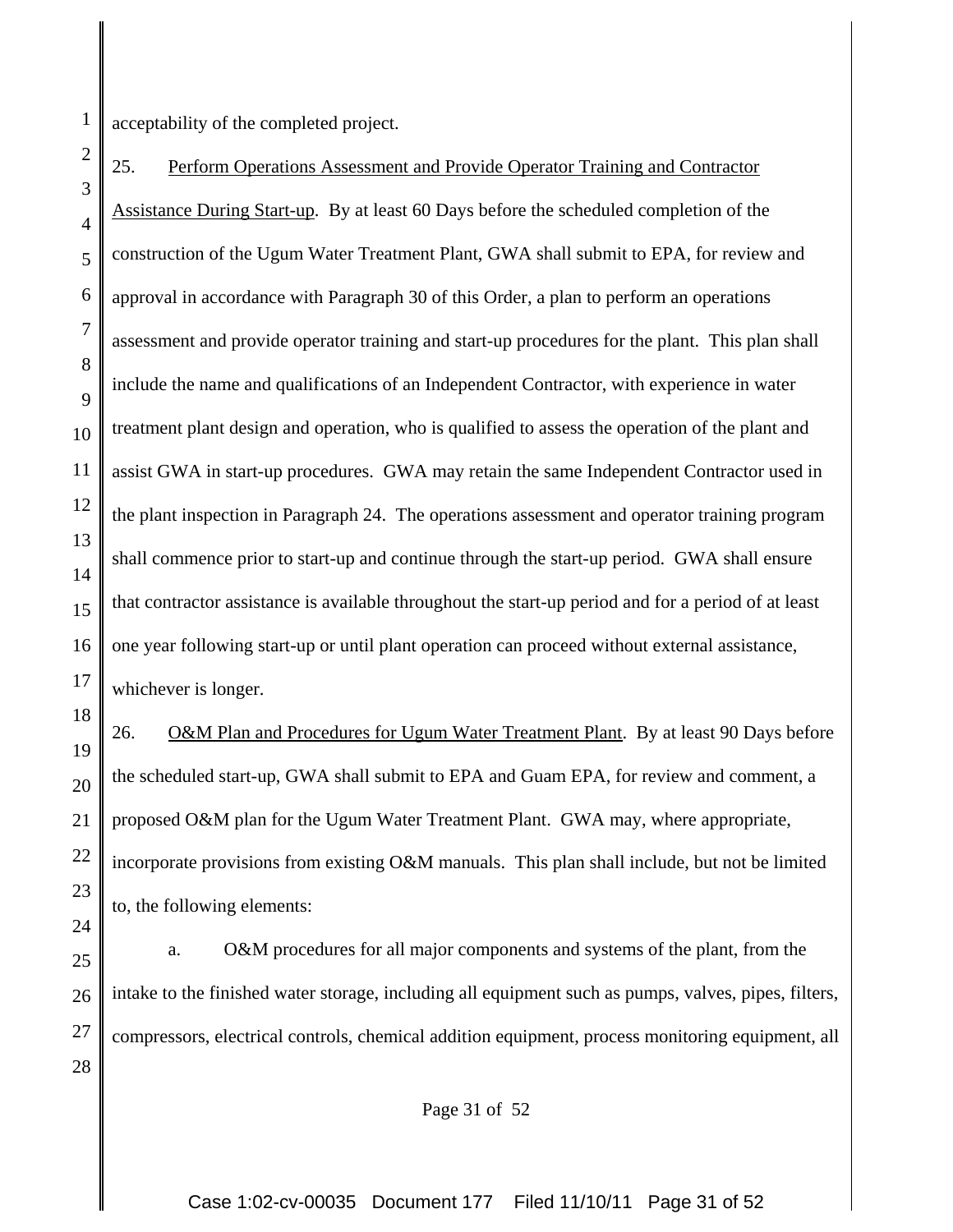1

treatment processes and associated facilities and equipment, with a special emphasis on newly installed membrane filters, waste stream treatment and disposal, and other new treatment components. The O&M plan shall include procedures for all aspects of operation and process control, including: chemical addition; monitoring of key parameters; operation and maintenance of all associated equipment; use and handling of all chemicals, including chemical storage, chemical addition, and associated equipment and appurtenances; management and processing of all wastes, including wastewater, waste sludge, and any other wastes; and the finished water storage facilities. The O&M procedures shall be of sufficient detail such that the water treatment plant operators can fully operate and maintain all components of the plant under all operating conditions;

b. The development of monthly operating reports to demonstrate regulatory compliance under federal and State regulations and requirements;

 c. Spare parts inventory procedures, including identification of parts to maintain onsite and parts to maintain at off-site locations; and

d. Staffing levels and training plans to ensure that the plant is fully staffed with qualified personnel, including the number of staff, position titles, required experience, water treatment or other certification levels required for all operation and maintenance personnel, and professional experience grades required for plant operating personnel.

27. Ugum Water Treatment Plant Operation and Maintenance. Within one year after the Effective Date, GWA shall achieve compliance at the Ugum Water Treatment Plant with the SDWA, the Guam SDWA, regulations promulgated pursuant to those statutes, and the plant's NPDES permit. GWA shall implement the O&M plan and procedures for the Ugum Water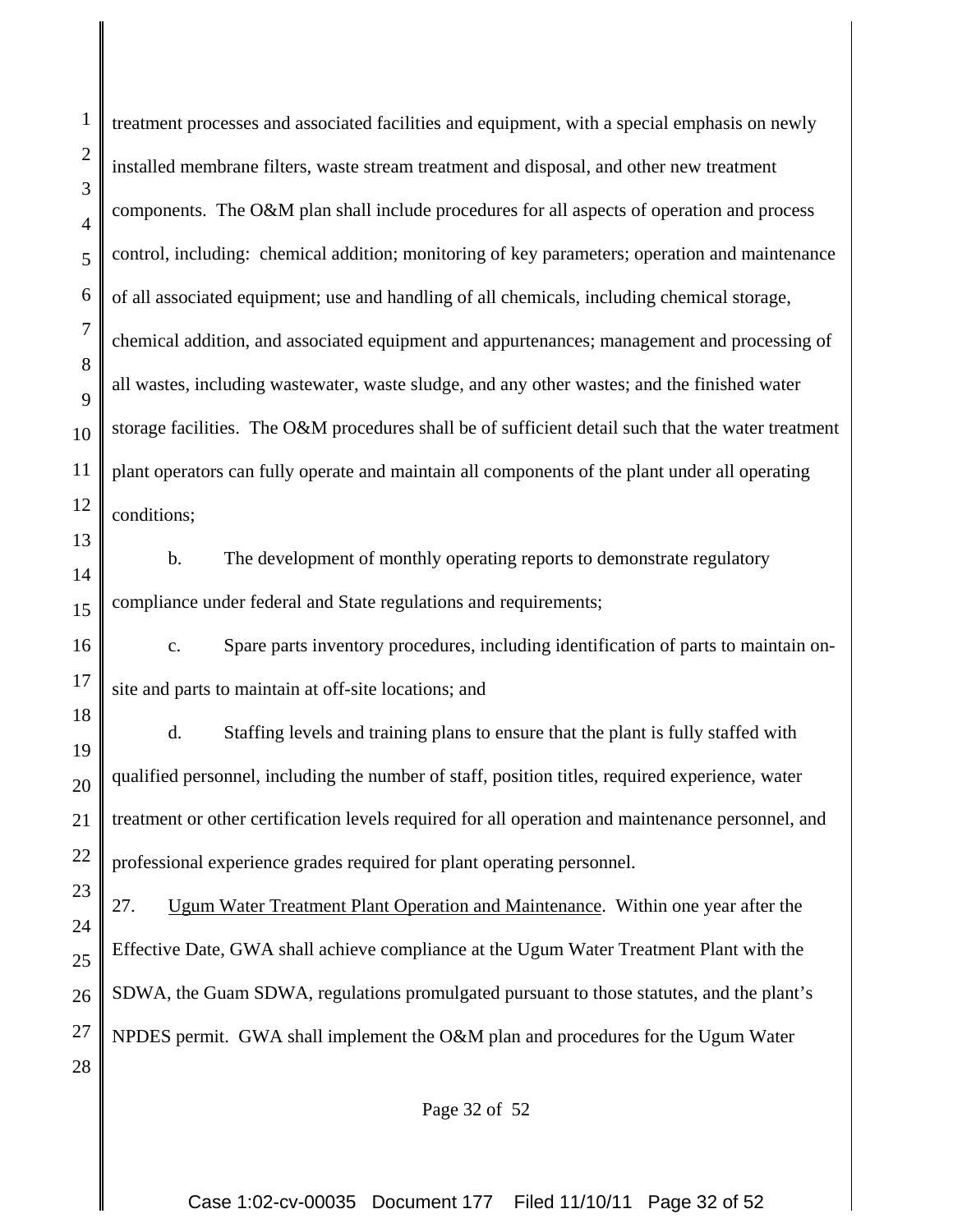1 2 3 4 5 6 7 8 9 10 11 12 13 14 15 Treatment Plant developed in accordance with Paragraph 26. GWA shall maintain spare parts as required in the procedures and make timely repairs when needed. GWA shall modify the O&M manuals as necessary to ensure consistent compliance. GWA shall ensure that the plant is sufficiently staffed for all shifts with operators who have appropriate certifications, experience, and training. 28. Sinajana Water Transmission Line. GWA shall complete construction of the Sinajana Water Transmission Line to ensure the reliable delivery of chlorinated water in the Northern Public Water System. a. Within 180 Days after the Effective Date, GWA shall complete construction of the Sinajana Water Transmission Line, which has been designed to receive water from several wells in the Northern Public Water System and to reliably deliver water to storage tanks for chlorination.

16 17 18 19 20 21 22 23 24 25 26 27 28 b. Within 180 Days after the Effective Date, GWA shall provide to EPA, for review and comment, an engineering and hydraulic evaluation/assessment report. The report shall: (i) detail improvements needed for any additional facilities (such as booster pumps, additional water lines, chlorination facilities, and storage tanks) to provide subsequent distribution of water in a manner that ensures adequate disinfectant level, pressure, and flow are maintained in the distribution system service area; (ii) include an assessment of the Agana Heights and Chaot storage tanks, which are currently out of service and determined by GWA to require complete replacement, and recommend the appropriate tank sizes and locations required to ensure adequate disinfection, adequate pressure at all locations in the distribution system served by the wells connected to the Sinajana Water Transmission Line, and sufficient storage capacity to meet

Page 33 of 52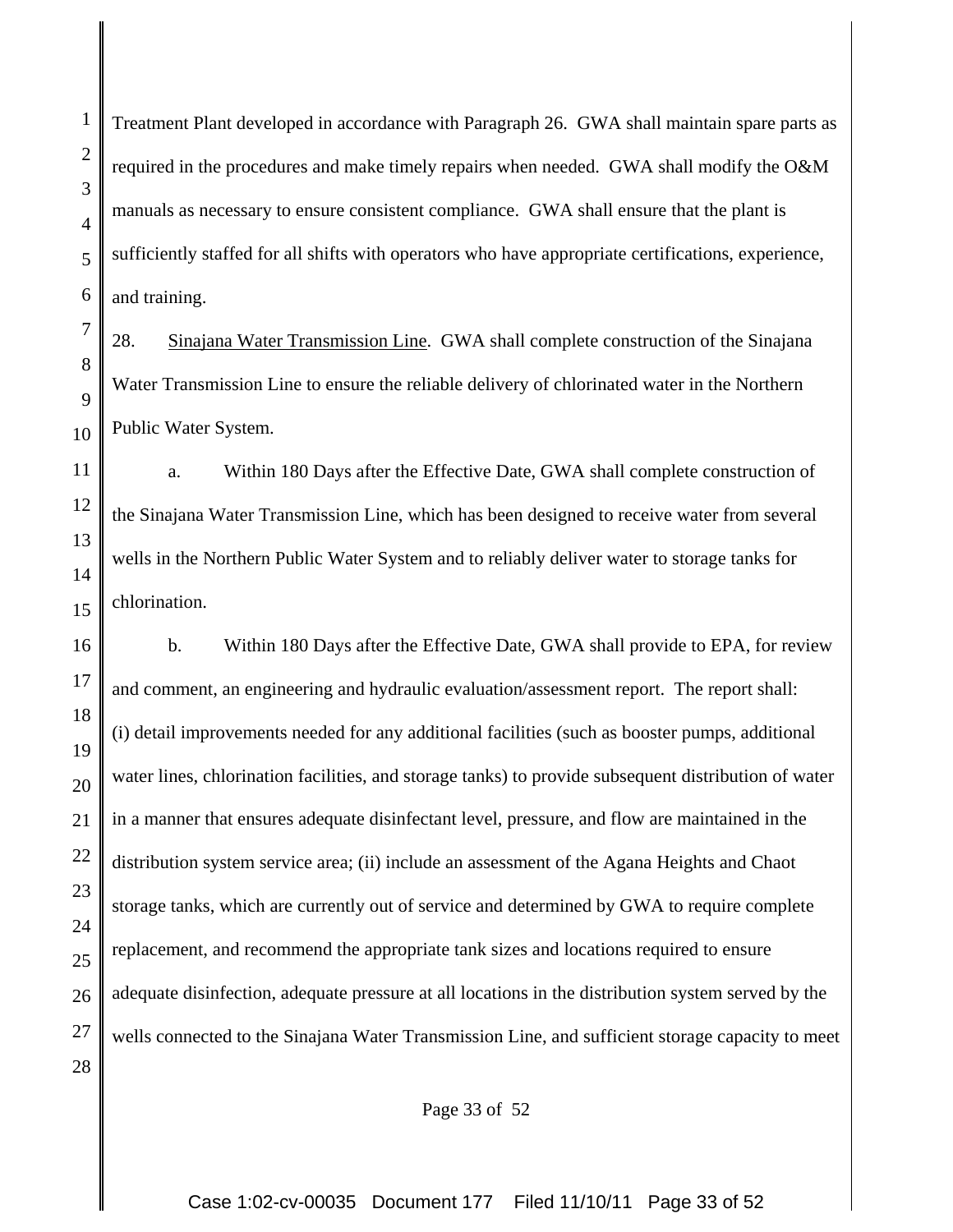all water storage needs; and (iii) include a plan and schedule to implement the improvements identified in the report.

c. Within 540 Days after the completion of the engineering and hydraulic evaluation/assessment report required by subparagraph 28.b., GWA shall complete construction and start-up of the Sinajana Water Transmission Line and other improvements (including the replacement and possible relocation of the Agana Heights and Chaot storage tanks) identified by the report to ensure that adequate disinfectant level, pressure, and flow are maintained in the distribution system service area.

d. Pursuant to the schedules set out in this subparagraph, GWA shall provide monitoring plans to EPA, for review and approval in accordance with Paragraph 30 of this Order, that ensure adequate flow, pressure, and disinfection is maintained in the distribution system service area.

(1) At least 90 Days prior to the scheduled completion of construction required in subparagraph 28.a. above, GWA shall submit a plan indicating how it will monitor flows, pressure, tank water levels, and chlorine throughout the distribution system service area. Upon approval, for one year following completion of construction and initial start-up, GWA shall monitor flows, pressure, tank water levels, and chlorine throughout the service area in accordance with the approved plan.

(2) At least 180 Days prior to the scheduled completion of construction required in subparagraph 28.c. above, GWA shall submit a plan indicating how it will monitor flows, pressure, tank water levels, and chlorine throughout the distribution system service area. Upon approval, for one year following completion of construction and initial start-up, GWA

Page 34 of 52

Case 1:02-cv-00035 Document 177 Filed 11/10/11 Page 34 of 52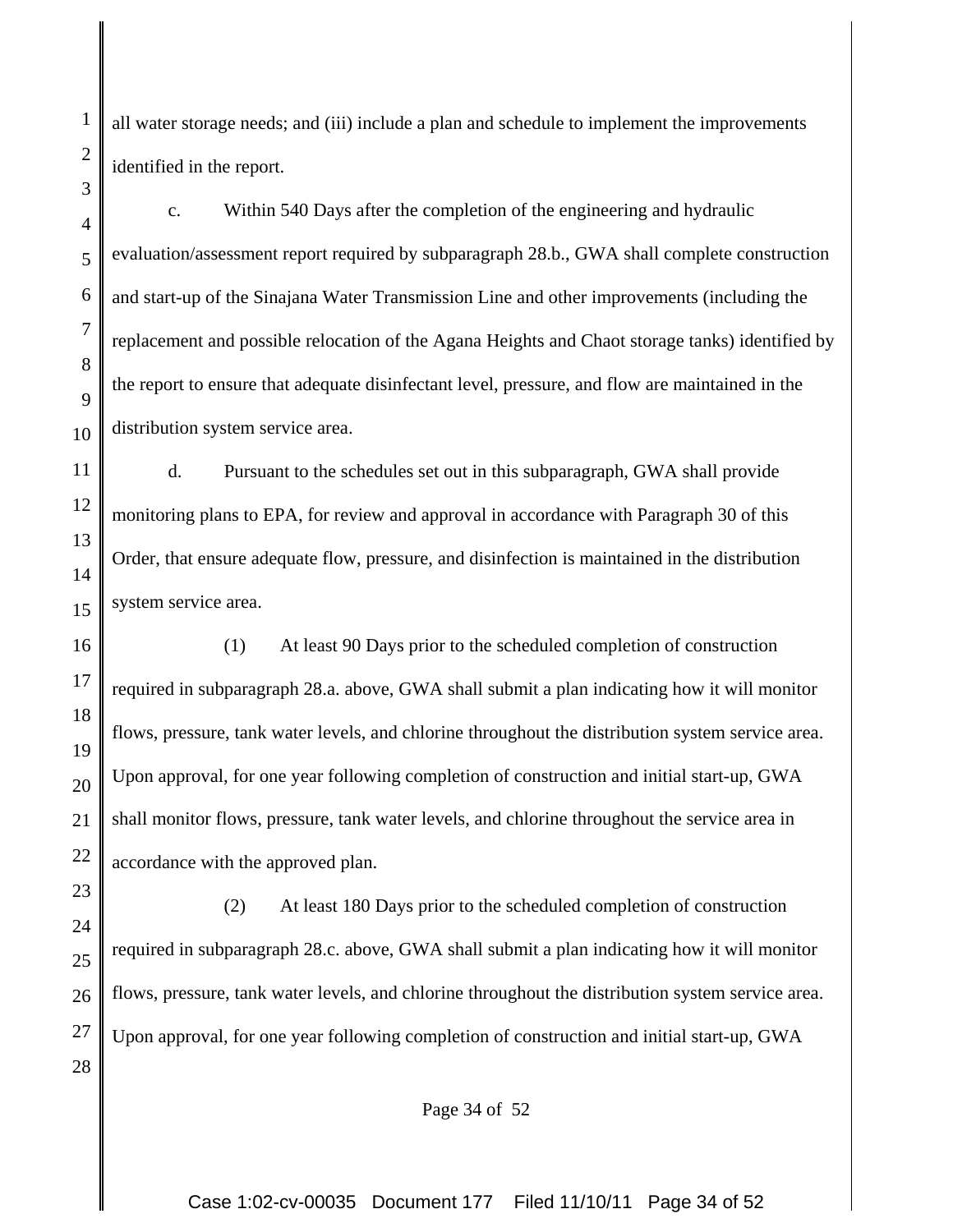shall monitor flows, pressure, tank water levels, and chlorine throughout the service area in accordance with the approved plan.

e. As part of its Quarterly and Annual Reports, GWA shall describe the status of the engineering and hydraulic assessment/evaluation and the implementation of the necessary improvements, and shall include monitoring data for the distribution system service area as required by subparagraph 28.d.

29. Storage Tank/Reservoir Repair, Rehabilitation, Replacement, and Relocation Program. GWA has completed the assessment of the following six of its storage tanks: Agana Heights, Piti, Chaot, Astumbo #1, Yigo #1, and Mangilao #1. GWA shall follow the procedures set out in this Paragraph to complete the assessment and necessary repair, rehabilitation, replacement, and relocation of all of its 29 storage tanks.

a. Hydraulic Analysis.

(1) Within 90 Days after the Effective Date, GWA shall provide to EPA, for review and approval in accordance with Paragraph 30 of this Order, a plan and schedule to perform a hydraulic analysis that assesses the proper size and location of GWA's storage tanks. The hydraulic analysis shall evaluate each service area to identify deficiencies that impact the short- and long-term storage and pressure needs of that service area. GWA's plan shall ensure that a hydraulic analysis of all service areas is completed no later than one year after EPA approves the plan. Upon EPA's approval, GWA shall implement the approved plan and schedule.

(2) Within 540 Days after the Effective Date, GWA shall submit to EPA, for review and comment, a report describing the hydraulic analysis, methodology, findings, and

Page 35 of 52

Case 1:02-cv-00035 Document 177 Filed 11/10/11 Page 35 of 52

1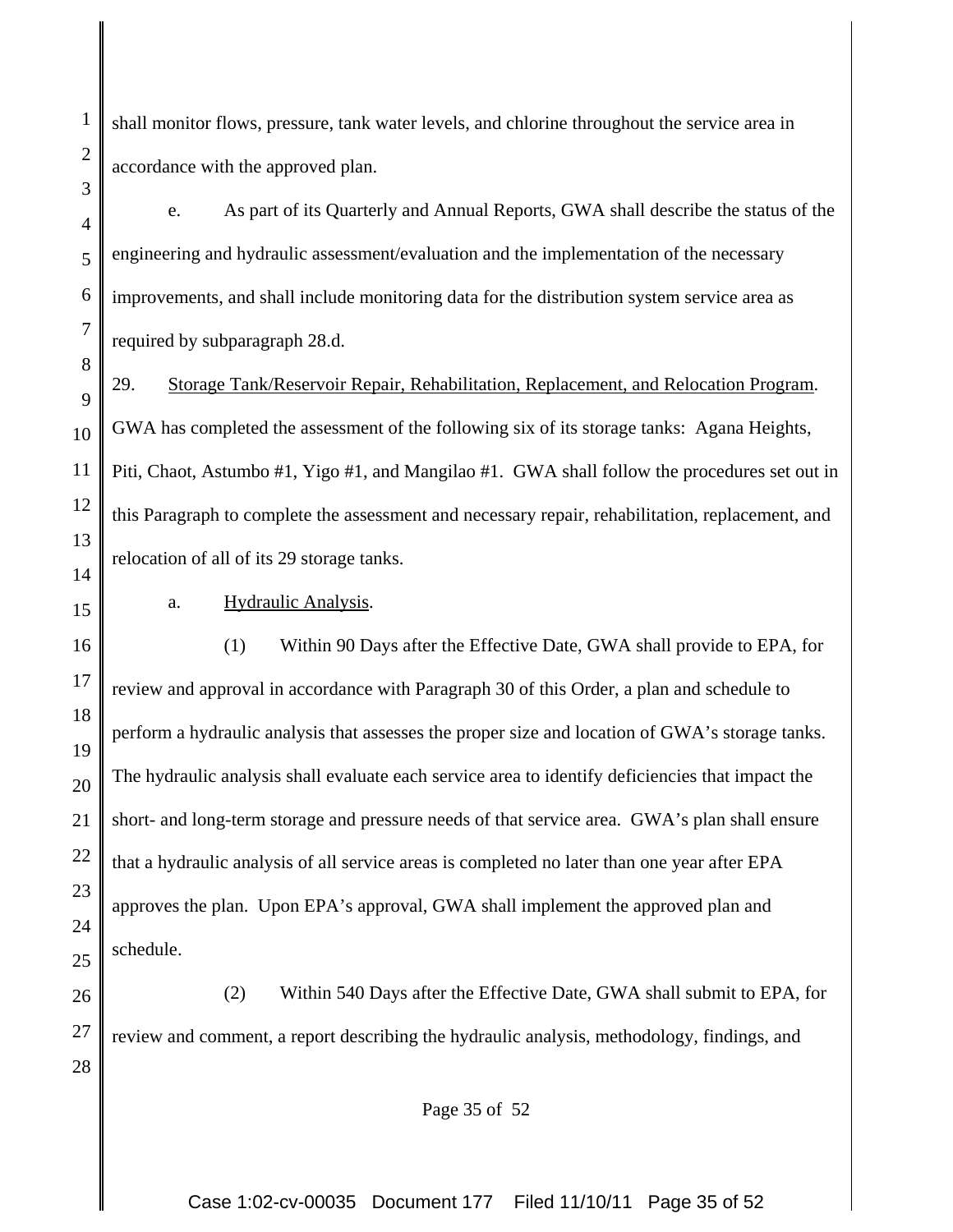recommendations on the proper size and location of GWA's storage tanks. The recommendations shall address deficiencies that impact GWA's short and long term storage needs in each service area.

b. Assessment and Repair, Rehabilitation, Replacement, and/or Relocation.

(1) Within 90 Days after EPA's approval of the plan under subparagraph 29.a.(1), GWA shall provide to EPA, for review and comment, procedures to operate and monitor water transmission and distribution in order to minimize service disruptions while GWA assesses and repairs, rehabilitates, replaces, and/or relocates each tank.

(2). Within 540 Days after the Effective Date, GWA shall submit to EPA, for review and approval in accordance with Paragraph 30 of this Order, a schedule to assess the storage capacity, structure, and safety of each storage tank, and complete the necessary improvements, which may include repair, rehabilitation, replacement, and/or relocation of each storage tank. The improvements shall address structural deficiencies and safety issues as well as the findings from the hydraulic analysis completed in subparagraph a., such as inadequate storage and pressure.

(3) Within 540 Days after the Effective Date, GWA shall complete construction of at least one new storage tank with a minimum capacity of two million gallons in the Barrigada area to replace or increase the storage volume of the Barrigada storage tanks (*i.e.*, Barrigada #1, Barrigada #2, and Barrigada #3).

(4) The following seven tanks were ranked by GWA to have a severe need: Maloloj Elevated Tank, Yigo Elevated, Hyundai, Santa Rosa/Yigo, Santa Rita, Astumbo #2, and Yona Pulantat tanks/reservoirs. Within five years after the Effective Date, after taking into

Page 36 of 52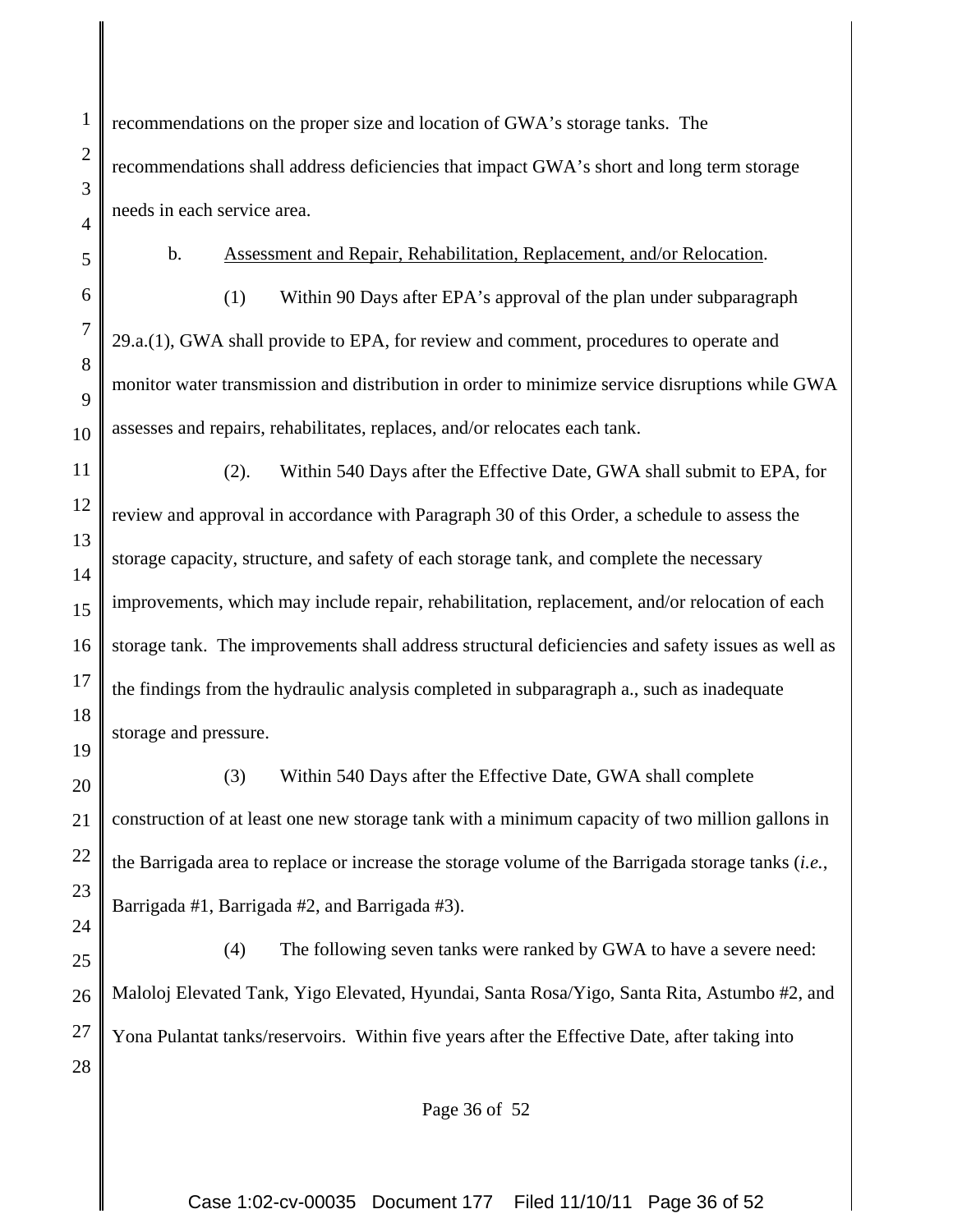1

2

3

account the conclusions of the hydraulic analysis performed under subparagraph 29.a., GWA shall assess and complete construction (*i.e.*, repair, rehabilitate, replace or relocate) of at least seven additional storage tanks/reservoirs.<sup>4</sup>/ These prioritized tanks shall include all of the seven tanks ranked to have a severe need unless the hydraulic analysis demonstrates that one or more of these "severe need" tanks is no longer needed in its service area or that other tanks should be prioritized for repair, rehabilitation, replacement or relocation.

(5) Within five years after the Effective Date, after taking into account the conclusions of the hydraulic analysis performed under subparagraph 29.a., GWA shall assess all remaining storage tanks/reservoirs.

(6). After completion of the assessment conducted pursuant to subparagraph 29.b.(5), the Parties shall meet and confer to set an expedited schedule to repair, rehabilitate, replace or relocate all remaining tanks according to the following schedule: (i) by no later than seven years after the Effective Date, GWA shall complete construction (*i.e.*, repair, rehabilitate, replace or relocate) of at least ten additional storage tanks/reservoirs; and (ii) by no later than December 31, 2020, GWA shall complete construction (*i.e.*, repair, rehabilitate, replace or relocate) of the remaining storage tanks/reservoirs.

c. As part of its Quarterly and Annual Reports, GWA shall describe the status of the plan, assessment findings of each water storage tank/reservoir, and status and description of repairs, replacements, and/or relocations required for each tank/reservoir.

Page 37 of 52

 $4/$  These seven tanks shall be in addition to the Barrigada tank constructed pursuant to subparagraph 29.b.(3). of this Paragraph and the Chaot and Agana Heights tanks constructed pursuant to Paragraph 28.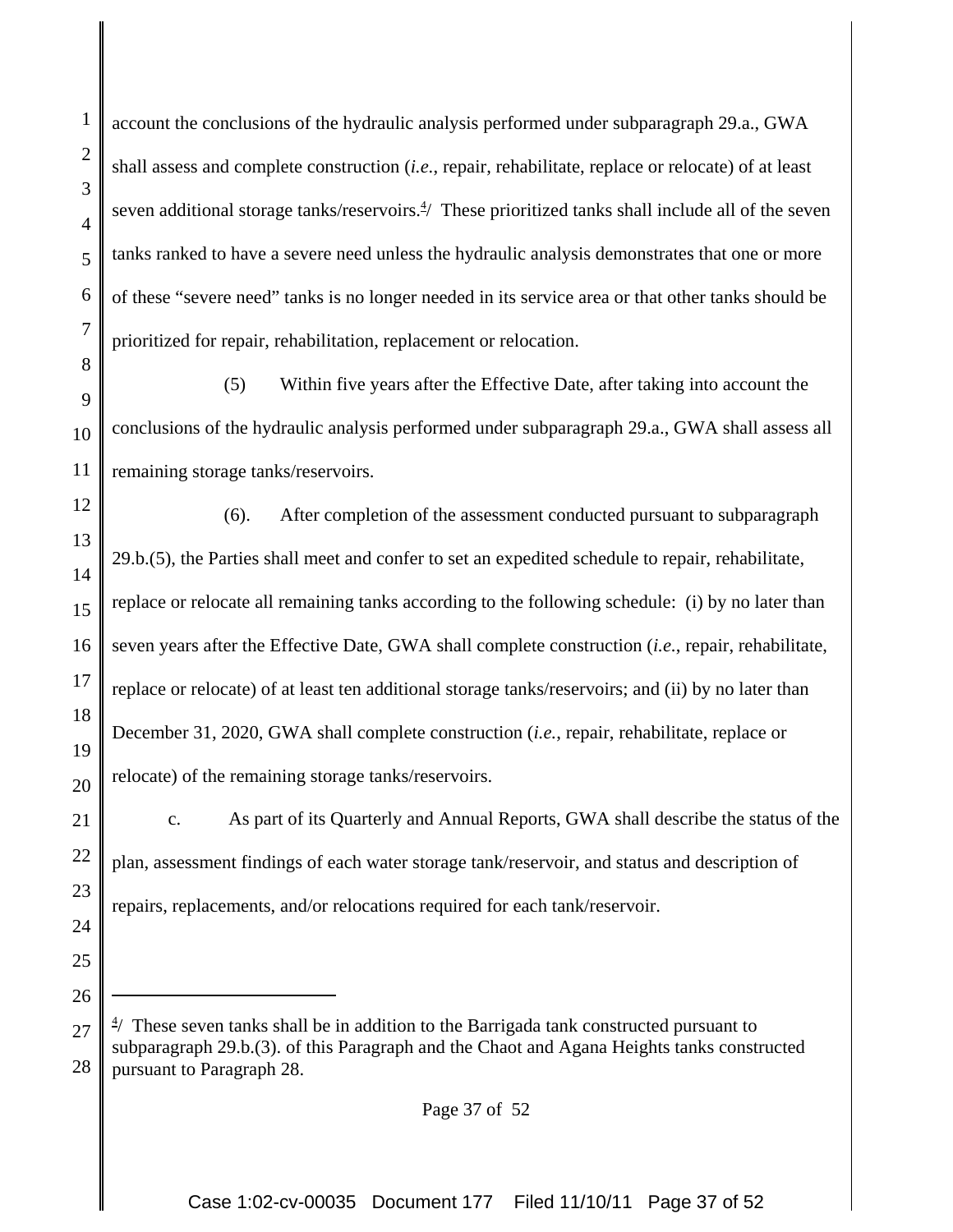#### **III. REPORTING REQUIREMENTS**

30. Approval of Reports, Plans, and Other Deliverables. After review of any plan, report, or other item that is required to be submitted for EPA's review and approval pursuant to this Order, EPA shall in writing approve the submission, approve the submission upon specified conditions, approve part of the submission and disapprove the remainder, or disapprove the submission.

a. If the submission is approved, Defendants shall take all actions required by the plan, report, or other document, in accordance with the schedules and requirements of the plan, report, or other document, as approved.

b. If the submission is conditionally approved or approved only in part, Defendants shall, upon written direction from EPA, take all actions required by the approved plan, report, or other item that EPA determines are technically severable from any disapproved portions, subject to Defendants' right to dispute only the specified conditions or the disapproved portions.

 c. If the submission is disapproved in whole or in part, Defendants shall, within 45 Days or such other time as the Parties agree to in writing, correct all deficiencies and resubmit the plan, report, or other item, or disapproved portion thereof, for approval.

d. If the resubmission is approved in whole or in part, Defendants shall proceed in accordance with subparagraphs 30.a. and 30.b. above.

e. If a resubmitted plan, report, or other item, or portion thereof, is disapproved in whole or in part, EPA may again require Defendants to correct any deficiencies, in accordance with subparagraph 30.c., or may itself correct any deficiencies, subject to Defendants' right to invoke dispute resolution and the right of EPA to seek imposition of penalties.

31. Required Reports. GWA shall submit the following reports:

Page 38 of 52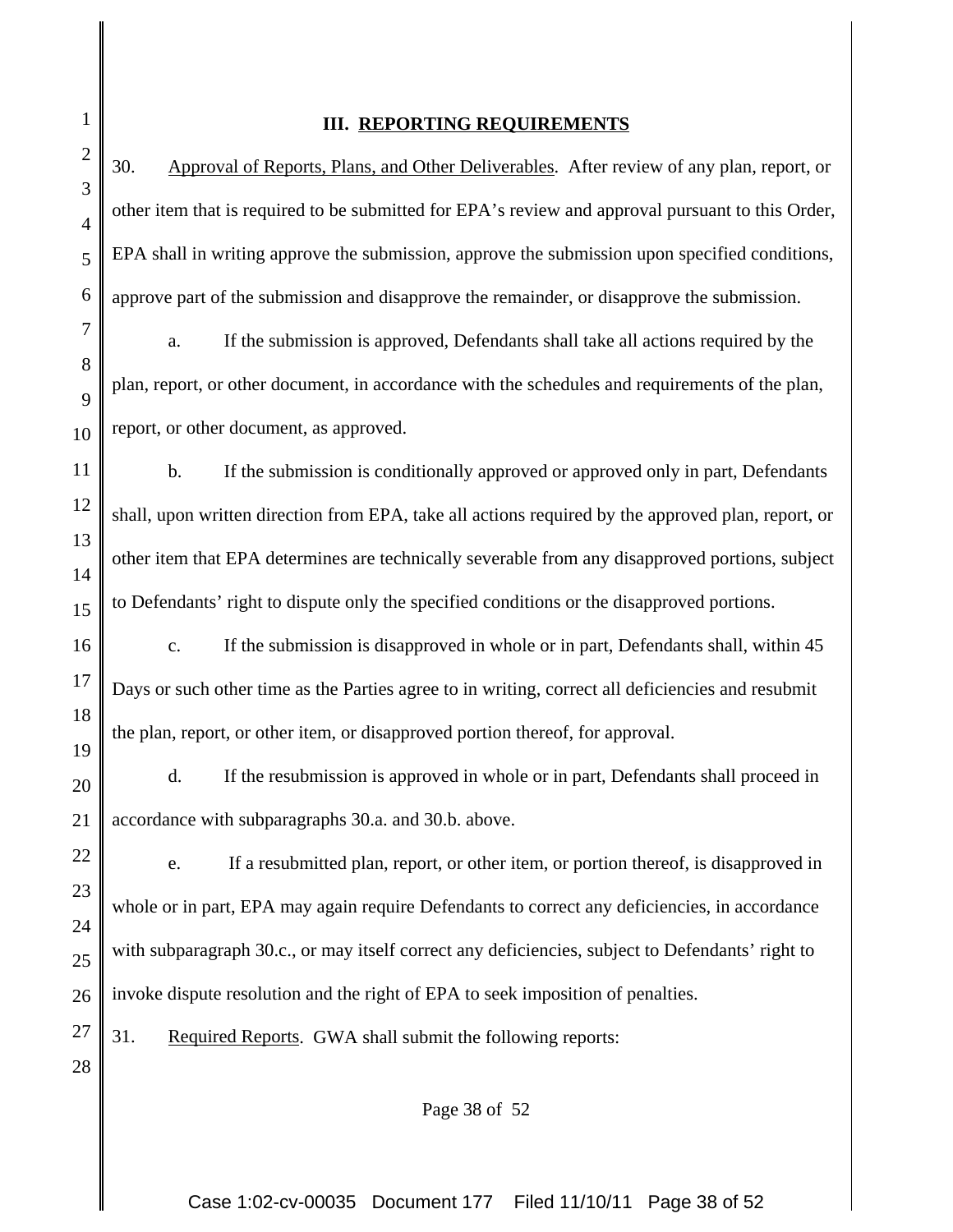2 3 4 5 6 7 8 9 10 11 12 13 14 15 16 17 18 19 20 21 22 23 24 (*i.e.*, by January 30, April 30, July 30, and October 30) after the Effective Date of this Order, until termination of the court's Order, GWA shall submit a Quarterly Report for the preceding calendar-year quarter that shall include the status of any construction or compliance measures; completion of milestones; problems encountered or anticipated, together with implemented or proposed solutions; status of permit applications; effluent monitoring data required by Paragraph 3, subparagraph 3.c., and Paragraph 5, subparagraph 5.f.; and the status of any programs for which a Quarterly Report is due pursuant to this Order. (1) The Quarterly Reports shall not be subject to EPA's approval pursuant to Paragraph 30 above. (2) Each Quarterly Report shall also include a description of any noncompliance with the requirements of this Order and an explanation of the violation's likely cause and of the remedial steps taken, or to be taken, to prevent or minimize such violation. If the cause of a violation cannot be fully explained at the time the report is due, GWA shall so state in the report. GWA shall investigate the cause of the violation and shall then submit an amendment to the report, including a full explanation of the cause of the violation, within 30 Days after the Day GWA becomes aware of the cause of the violation. b. SSO and Bypass Report. Within 30 Days after the end of each calendar-year quarter (*i.e.*, by January 30, April 30, July 30, and October 30) after the Effective Date, until termination of the court's Order, GWA shall submit to EPA and Guam EPA a summary of all

a. Quarterly Report. Within 30 Days after the end of each calendar-year quarter

26 27 28

25

1

(1) For each SSO, the reports shall provide: (a) a map showing the locations

Page 39 of 52

SSOs and Bypasses that occurred during the previous quarter.

Case 1:02-cv-00035 Document 177 Filed 11/10/11 Page 39 of 52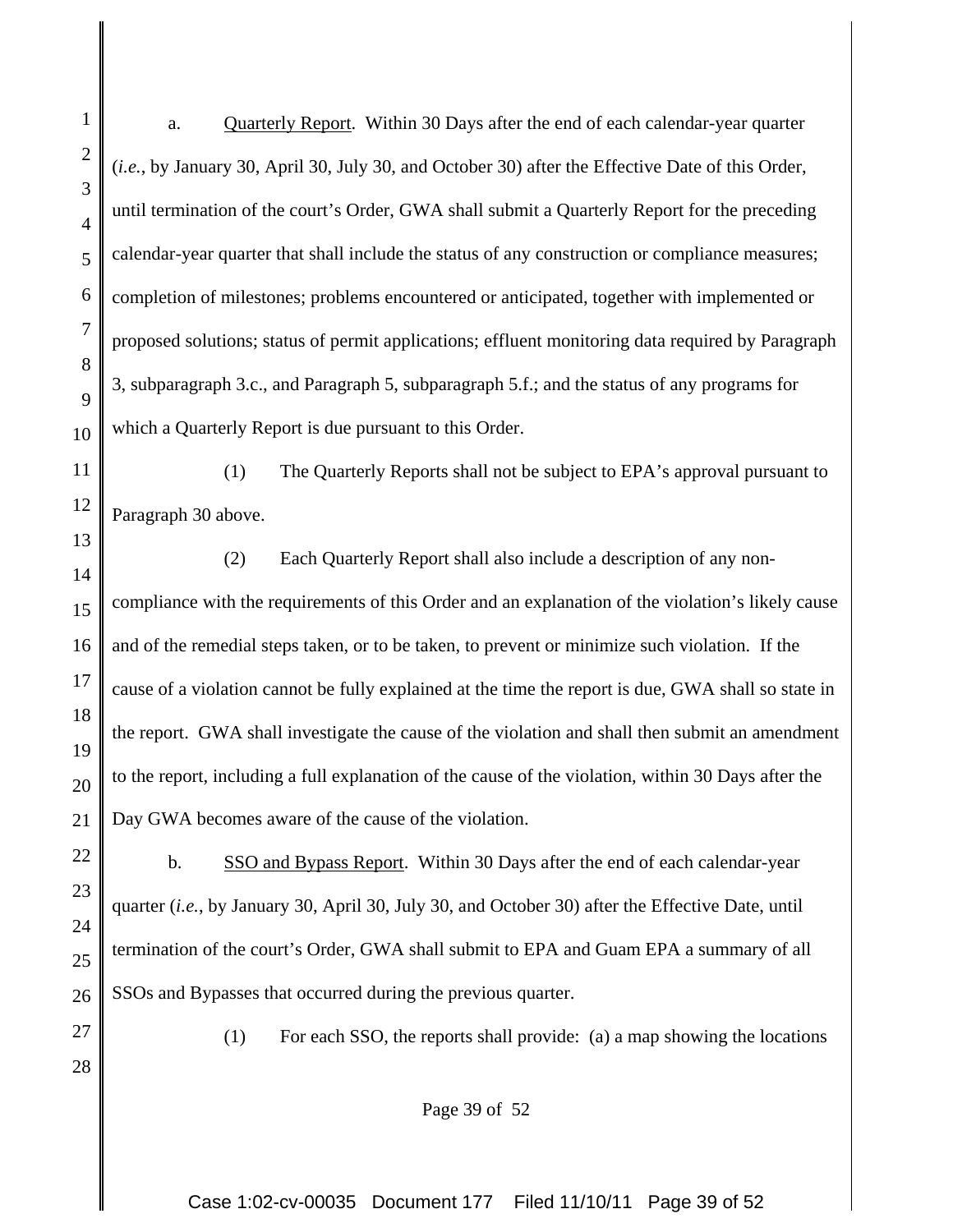of all SSOs occurring in the previous quarter in relation to the locations of drinking water wells and sewage pump stations; (b) the start and end date and time of each SSO; (c) the location of each SSO including address, village, and manhole numbers; (d) the structure(s) from which each SSO emerged (*e.g.*, manhole, broken pipe, wet well, indoor plumbing, lateral cleanout, etc.); (e) the pipe size, length, and material; (f) the estimated volume of each SSO including gross volume, amount recovered, and amount not recovered; (g) the cause of each SSO; (h) whether each SSO entered a particular water of the United States, and if so, the name of the water body and whether it entered via storm drains or other man-made conveyances; (i) the results and analysis of any post-SSO CCTV results; and (j) the actions GWA took to control the SSO and prevent future SSOs at the same location.

(2) For each Bypass, the reports shall provide: (a) the name of the treatment facility and the part(s) of the facility bypassed; (b) the start and end date and time of the Bypass; (c) a detailed explanation of the cause(s), and all available photographs, videos, and maps that would aid in explaining its cause(s); (d) if a storm event caused the Bypass, local rain gauge data for that event; (e) the following flows: Bypass; facility influent; and facility effluent; and a description of how they were determined, including any calculations; (f) the results of any samples taken of the Bypass or receiving water, or an explanation of why sampling was not conducted; (g) the dates that GWA provided verbal and written notifications of the Bypass to EPA and Guam EPA; and (h) the actions GWA took to control the Bypass and prevent future Bypasses.

(3) If an SSO or Bypass is reported by someone other than a member of GWA's inspection crew and a GWA inspector determines, upon inspection, that an SSO or

Page 40 of 52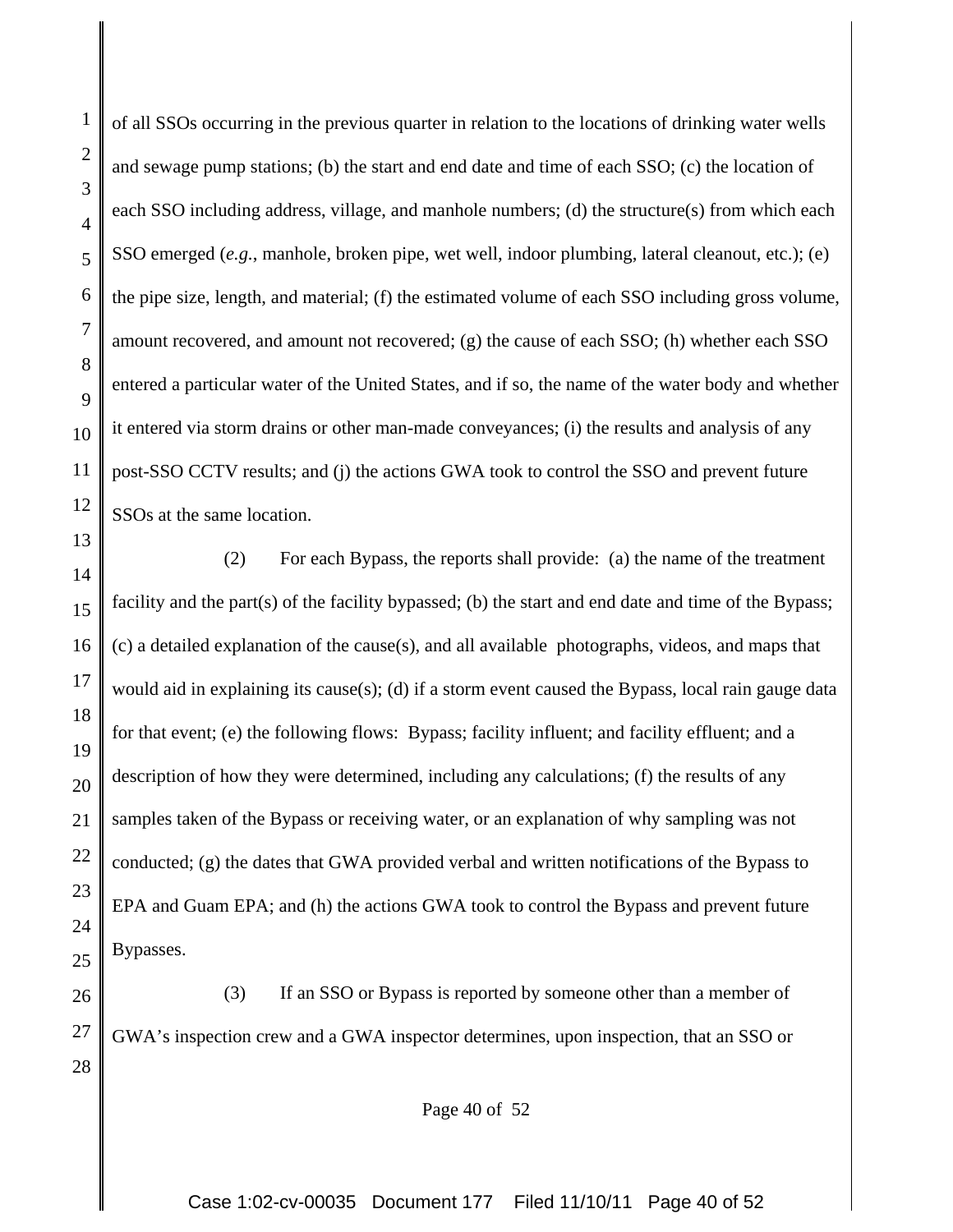Bypass is occurring, the initial timing of the SSO or Bypass, for purposes of determining the volume of the discharge, shall commence at the date and time that GWA received the report of the SSO or Bypass event.

1

2

3

4

5

6

7

8

9

19

c. Annual Report. After the Effective Date, GWA shall submit an Annual Report to EPA regarding the status of each project required by Paragraphs 2 through 29 of Section II (Compliance Requirements) of this Order. The Annual Report shall be due on January 30 (covering the previous January 1 to December 31).

10 11 (1) For projects that are completed, the Annual Report shall state whether the project was completed by the applicable deadline.

12 13 14 15 16 17 18 (2) For projects that have not been completed, the Annual Report shall briefly describe the status of the project, including whether the project remains on schedule for completion by the applicable deadline or the anticipated completion date. If any projects identified in Paragraphs 2 through 29 are not completed by the applicable deadline, subsequent Annual Reports shall continue to set forth the status of these uncompleted projects until each project is completed.

20 21 (3) The Annual Reports shall not be subject to EPA's approval pursuant to Paragraph 30 of this Order.

22 23 24 25 26 27 28 32. Whenever any violation of this Order or of any applicable NPDES permits or any other event affecting GWA's performance under this Order, or the performance of its Facilities, may pose an immediate threat to the public health or welfare or the environment, GWA shall notify EPA orally or by electronic or facsimile transmission as soon as possible, but no later than 24 hours after GWA first knew of the violation or event. This procedure is in addition to the

Page 41 of 52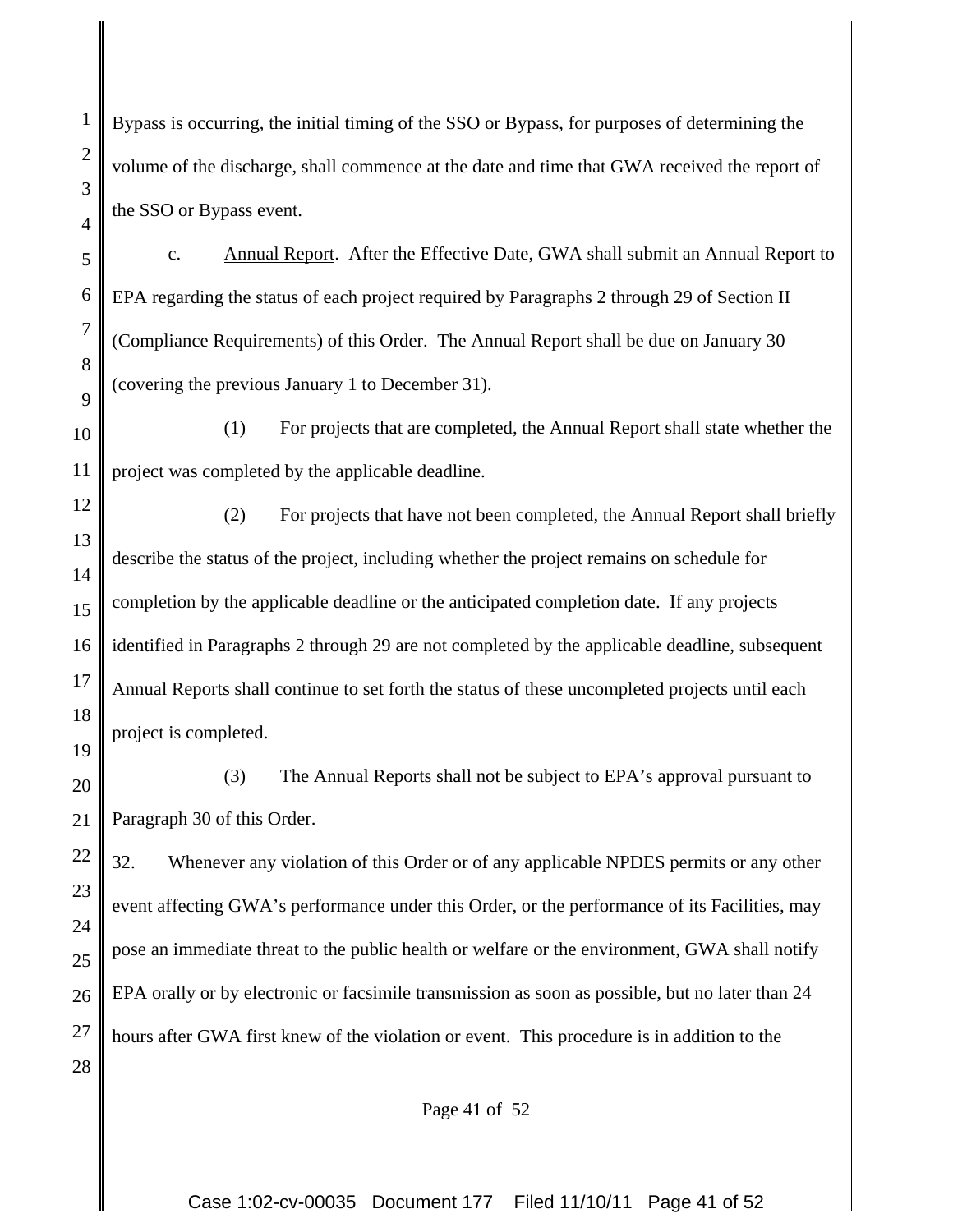| $\mathbf{1}$   | requirements set forth in the preceding Paragraph.                                                                             |  |  |  |
|----------------|--------------------------------------------------------------------------------------------------------------------------------|--|--|--|
| $\overline{2}$ | 33.<br>All reports shall be submitted to the persons designated in Section IV (Notices) of this                                |  |  |  |
| 3              |                                                                                                                                |  |  |  |
| $\overline{4}$ | Order.                                                                                                                         |  |  |  |
| 5              | Each report submitted by Defendants under this Section shall be signed by an official of<br>34.                                |  |  |  |
| 6              | the submitting party and include the following certification:                                                                  |  |  |  |
| 7              | I certify under penalty of law that this document and all                                                                      |  |  |  |
| 8              | attachments were prepared under my direction or supervision in<br>accordance with a system designed to assure that qualified   |  |  |  |
| 9              | personnel properly gather and evaluate the information submitted.                                                              |  |  |  |
| 10             | Based on my inquiry of the person or persons who manage the<br>system, or those persons directly responsible for gathering the |  |  |  |
| 11             | information, the information submitted is, to the best of my<br>knowledge and belief, true, accurate, and complete. I am aware |  |  |  |
| 12             | that there are significant penalties for submitting false information,                                                         |  |  |  |
| 13             | including the possibility of fine and imprisonment for knowing<br>violations.                                                  |  |  |  |
| 14<br>15       | This certification requirement does not apply to emergency or similar notifications where                                      |  |  |  |
| 16             | compliance would be impractical.                                                                                               |  |  |  |
| 17             |                                                                                                                                |  |  |  |
| 18             | IV. NOTICES                                                                                                                    |  |  |  |
| 19             | 35.<br>Unless otherwise specified herein, whenever notifications, submissions, or                                              |  |  |  |
| 20             | communications are required by the court's Order, they shall be made in writing, shall be sent                                 |  |  |  |
| 21             | via express mail or similar service with return receipt requested, or, in the alternative, by both                             |  |  |  |
| 22             | fax and e-mail, and addressed as follows:                                                                                      |  |  |  |
| 23             | To the United States:                                                                                                          |  |  |  |
| 24             | Chief, Environmental Enforcement Section                                                                                       |  |  |  |
| 25             | (Attn: Robert Mullaney)                                                                                                        |  |  |  |
| 26             | U.S. Department of Justice<br>301 Howard Street, Suite 1050                                                                    |  |  |  |
| 27             | San Francisco, CA 94105<br>Re: DOJ No. 90-5-1-1-07942                                                                          |  |  |  |
| 28             |                                                                                                                                |  |  |  |
|                | Page 42 of 52                                                                                                                  |  |  |  |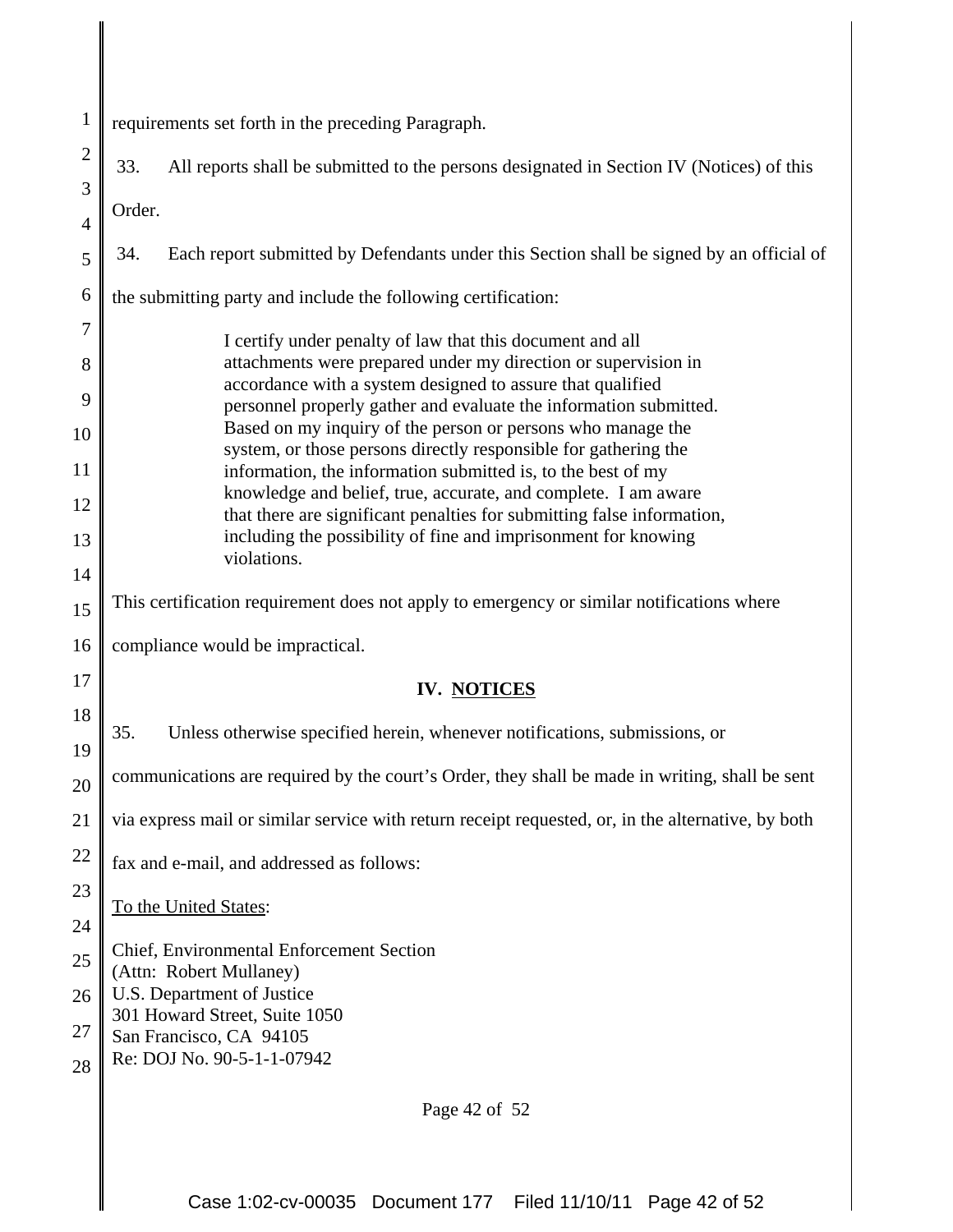| 1              | Fax: (415) 744-6476                                                                            |
|----------------|------------------------------------------------------------------------------------------------|
| $\overline{2}$ | E-mail: robert.mullaney@usdoj.gov                                                              |
| 3              | and                                                                                            |
| $\overline{4}$ | Gary Hess, ORC-2                                                                               |
| 5              | U.S. Environmental Protection Agency<br>75 Hawthorne Street                                    |
| 6              | San Francisco, CA 94105                                                                        |
| $\overline{7}$ | Fax: (415) 947-3570<br>E-mail: hess.gary@epa.gov                                               |
| 8              |                                                                                                |
| 9              | To EPA:                                                                                        |
| 10             | Fatima Ty, EPA Clean Water Program Enforcement Section<br>U.S. Environmental Protection Agency |
| 11             | 75 Hawthorne Street                                                                            |
| 12             | San Francisco, CA 94105<br>Fax: 415-947-3545                                                   |
| 13             | E-mail: Ty.Fatima@epa.gov                                                                      |
| 14             | To GWA:                                                                                        |
| 15             | Samuel J. Taylor                                                                               |
| 16             | <b>Guam Waterworks Authority</b>                                                               |
| 17             | 578 North Marine Corps Drive<br>Tamuning, Guam 96913                                           |
| 18             | Fax: (671) 646-2335                                                                            |
| 19             | E-mail: staylor@guamwaterworks.net                                                             |
| 20             | <b>Martin Roush</b><br><b>GWA General Manager</b>                                              |
| 21             | <b>Guam Waterworks Authority</b>                                                               |
| 22             | 578 North Marine Corps Drive<br>Tamuning, Guam 96913                                           |
| 23             | Fax: (671) 646-2335                                                                            |
| 24             | e-mail: gmcus@guamwaterworks.org                                                               |
| 25             | Paul Kemp<br><b>Compliance and Safety Officer</b>                                              |
| 26             | <b>Guam Waterworks Authority</b>                                                               |
| 27             | 578 North Marine Corps Drive<br>Tamuning, Guam 96913                                           |
| 28             | Fax: (671) 646-2335                                                                            |
|                |                                                                                                |

Page 43 of 52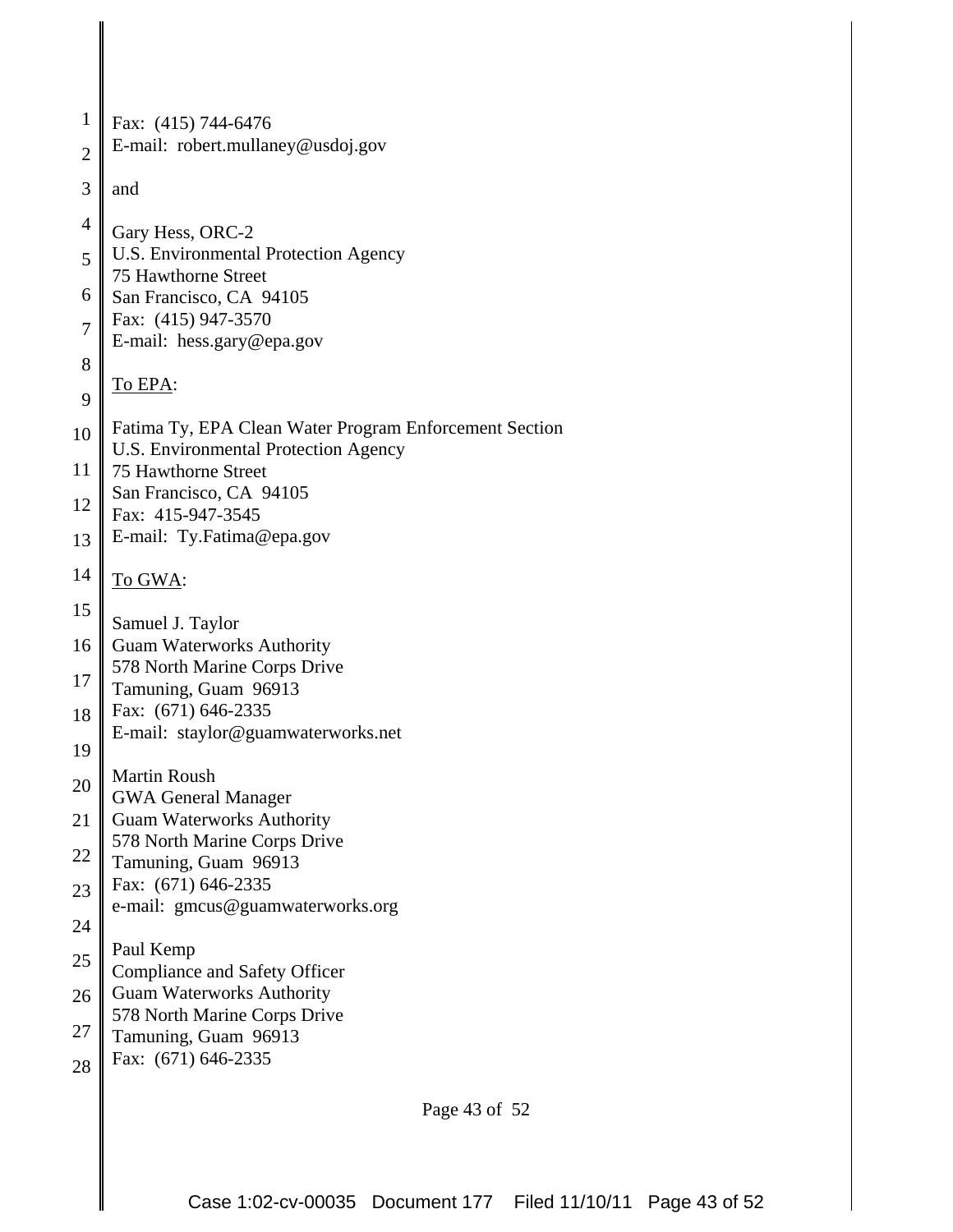| $\mathbf{1}$   | e-mail: paulkemp@guamwaterworks.org                                                                   |
|----------------|-------------------------------------------------------------------------------------------------------|
| $\overline{2}$ | To Government of Guam:                                                                                |
| 3              |                                                                                                       |
| $\overline{4}$ | Kathy A. Fokas<br>J. Patrick Mason                                                                    |
| 5              | Office of the Attorney General<br>278 West O'Brien Drive                                              |
| 6              | Hagatna, Guam 96910                                                                                   |
| $\overline{7}$ | Fax: (671) 472-2493                                                                                   |
| 8              | E-mail: kfokas@guamattorneygeneral.com<br>pmason@guamattorneygeneral.com                              |
|                |                                                                                                       |
| 9              | 36.<br>Any Party may, by written notice to the other Parties, change its designated notice            |
| 10             | recipient or notice address, fax number or e-mail that are provided above.                            |
| 11             |                                                                                                       |
| 12             | 37.<br>Notices submitted by express mail pursuant to this Section shall be deemed submitted           |
| 13             | upon mailing, unless otherwise provided in this Order or by mutual agreement of the Parties in        |
| 14             | writing. If notices are sent electronically, they shall be deemed submitted upon transmission, but    |
| 15             | a notice is not effective if the sending Party learns that it did not reach the Party to be notified. |
| 16             |                                                                                                       |
| 17             | Notwithstanding the sender's receipt of a successful delivery notification, a recipient that fails to |
| 18             | receive the submission may request delivery by other means. Such a request does not affect the        |
| 19             | timeliness of the original submission.                                                                |
| 20             | <b>V. DISPUTE RESOLUTION</b>                                                                          |
| 21             | 38.<br>Unless otherwise expressly provided for in this Order, the dispute resolution procedures       |
| 22             |                                                                                                       |
| 23             | of this Section shall be the exclusive mechanism to resolve disputes arising under or with respect    |
| 24             | to this Order. GWA's failure to seek resolution of a dispute under this Section shall preclude        |
| 25             | GWA from raising any such issue as a defense to an action by the United States to enforce any         |
| 26             |                                                                                                       |
| 27             | obligation of GWA arising under this Order.                                                           |
| 28             | Informal Dispute Resolution. Any dispute subject to Dispute Resolution under this Order<br>39.        |

Page 44 of 52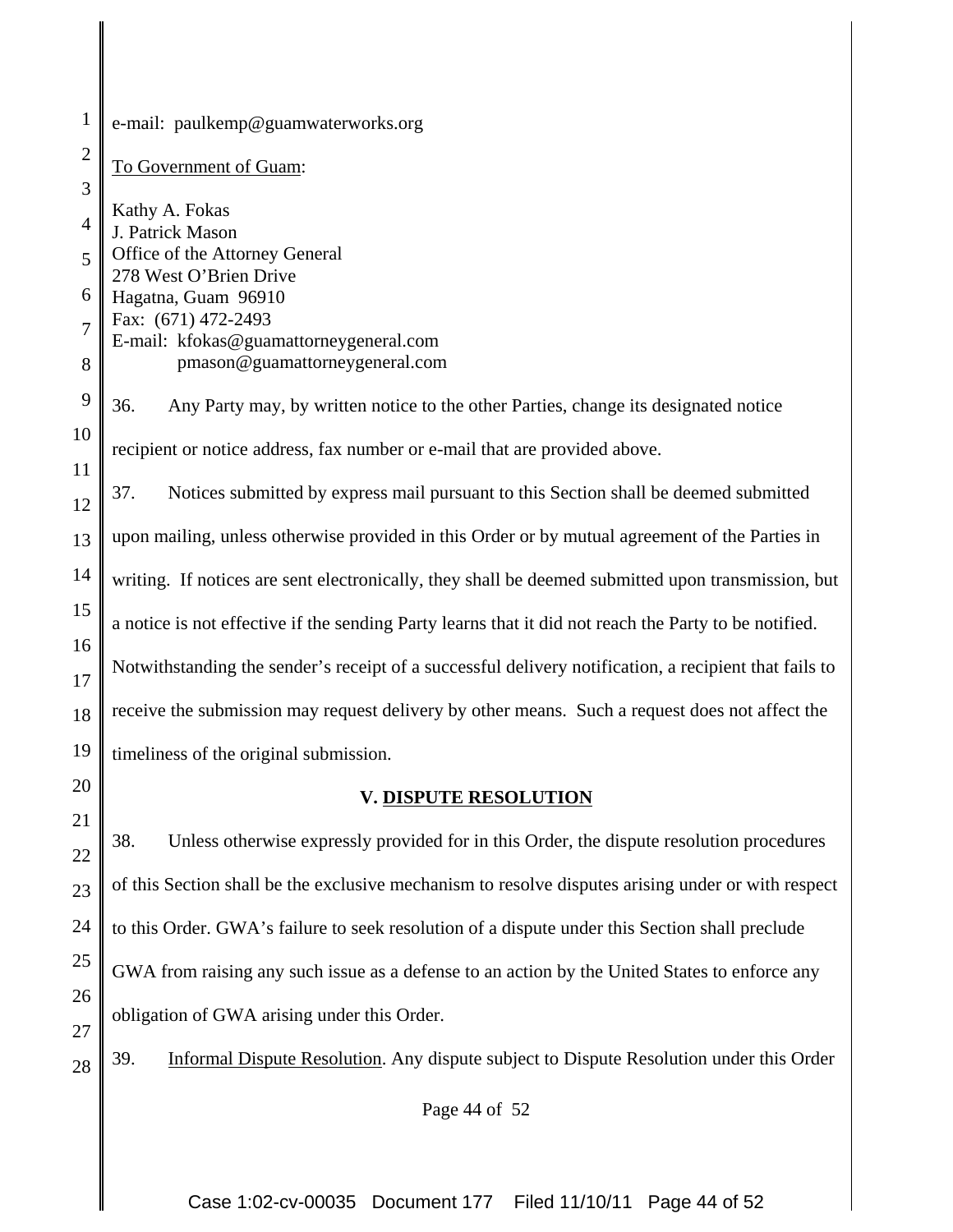1

2

shall first be the subject of informal negotiations. The dispute shall be considered to have arisen when GWA sends the United States a written Notice of Dispute. Such Notice of Dispute shall state clearly the matter in dispute. The period of informal negotiations shall not exceed 20 Days from the date the dispute arises, unless that period is modified by written agreement. If the Parties cannot resolve a dispute by informal negotiations, then the position advanced by the United States shall be considered binding unless, within 30 Days after the conclusion of the informal negotiation period, GWA invokes formal dispute resolution procedures as set forth below.

40. Formal Dispute Resolution. GWA shall invoke formal dispute resolution procedures, within the time period provided in the preceding Paragraph 39, by serving on the United States a written Statement of Position regarding the matter in dispute. The Statement of Position shall include, but need not be limited to, any factual data, analysis, or opinion supporting GWA's position and any supporting documentation relied upon by GWA.

41. The United States shall serve its Statement of Position within 45 Days after receipt of GWA's Statement of Position. The United States' Statement of Position shall include, but need not be limited to, any factual data, analysis, or opinion supporting that position and any supporting documentation relied upon by the United States. The United States' Statement of Position shall be binding on GWA, unless GWA files a motion for judicial review of the dispute in accordance with the following Paragraph 42.

42. GWA may seek judicial review of the dispute by filing with the Court and serving on the United States, in accordance with Section IV (Notices) of this Order, a motion requesting judicial resolution of the dispute. The motion must be filed within 10 working Days after receipt

Page 45 of 52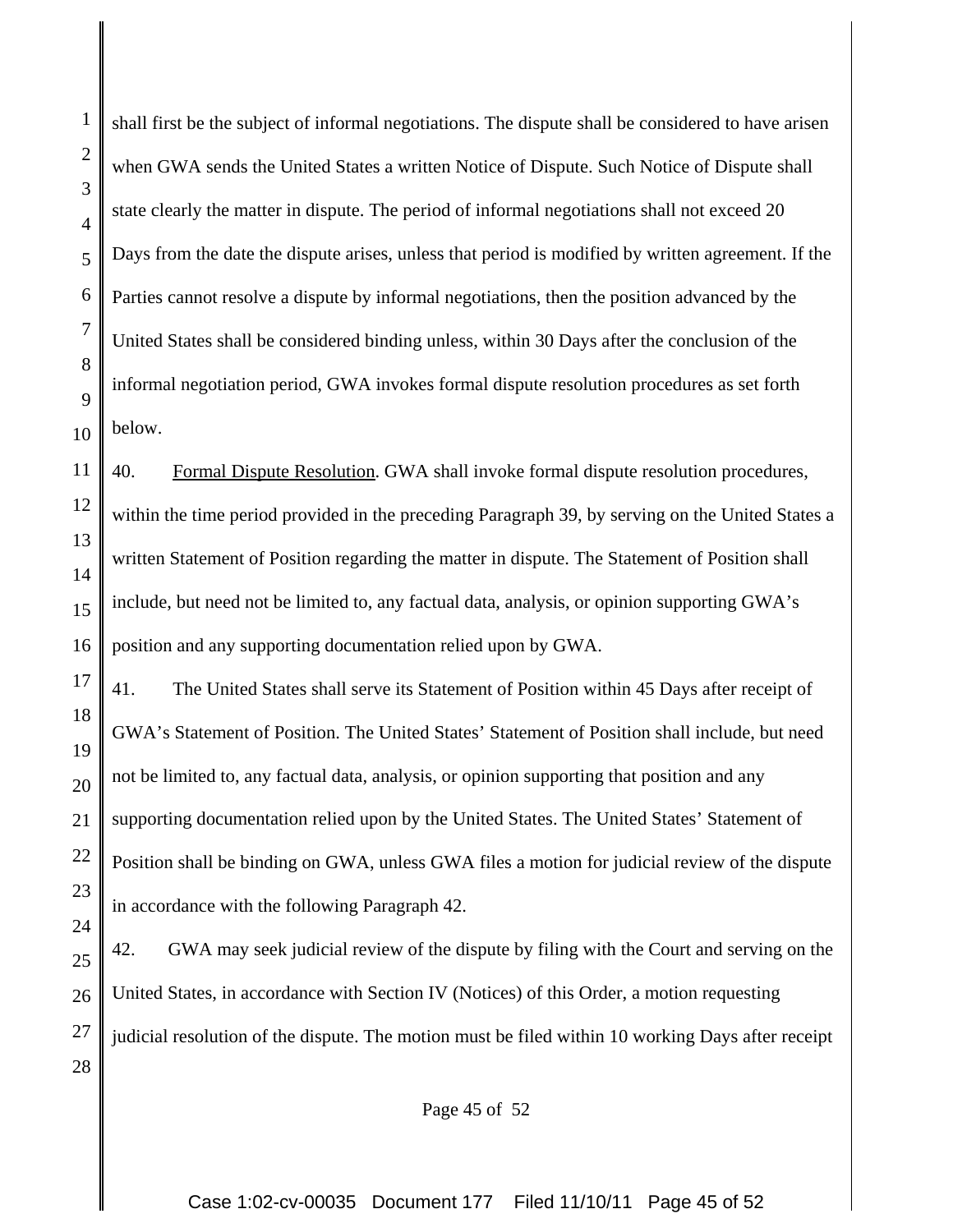of the United States' Statement of Position pursuant to the preceding Paragraph 41. The motion shall contain a written statement of GWA's position on the matter in dispute, including any supporting factual data, analysis, opinion, or documentation, and shall set forth the relief requested and any schedule within which the dispute must be resolved for orderly implementation of this Order.

7 8 9 10 43. The United States shall respond to GWA's motion within the time period allowed by the Local Rules of this Court. GWA may file a reply memorandum, to the extent permitted by the Local Rules.

11 44. Standard of Review

1

2

3

4

5

6

23

24

25

26

27

28

12 13 14 15 16 17 18 19 20 21 a. Disputes Concerning Matters Accorded Record Review. Except as otherwise provided in this Order, in any dispute brought under Paragraph 40 pertaining to the adequacy or appropriateness of plans, procedures to implement plans, schedules or any other items requiring approval by EPA under this Order, the adequacy of the performance of work undertaken pursuant to this Order, and all other disputes that are accorded review on the administrative record under applicable principles of administrative law, GWA shall have the burden of demonstrating, based on the administrative record, that the position of the United States is arbitrary and capricious or otherwise not in accordance with law.

22 b. Other Disputes. Except as otherwise provided in this Order, in any other dispute brought under Paragraph 40, GWA shall bear the burden of demonstrating that its position complies with this Order and better furthers the objectives of the Order.

#### **VI. EFFECT OF ORDER**

45. This Order for Preliminary Relief is a partial remedy for the civil claims of the United

Page 46 of 52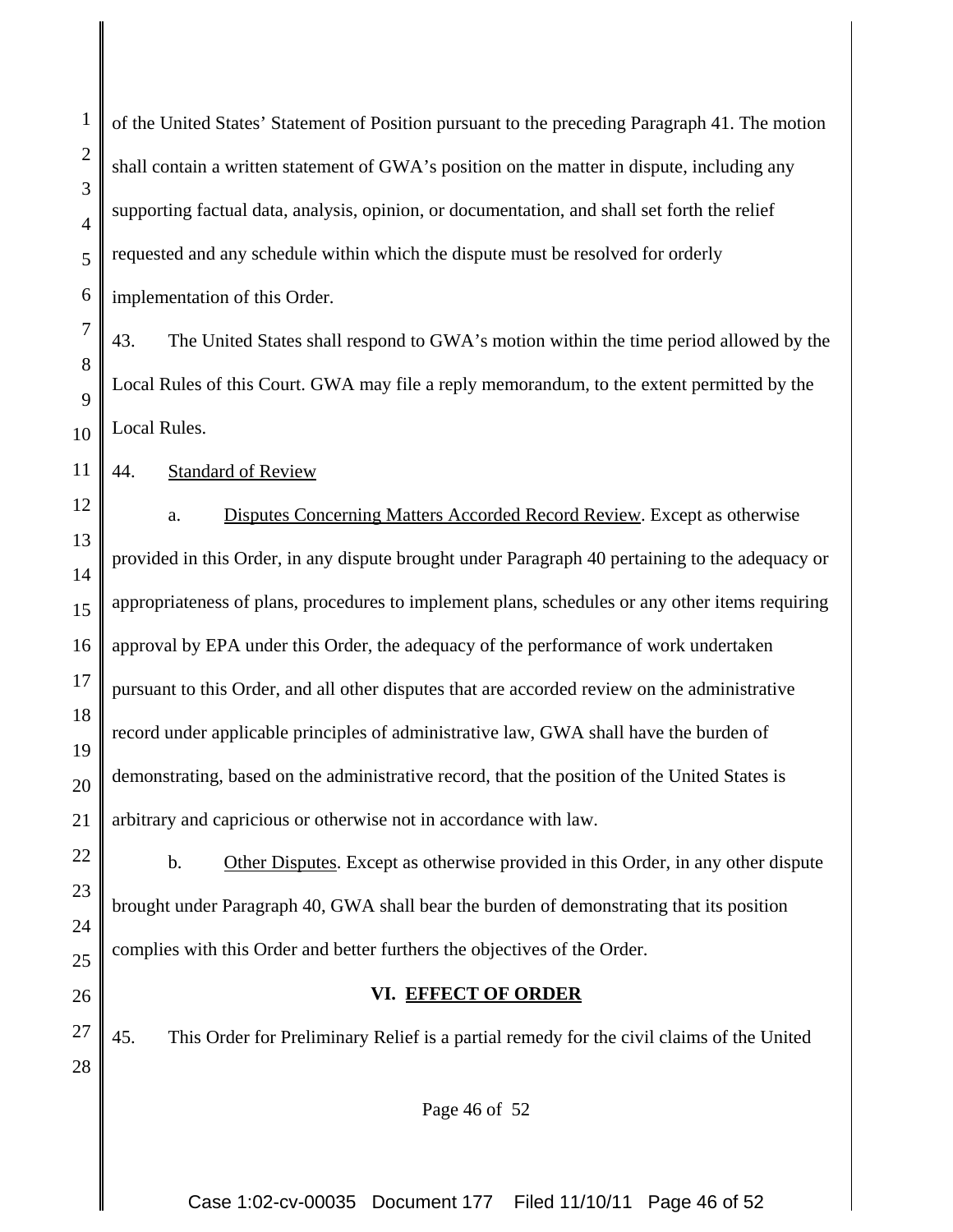States for the violations alleged in the Complaint filed in this action, and does not resolve the civil claims of the United States for civil penalties and other injunctive relief for the violations alleged in the Complaint in this action.

46. Upon the Effective Date of this Order for Preliminary Relief , the Stipulated Order, as amended on October 25, 2006, is terminated and of no further force or effect. However, this Order for Preliminary Relief does not resolve any claims of the United States for stipulated penalties for violations of the Stipulated Order prior to its termination.

47. This Order for Preliminary Relief shall not be construed to prevent or limit the rights of the United States to obtain (i) penalties or injunctive relief under the CWA, the SDWA, or implementing regulations, or under other federal laws, regulations, or permit conditions, or (ii) all legal and equitable remedies to address any imminent and substantial endangerment to the public health or welfare or the environment arising at, or posed by, GWA's Facilities, whether related to the violations addressed in this Order or otherwise.

48. This Order for Preliminary Relief is not a permit, or a modification of any permit, under any federal, State, or local laws or regulations. Defendants are responsible for achieving and maintaining complete compliance with all applicable federal, State, and local laws, regulations, and permits; and Defendants' compliance with this Order shall be no defense to any action commenced pursuant to any such laws, regulations, or permits, except as set forth herein. 49. This Order for Preliminary Relief in no way limits or affects any right of entry and inspection, or any right to obtain information, held by the United States pursuant to applicable federal laws, regulations, or permits, nor does it limit or affect any duty or obligation of GWA to maintain documents, records, or other information imposed by applicable federal or state laws,

Page 47 of 52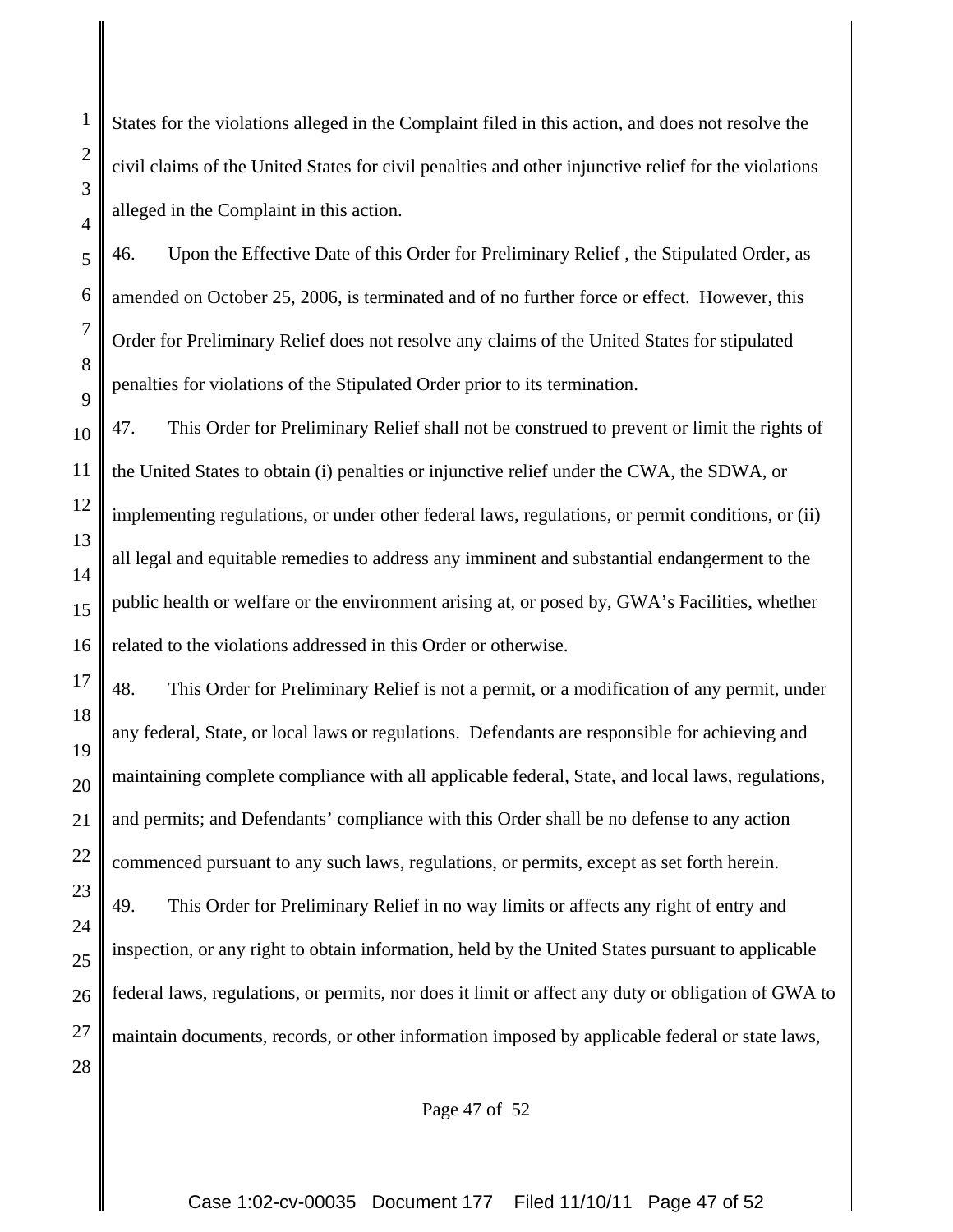regulations, or permits.

## **VII. RETENTION OF JURISDICTION** 50. The court shall retain jurisdiction over this case until termination of this Order, for the purpose of resolving disputes arising under this Order, or effectuating or enforcing compliance with the terms of this Order. **VIII. APPENDIX** 51. The following appendix is attached to and part of this Order: "Appendix A" is a list of effluent monitoring requirements for the Northern District WWTP and the Agana WWTP pursuant to Paragraph 3, subparagraph (3), and Paragraph 5, subparagraph (6). **SO ORDERED.** Page 48 of 52 **/s/ Frances M. Tydingco-Gatewood Chief Judge Dated: Nov 10, 2011**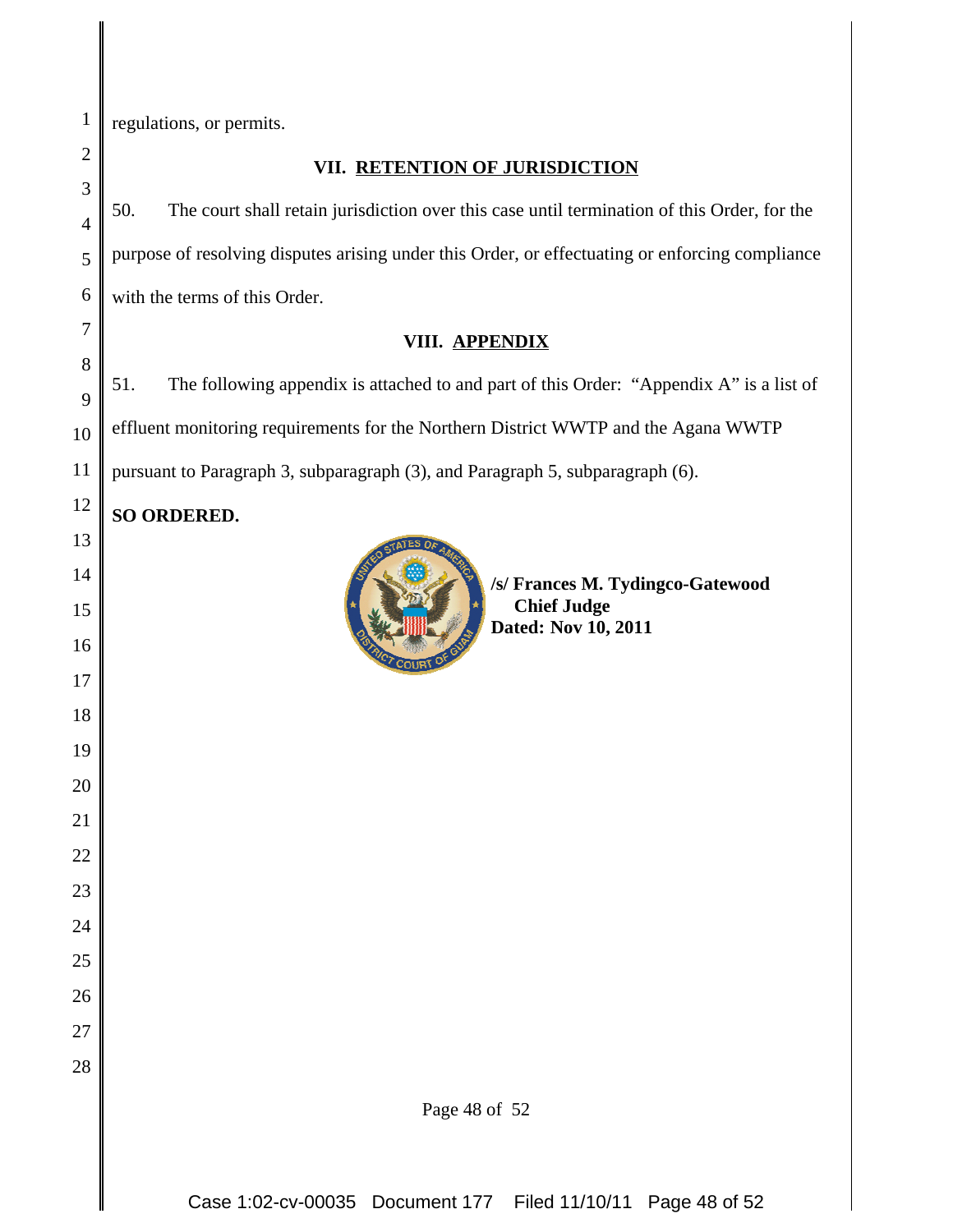| $\mathbf{1}$   | <b>APPENDIX A</b>                                                                  |
|----------------|------------------------------------------------------------------------------------|
| $\overline{2}$ | Effluent Monitoring Requirements for the Northern District WWTP and the Agana WWTP |
| 3              |                                                                                    |
| $\overline{4}$ | <b>Conventional and Nonconventional Compounds:</b>                                 |
| 5              | Ammonia (As N)                                                                     |
| 6              | Chlorine (Total Residual, TRC)                                                     |
| $\overline{7}$ | Dissolved Oxygen<br>Total Kjeldahl                                                 |
| 8              | Nitrogen (TKN)                                                                     |
| 9              | Nitrate plus Nitrite Nitrogen<br>Oil and Grease                                    |
| 10             | Phosphorus (Total)<br><b>Total Dissolved</b>                                       |
| 11             | Solids (TDS) temperature                                                           |
| 12             | Cyanide<br><b>Total Phenolic Compounds</b>                                         |
| 13             | Hardness (As CACO3)                                                                |
| 14             | Metals (Total Recoverable):                                                        |
| 15             | Antimony                                                                           |
| 16             | Arsenic                                                                            |
| 17             | Beryllium<br>Cadmium                                                               |
| 18             | Chromium                                                                           |
| 19             | Copper<br>Lead                                                                     |
| 20             | Mercury                                                                            |
| 21             | Nickel<br>Selenium                                                                 |
| 22             | Silver<br>Thallium                                                                 |
| 23             | Zinc                                                                               |
| 24             | <b>Volatile Organic Compounds:</b>                                                 |
| $25\,$         | Acrolein                                                                           |
| 26             | Acrylonitrile                                                                      |
| 27             | Benzene<br><b>Bromoform</b>                                                        |
| 28             | Carbon Tetrachloride                                                               |
|                | Page 49 of 52                                                                      |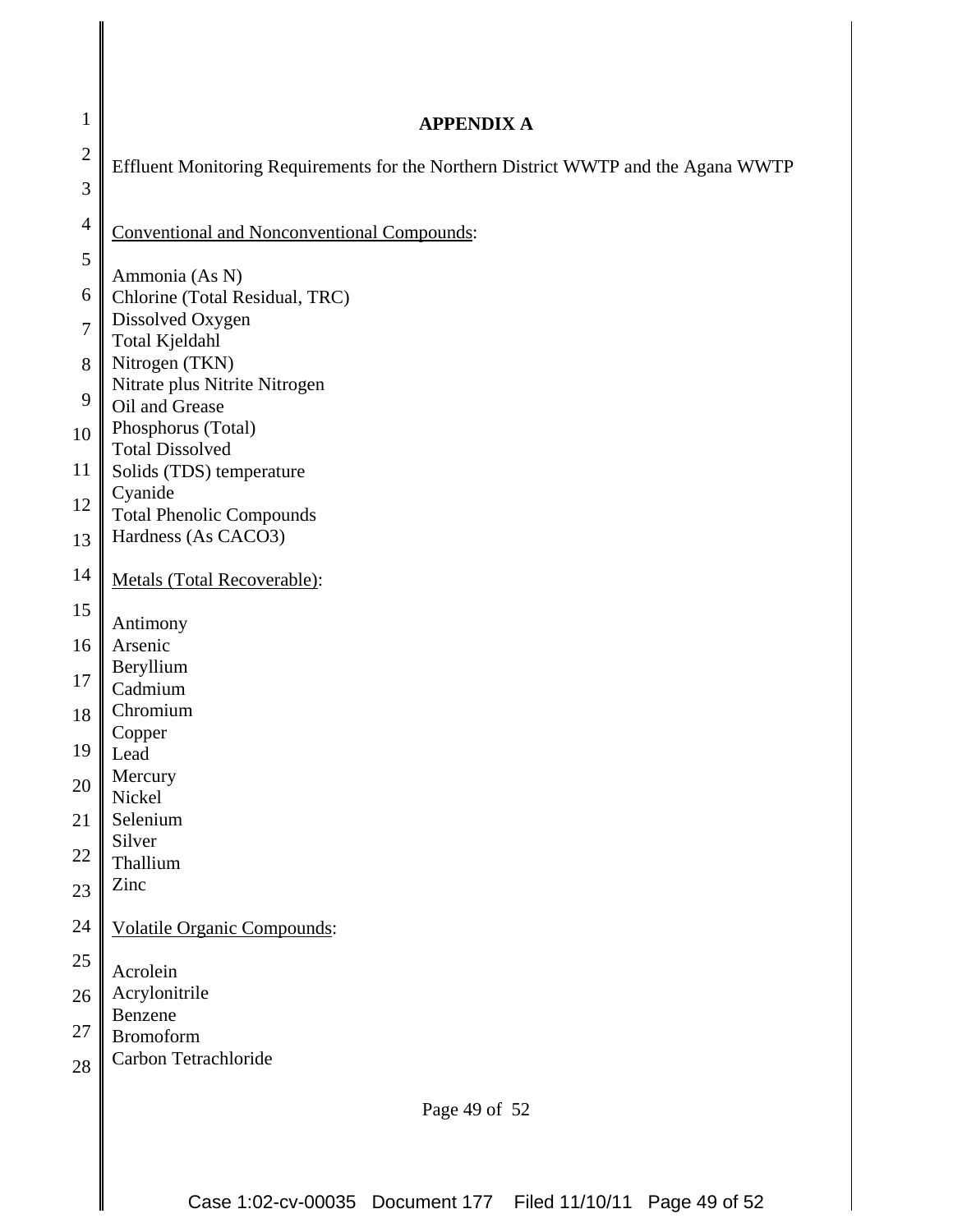| $\mathbf{1}$   | Clorobenzene                                |
|----------------|---------------------------------------------|
| $\overline{2}$ | Chlorodibromo-methane                       |
| 3              | Chloroethane<br>2-chloro-ethylvinyl         |
|                | Ether                                       |
| $\overline{4}$ | Chloroform                                  |
| 5              | Dichlorobromo-methane<br>1,1-dichloroethane |
| 6              | 1,2-dichloroethane                          |
| $\overline{7}$ | Trans-1,2-dichloro-ethylene                 |
|                | 1,1-dichloroethylene<br>1,2-dichloropropane |
| 8              | 1,3-dichloro-propylene                      |
| 9              | Ethylbenzene                                |
| 10             | <b>Methyl Bromide</b>                       |
| 11             | Methyl Chloride<br>Methylene Chloride       |
|                | 1,1,2,2-tetrachloro-ethane                  |
| 12             | Tetrachloro-ethylene                        |
| 13             | Toluene<br>1,1,1-trichloroethane            |
| 14             | 1,1,2-trichloroethane                       |
| 15             | Trichlorethylene                            |
| 16             | Vinyl Chloride                              |
|                | Acid-extractable Compounds:                 |
| 17             |                                             |
| 18             | P-chloro-m-cresol<br>2-chlorophenol         |
| 19             | 2,4-dichlorophenol                          |
| 20             | 2,4-dimethylphenol                          |
|                | 4,6-dinitro-o-cresol<br>2,4-dinitrophenol   |
| 21             | 2-nitrophenol                               |
| 22             | 4-nitrophenol                               |
| 23             | Pentachlorophenol                           |
| 24             | Phenol<br>2,4,6-trichlorophenol             |
| $25\,$         |                                             |
| 26             | <b>Base-neutral Compounds:</b>              |
| 27             | Acenaphthene                                |
|                | Acenaphthylene                              |

28 Anthracene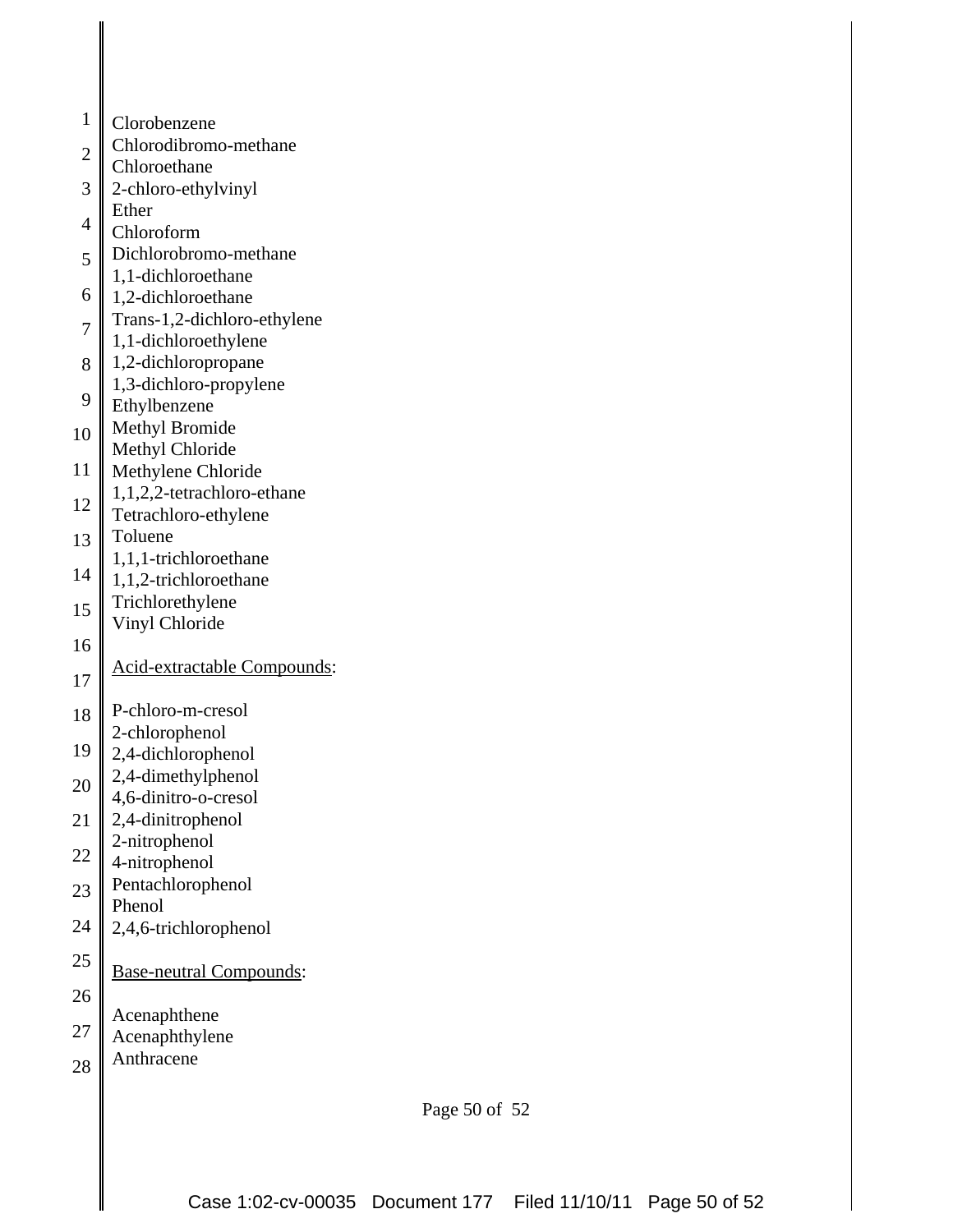- 1 Benzidine
- 2 Benzo(a)anthracene
- Benzo(a)pyrene
- 3 4 3,4 Benzo-fluoranthene Benzo(ghi)perylene
- Benzo(k)fluoranthene
- 5 Bis (2-chloroethoxy) Methane
- 6 Bis (2-chloroethyl)-ether
- 7 Bis (2-chloroiso-propyl) Ether
- 8 Bis (2-ethylhexyl) Phthalate 4-bromophenyl Phenyl Ether
- 9 Butyl Benzyl Phthalate
- 10 2-chloronaphthalene
- 4-chlorphenyl Phenyl Ether
- 11 Chrysene
- 12 Di-n-butyl Phthalate
- Di-n-octyl Phthalate
- 13 Dibenzo(a,h) Anthracene
- 14 1,2-dichlorobenzene
- 1,3-dichlorobenzene
- 15 1,4-dichlorobenzene
- 3,3-dichlorobenzidine
- 16 Diethyl Phthalate
- 17 Dimethyl Phthalate
- 2,4-dinitrotoluene
- 18 2,6-dinitrotoluene
- 19 1,2-diphenylhydrazine
- Fluoranthene Fluorene
- 20
- Hexachlorobenzene
- 21 Hexachlorobutadiene Hexachlorocyclopentadiene
- 22 Hexachloroethane
- 23 Indeno(1,2,3-cd)pyrene
- Isophorone
- 24 Naphthalene
- 25 Nitrobenzene
- N-nitrosodi-n-propylamine N-nitrosodi- Methylamine
- 26 N-nitrosodi-phenylamine
- 27 Phenanthrene
- Pyrene